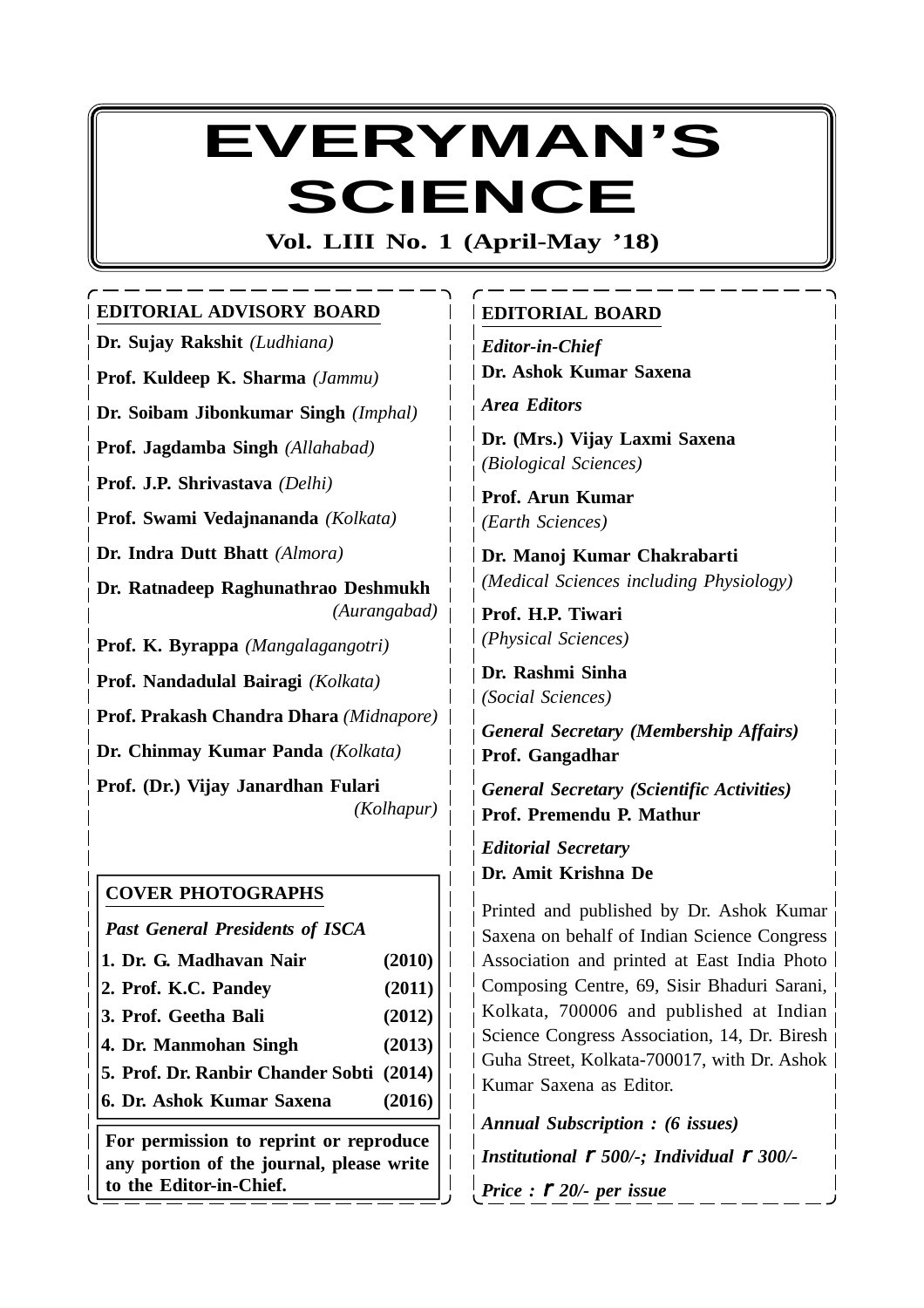| <b>CONTENTS</b>                                                                                                           |    |
|---------------------------------------------------------------------------------------------------------------------------|----|
|                                                                                                                           |    |
| <b>EDITORIAL:</b>                                                                                                         |    |
| PLASTIC EATING BACTERIA-A GREAT HOPE IN BIODEGRADATION<br>Ashok Kumar Saxena                                              | 3  |
| <b>ARTICLES:</b>                                                                                                          |    |
| BIOREFINERIES, BIOMASSES, AND BIOFUELS : A HOPE FOR ALTERNATIVE FUELS<br>Manoj Kumar Mahapatra                            | 4  |
| <b>MOBILE PHONES AND MOBILE TOWER RADIATION AND ITS ASSOCIATED</b><br><b>HEALTH HAZARDS</b><br>M. Roy                     | 9  |
| <b>INTERNET OF THINGS</b>                                                                                                 |    |
| Jyotsna Verma                                                                                                             | 12 |
| <b>EFFECTS OF CONSANGUINEOUS MARRIAGES</b><br>V. Lakshmi                                                                  | 15 |
| IMPACT OF COAL MINING AND MINE FIRES ON THE LOCAL ENVIRONMENT IN<br>JHARIA COALFIELD, JHARKHAND<br>Varinder Saini         | 18 |
| CLEANER TECHNOLOGY WITH ENFORCED HUMAN DISCIPLINE: KEY FOR<br>SUSTAINABLE HEALTH OF THE GLOBAL ENVIRONMENT<br>Pooran Koli | 23 |
| ALTERNATIVES TO FOOD CROPS FOR BIOFUELS PRODUCTION IN INDIA<br>R. T. Gahukar                                              | 28 |
| ECO-TOURISM : ROLE OF SOCIETY IN THE ENVIRONMENTAL UNDERSTANDINGS                                                         |    |
| OF SUNDARBAN<br>Sisir Chatterjee                                                                                          | 33 |
| <b>LEISHMANIA VECTOR IN PROSPECTIVE</b><br>Girish Maheshwari and Anushka Chhonkar                                         | 39 |
| REVERSE VACCINOLOGY : THE NEW TREND IN DEVELOPING VACCINES<br>Ratanti Sarkhel and Avishek Paul                            | 43 |
| KNOW THY INSTITUTIONS                                                                                                     | 46 |
| CONFERENCES/MEETINGS/SYMPOSIA/SEMINARS                                                                                    | 50 |
| <b>S &amp; T ACROSS THE WORLD</b>                                                                                         | 53 |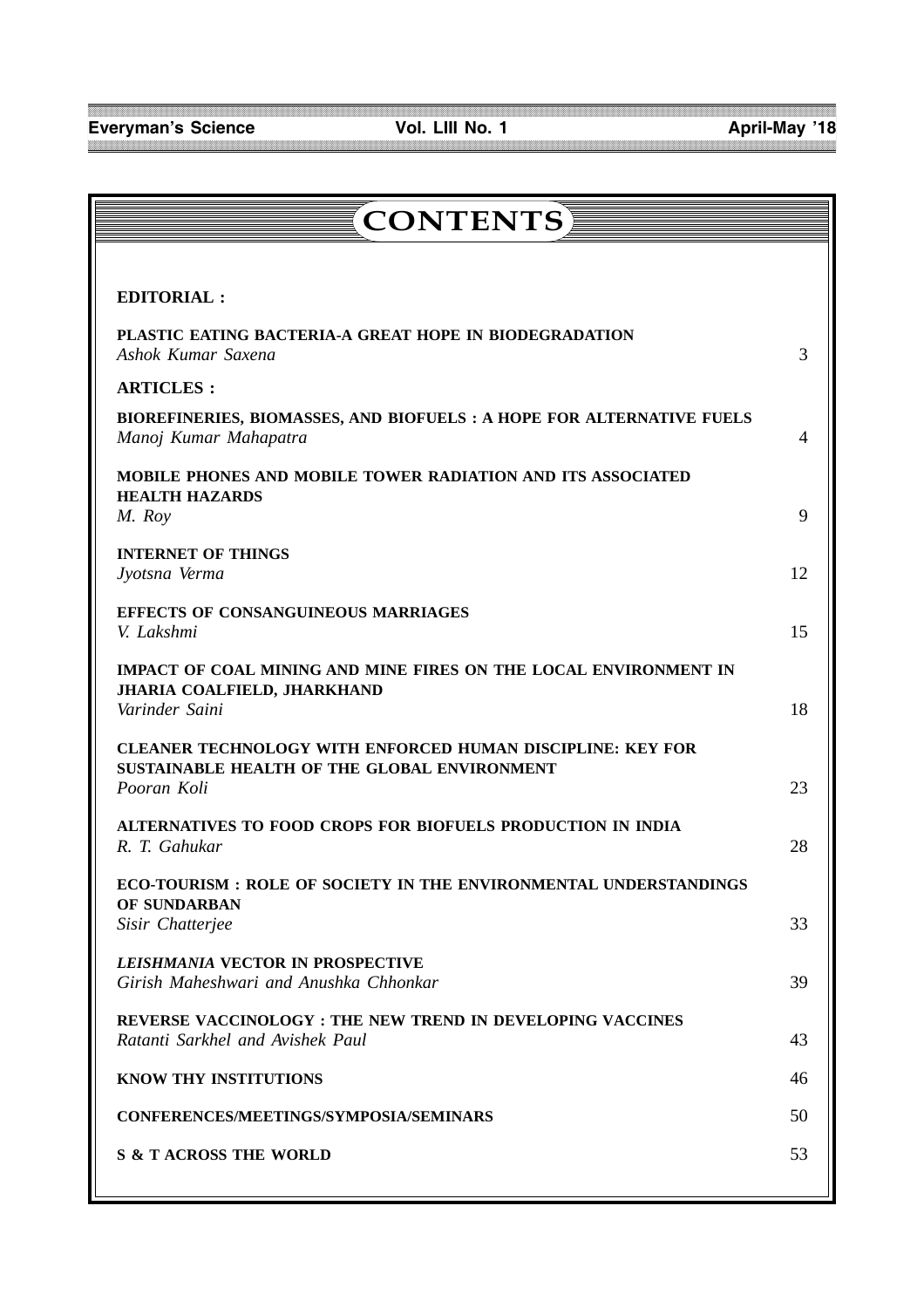# *EDITORIAL*

# **PLASTIC EATING BACTERIA-A GREAT HOPE IN BIODEGRADATION**

Polyethylene terephthalate (PET) is a chemically stable polyester. The use of PET has increased by several times in the past few years specially in making food and drink container,electronic components etc., One of the most common uses of PET is in the manufacture of drinking water bottles. Used water bottles are regularly found littering the aquatic environment. Plastic also puts a big chemical burden on the environment. The major form of pollution associated with plastic is wasted plastic sent to landfills. Plastics are very stable and stay in the environment for a long time after they are discarded.

Several groups of scientists are working throughout the world to find out ways of biodegradation of plastics. Few species of fungus having properties of growing on plastics were isolated. But it is known that fungus can not be easily grown like bacteria. Until now no microbes were isolated which can eat PET. A group of Japanese Scientists has identified a species of bacteria which eats PET found in most disposable water bottles. This study has raised a great hope in managing more than 50 million tons of this particular type of plastic produced globally each year.

Scientists from Kyoto Institute of Technology and Keio University collected 250 PET contaminated samples such as sediment, soil and waste water from plastic bottles recycling site. In the laboratory they screened the samples for microbes and wanted to find out whether plastic eating bacteria is present in the sample or not. Ultimately they discovered that just one of the bacterial species was responsible for the PET biodegradation.The bacteria was named as Ideonellasakainesis. They also found that these bacteria used two enzymes to breakdown the PET. After adhering to the PET surface the bacteria secrets one enzyme on to the PET to generate an intermediate chemical.This chemical is then taken up by the cell where another enzyme breaks it down further and thus provides the bacteria with carbon and energy to grow.

The research team showed that the bacteria could break down a thin film of PET over the course of 6 weeks at a temperature of 30°C. It is an interesting study but there are several things to be done to come up with an yield to work outside the laboratory. It is not clear whether it could help in keeping plastic out of waste area or not. However, this study has shown a great hope for biodegradation of PET.

*Dr. Ashok Kumar Saxena*

*Anyone who thinks science is trying to make human life easier or more pleasant is utterly mistaken. — Albert Einstein*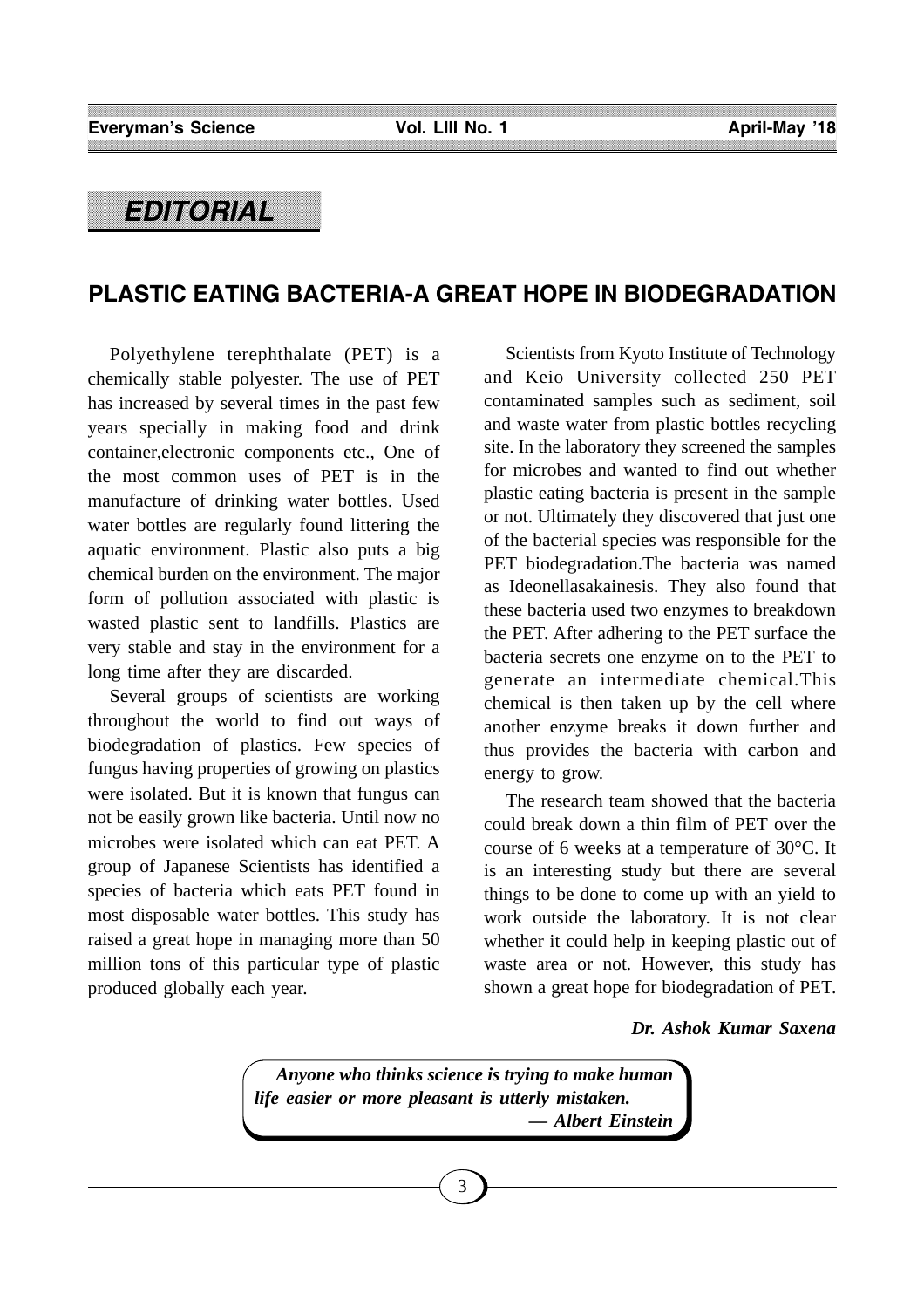# **BIOREFINERIES, BIOMASSES, AND BIOFUELS : A HOPE FOR ALTERNATIVE FUELS**

**Manoj Kumar Mahapatra**

**The quest for alternative transportation fuels has ended with the biofuels. They are economical, and efficient at par the conventional fossil fuels. Usage of waste biomasses for the biofuels generation is the real deal. Biofuels production processes are still in rudimentary state and need extensive R&D to increase the yield per unit of biomass used.**

# **INTRODUCTION**

**B**iofuel is essentially an alternative fuel source<br>derived from biomasses. Rapid depletion of derived from biomasses. Rapid depletion of fossil fuel reserves and increasing pollution issues have rung an alarm to look for sustainable alternatives such as biofuels namely biogas, biodiesel, bioethanol, and biobutanol. Biofuels are believed to be cleaner fuels since they do not add up the carbon content in the atmosphere as the carbon emission from their usage equalizes the amount assimilated during growth of the biomass.

In the current scenario, the biomass energy amounts approximately 50 EJ (exajoules), which is about 10% of global energy demand. On the top, that amount covers up 75% of the total renewable energy in use today.

The produced biofuels are available in all the three principal forms of matter, i.e., solid, liquid and gas. However, the latter two forms are predominant owing to the ease of usability and environmental concerns. Liquid ones are the alcoholic biofuels as mentioned earlier and the

Department of Chemical Engineering, National Institute of Technology, Rourkela, 769008, E-mail: manojmahapatra2010@gmail.com

gaseous ones are predominantly methane  $(CH<sub>4</sub>)$ and hydrogen  $(H<sub>2</sub>)$ . Oil refineries produce the petrochemicals and fuels from petroleum crude. Similarly, biorefineries yield biofuels from the biomasses<sup>1</sup>.

## **THE CONCEPT OF BIOREFINERIES**

The biorefinery is essentially a collection of facilities in terms of technology and equipment to process the biomasses and subsequently yield biofuels for transportation and chemicals from them. In a broad sense, biorefineries involve three different steps for their functioning namely; pretreatment of biomasses for making them fit for conversion. Conversion step is the one that acts on the pretreated biomass to yield biofuels and assorted chemicals. The final step is nothing but separation and purification which eventually makes the products market worthy. In the current global scenario, the major challenge for biorefinery development process is the efficient production of transportation biofuels<sup>2</sup>.

The biorefineries have the need of renewable raw materials, and the following sectors qualify to provide the desired raw materials. Agriculture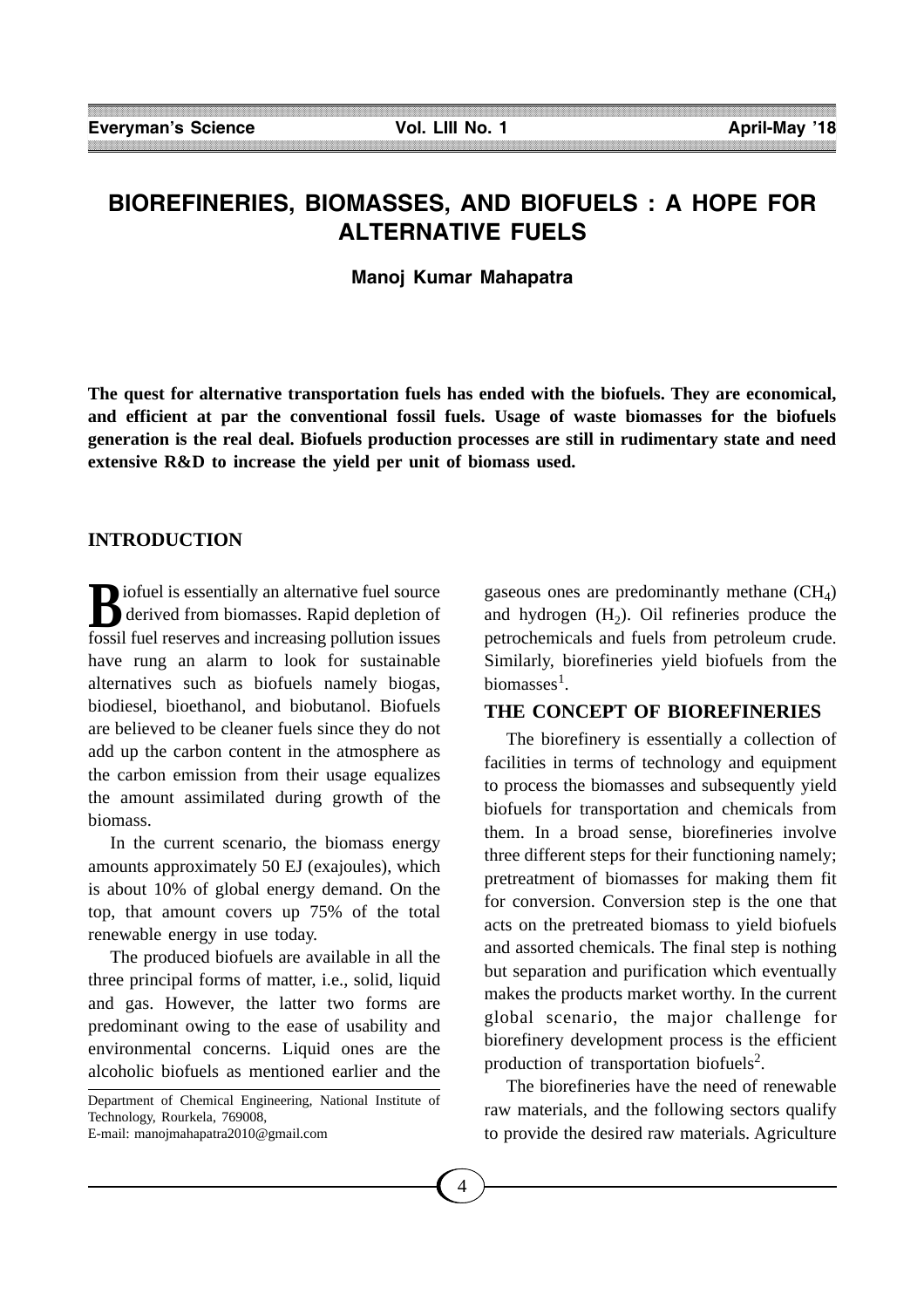sector provides dedicated crops and post harvest biomass residues. Forestry sectror provides lignocellulosic bimasses abundantly, provided one is following the sustainable route of harvesting forest biomasses. Industrial and domestic sources provide solid wastes and wastewaters; these are the potential candidates for biogas production via a biorefinery. Aquaculture sector provides seaweeds and algae as the raw materials. Although the biorefinery for aquaculture sector is rudimentary, however, from ongoing research and development, they have proven their mentle to become the raw material of future biorefineries dedicated to producing transportation biofuels in  $bulk<sup>2</sup>$ .

# **GENERATIONS OF BIOFUELS BASED ON THE BIOMASSES USED**

The biomasses for biofuel production are categorized in to various generations namely, first generation, second generation and the third generation of biomasses. Table-1 provides a summary of different generations of biomasses. Based on the generation of biomass used, the biofuels are also named accordingly. Although first generation biofuel production is not in practice today and third generation biofuel production still needs lots of research and development for efficiency enhancement<sup>3</sup>.

| <b>Generation</b><br>of biomass | Type of<br>crop  | <b>Examples</b>                                                      |
|---------------------------------|------------------|----------------------------------------------------------------------|
| First<br>generation             | Food crop        | Sweet potato,<br>sugarcane, and<br>ground nut                        |
| Second<br>generation            | Non-food<br>crop | Lignocellulosic<br>hiomasses from<br>agriculture and<br>waste plants |
| Third<br>generation             | Non-food<br>crop | Microalgae,<br>photosynthetic<br>bacteria                            |

|  | Table 1. Generations of biomasses <sup>3</sup> . |  |  |
|--|--------------------------------------------------|--|--|
|  |                                                  |  |  |

First generation biomasses are harvested with a high carbohydrate or oil content. The biofuels obtained from these biomasses are biodiesel, alcohols, and biogas (a mixture of  $CH<sub>4</sub>$  and  $CO<sub>2</sub>$ ). Although the first generation biomasses are produced abundantly because of their primary need, that is as food crops, and their usage for biofuel production is discouraged since that might lead to the increment of food crop prices<sup>3</sup>. Although the usage of first generation biomasses is the easiest one, however, their direct competition with food demands makes the process a no sustainable practice.

The second generation biomasses are the preferred biomasses for biofuel production nowadays. The non-edible raw materials comprised of lignocellulosic biomass and crop wastes constitute second generation biomasses. Dedicated energy crops do fall under this category and are namely; switch grass, Miscanthus, willows, and eucalyptus,  $etc<sup>3</sup>$ .

The Third generation of biomasses have significantly higher content of carbohydrates, proteins and lipids/oils. However, they are not the plants rather microbes. The fermentative and photosynthetic bacteria and algae constitute this category. The microalgae have a lipid content of 20-40% of their dry weight and hence are potential candidates for biodiesel production. The microalgae based oil production platform is in a rudimentary state and needs lots of research and development inputs. It is estimated that in future once microalgae based biofuel production processes are in action, it can yield approximately 10-300 times more biodiesel than the amount produced using conventional biomasses $^{3,4}$ .

# **CONVERSION PROCESSES**

Conversion is the most important process in biofuel production sector since it transforms the throwaway biomasses in to the most valuable fuel alternatives. Broadly, the conversion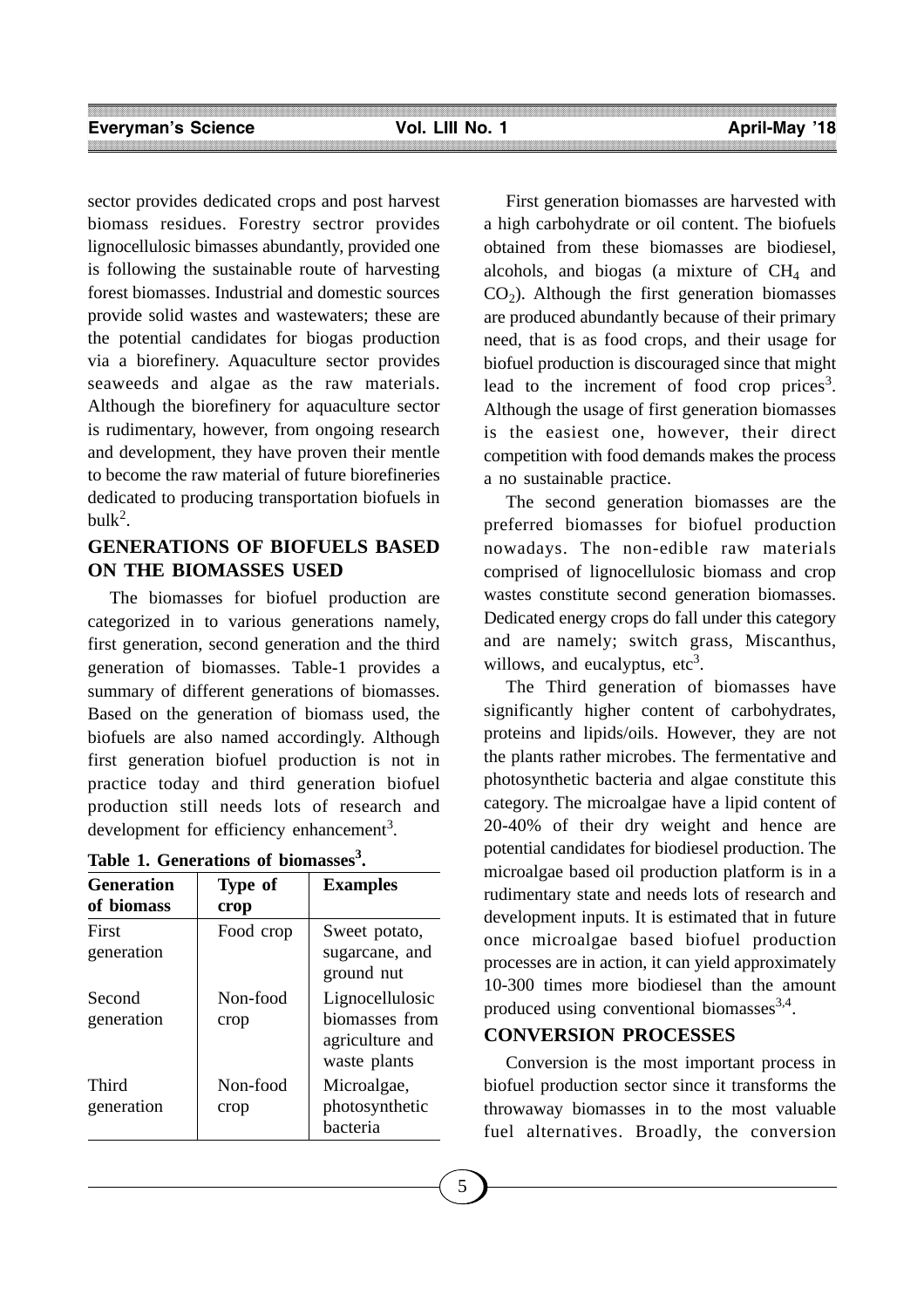processes are categorized in to three major types namely; (1) thermochemical conversions, (2) biochemical conversions and (3) physicochemical conversions. The basic objectives of conversion processes are the conversion of complex forms of biomasses in to simpler forms and subsequently yield of final products from those intermediate simpler forms. The divisions of different conversion processes are summarized in table-2.

**Table 2. Conversion processes for biomass to energy3 .**

|                                | Biomass to energy conversion process     |                        |              |  |  |
|--------------------------------|------------------------------------------|------------------------|--------------|--|--|
| <b>Broad</b><br>classification | Sub<br>classification                    |                        |              |  |  |
| Thermochemical                 | Gasification                             | Pyrolysis              | Liquefaction |  |  |
| Biochemical                    | Microbial<br>fermentation                | Anaerobic<br>digestion |              |  |  |
| Physicochemical                | Mechanical<br>pressing and<br>separation |                        |              |  |  |

Thermochemical conversion processes involve treating the biomass at high temperatures either in the presence or in the absence of oxygen. Again, the thermochemical conversion processes are of four sub-types : combustion, gasification, pyrolysis, and liquefaction. Each of these processes differs from each other in terms of heating rate, temperature, and oxygen presence<sup>3, 4</sup>. Combustion involves burning the biomass in the presence of an abundant amount of oxygen and is one of the oldest methods for the generation of heat and/or thermal electricity via a steam cycle. Essential criteria for biomasses in order to be the candidates for combustion are ultra-low cost, abundance in availability and considerably lesser moisture content<sup>5</sup>. Some of the industrial scale combustion devices those are in practice today are grate boilers and underfeed strokers, which are capable of producing heat energy in the range of (100-3000 MW).

Gasification is another thermochemical conversion process that converts the biomass

into combustible gaseous mixtures like syngas at high temperature ranges such as  $800-900$  °C in partial presence of either of oxygen, air or steam**<sup>5</sup>** . The outcomes of this process are combustible gaseous components such as  $CO$ ,  $H_2$ ,  $CH_4$ , and other gaseous hydrocarbons. This process has an advantage in terms of minimal char and tar formation. Commercially four types of gasifiers are in usage, i.e., fixed bed co-current and fixed bed counter-current, fluidized bed, and entrained flow. The performance of gasification processes is affected by different operation conditions, such as physicochemical properties of biomass, the feed rate of biomass, the flow rate of the gasifying agent, and temperature<sup>6</sup>.

Pyrolysis is another thermochemical process for biomass conversion but without the presence of oxygen within the temperature ranges of  $350^{\circ}$ C to greater than 800°C. Residence time, heating rate, and temperature are the parameters those define efficiency of pyrolysis products. Depending on the residence time pyrolysis is subdivided in to slow pyrolysis, fast pyrolysis, and flash pyrolysis. Slow pyrolysis or conventional pyrolysis of biomass yields charcoal, whereas both fast and flash pyrolysis produces bio-oils also called pyrolytic  $oi1^7$ .

Liquefaction is a comparatively new thermochemical process. It is analogous to pyrolysis process but at considerably lower  $temperatures (200-350°C)$  and very high pressures (10-20 Mpa) in the presence of a catalyst. The biomass is depleted in to the lighter oil molecules under the influence of catalysis and is subsequently re-polymerized to yield heavier oil molecules. Alkaline hydroxides and carbonates are used as the catalysts, which play a crucial role to reduce the yield of solid residues and simultaneously improve bio oil yield. The liquefaction process is generally discouraged owing to the high cost and complex technology and machinery involved<sup>8</sup>.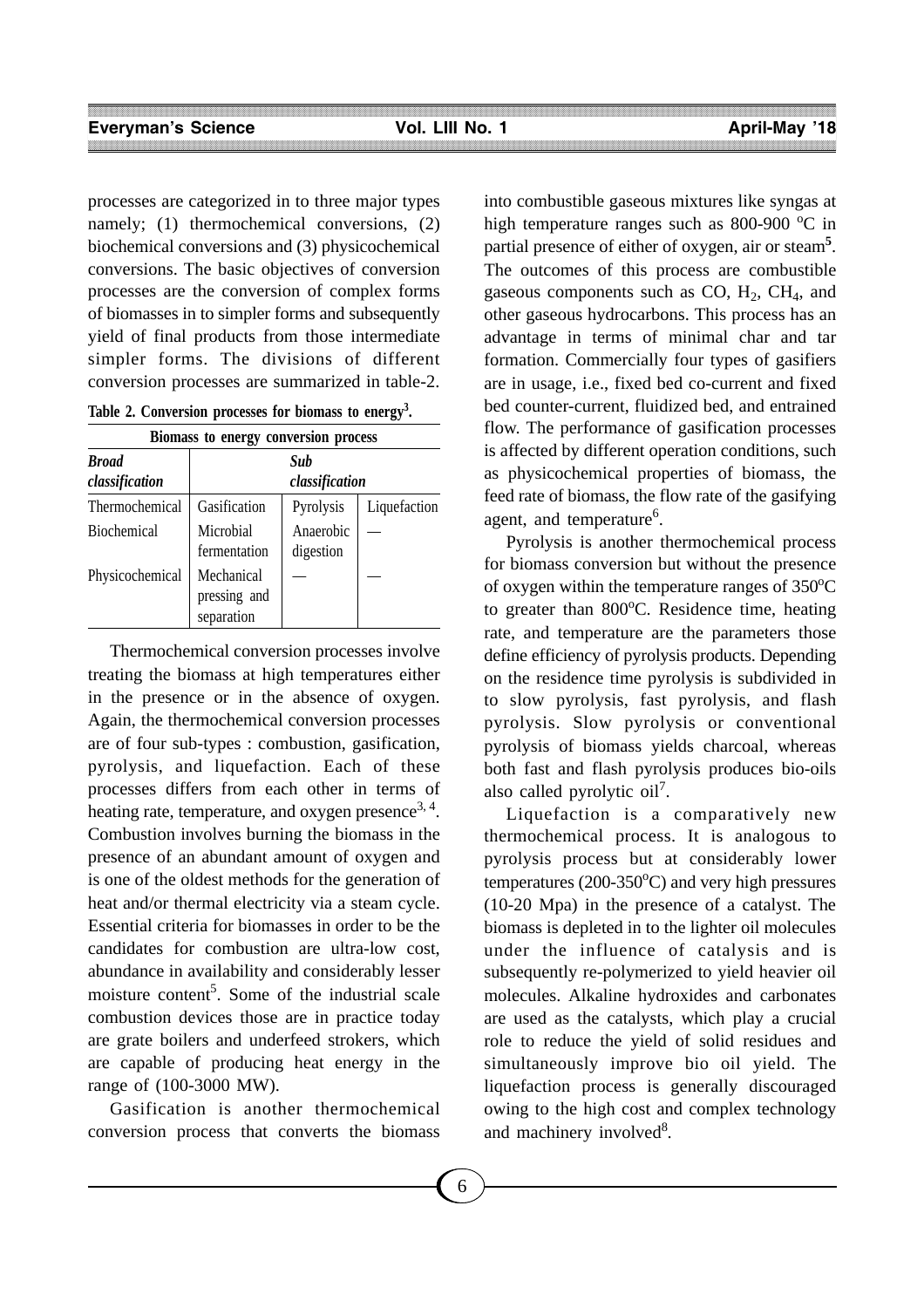Biochemical conversion processes use the metabolism of microorganisms to convert the simplest fermentable feedstock substrates like monomeric sugars into fuels or other high-value commodities. In the course, they do involve the concept of Biocatalysis, where enzymes involved with the metabolism of microbe play a major role in the conversion process. These conversion processes are eco-friendly in nature since they do not leave gaseous and solid waste residues behind. Apart from being eco-friendly biochemical conversions processes are the time consuming ones and take several days to be completed in comparison to the rapid thermochemical processes which are usually over in minutes to hour-long duration. Broadly biochemical conversion processes are divided in to two sub categories namely, microbial processes and anaerobic digestion process<sup>9</sup>.

Microbial processes are essentially fermentation process to yield liquid biofuels of alcoholic nature like ethanol, and butanol. The agents of the same are microorganisms (hence the name) such as fungus and bacteria. Microbes use the simpler forms of sugars obtained from biomasses as the raw materials for the fermentation process to yield biofuels. However, pretreatment of biomasses is a necessary procedure in this microbial mode of biofuel production. Pretreatment degrades the complex structure of biomass, removes unwanted components like lignin and renders simpler sugars for the microbes to act. Microbial processes are preceded with pretreatment of lignocellulosic biomasses, which accounts for about 40-70% cost of microbial biofuels. Enzymes are also a part of pretreatment process but at a later stage to breakdown, the oligomers, branched chains of carbohydrates in to monomers and straight chains respectively. Cellulase, hemicellulose, and cellobiase are some of the enzymes employed for the purpose. Enzymatic pretreatment and microbial fermentation can take place in either of the two processes namely sequential hydrolysis and fermentation (SHF) and simultaneous saccharification and fermentation  $(SSF)^{10}$ .

The anaerobic digestion process is precisely a degradation process by anaerobic microbes such as the methanogenic bacteria for the generation of biogas composed of methane and carbon dioxide. This event of methanogenesis takes place in the absence of oxygen. Although the domestic biogas or so called gobar gas plants are in use today are based on this principle. It is also seen naturally in landfills, animal intestines, and unattended waterbodies full of debris. Biogas exiting from landfills particularly adds up the greenhouse gases in the troposphere. Hence, they need to be harvested and channelized post processing for its usage as fuel. The by-product of anaerobic digestion process is a slurry synonymous as digestate rich in all the essential nutrients needed for plants and is ideal organic manure. The potential raw materials for anaerobic digestion process are very diverse and are wastes from agriculture and industry, animal excreta, sewage sludge, food leftovers, and even microalgae residues post oil extraction process $^{10}$ . The wood residues are generally discouraged due to the difficulty in lignin degradation.

The physicochemical conversion process is also synonymous with mechanical extraction or agrochemical conversion. This process uses the oilseeds to yield oils by a physical operation like pressing and filtration. Although various types of feedstocks such as cottonseed, rapeseed, ground nut, etc. are used as raw materials for the production of either direct fuel or biodiesel via transesterification. However, rapeseed is the preferred one owing to its ease of cultivation and high oil content. The physicochemical process is non-polluting one since glycerine and oil cakes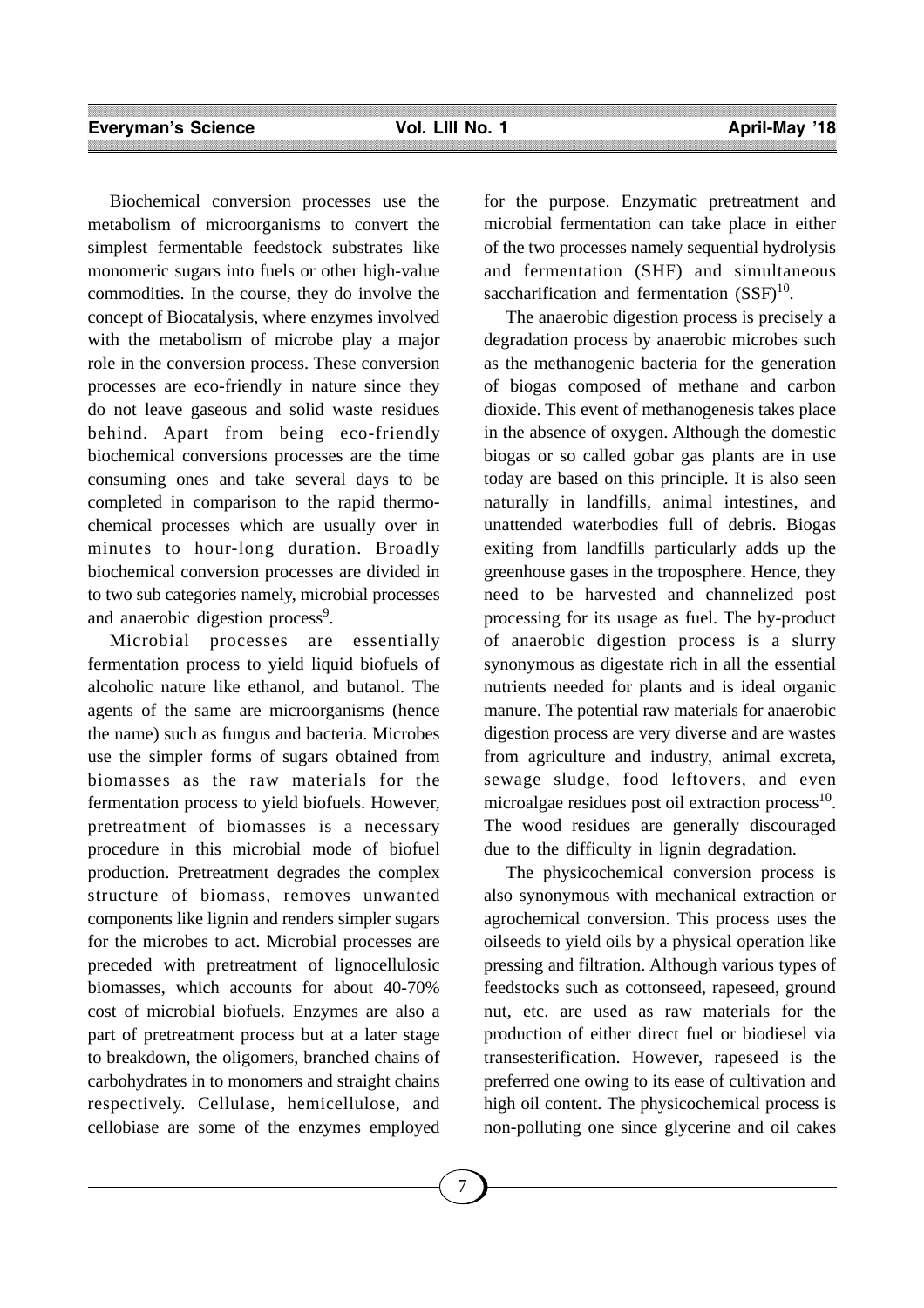come out at the end as byproducts. Glycerine is an important industrial chemical and is used in lubrication and cosmetic industries. Oil cakes have dual end uses as fodder and as maunre in a crop field. This process is still not a popular process because of the high cost of raw materials and is a time consuming process when focussed for maximum yield<sup>3</sup>.

# **CONCLUSIONS**

Biofuels production via birefineries is definitely a sustainable approach to produce alternative transporation fuels, biogas, and thermal energy. Thermochemical processes are being used widely for the biofuel production in the current scenario because of the well developed technologies. Biochemical conversion techniques although are ecofriendly but are having limitations in terms of quantity of yield. Physicochemical processes have proved themselves as the most sustainable pathways for biofuel production, but need significant downstream processing before releasing the biofuels to the market. However, a lot of research and development inputs need to be provided in each of the methods for making the processes more efficient.

### **REFERENCES**

- 1. H. Haberl, T. Beringer, S. C. Bhattacharya, K-H. Erb, M. Hoogwijk, *Curr Opin Environ Sustain*, **2**, 394–403, 2010.
- 2. F. Cherubini, *Energy Convers Manage*, **51**, 1412–1421, 2010.
- 3. K. Srirangan, L. Akawi, M. Moo-Young and C. Perry Chou, *Applied Energy*, **100**, 172- 186, 2012.
- 4. A. Demirbas, *Energy Convers Manage*, **41**, 633–646, 2000.
- 5. P. McKendry, *Bioresour Technol*, **83**, 47–54, 2002.
- 6. M. Balat, E. Kýrtay, and H. Balat, *Energy Convers Manage*, **50**, 3158–3168, 2009.
- 7. D. Mohan, C.U. Pittman, P.H. Steele, *Energy Fuels*, **20**, 848–889, 2006.
- 8. M. Balat, *Energy Source Part A*, **30**, 649– 659, 2008.
- 9. M. Balat, *Energy Convers Manage*, **52**, 858– 875, 2011.
- 10. P. Claassen, J.B. van Lier, A.M. Lopez Contreras, E.W.J. van Niel, L. Sijtsma, A.J.M. Stams, *Appl Microbiol Biotechnol*, **52**, 741– 755, 1999.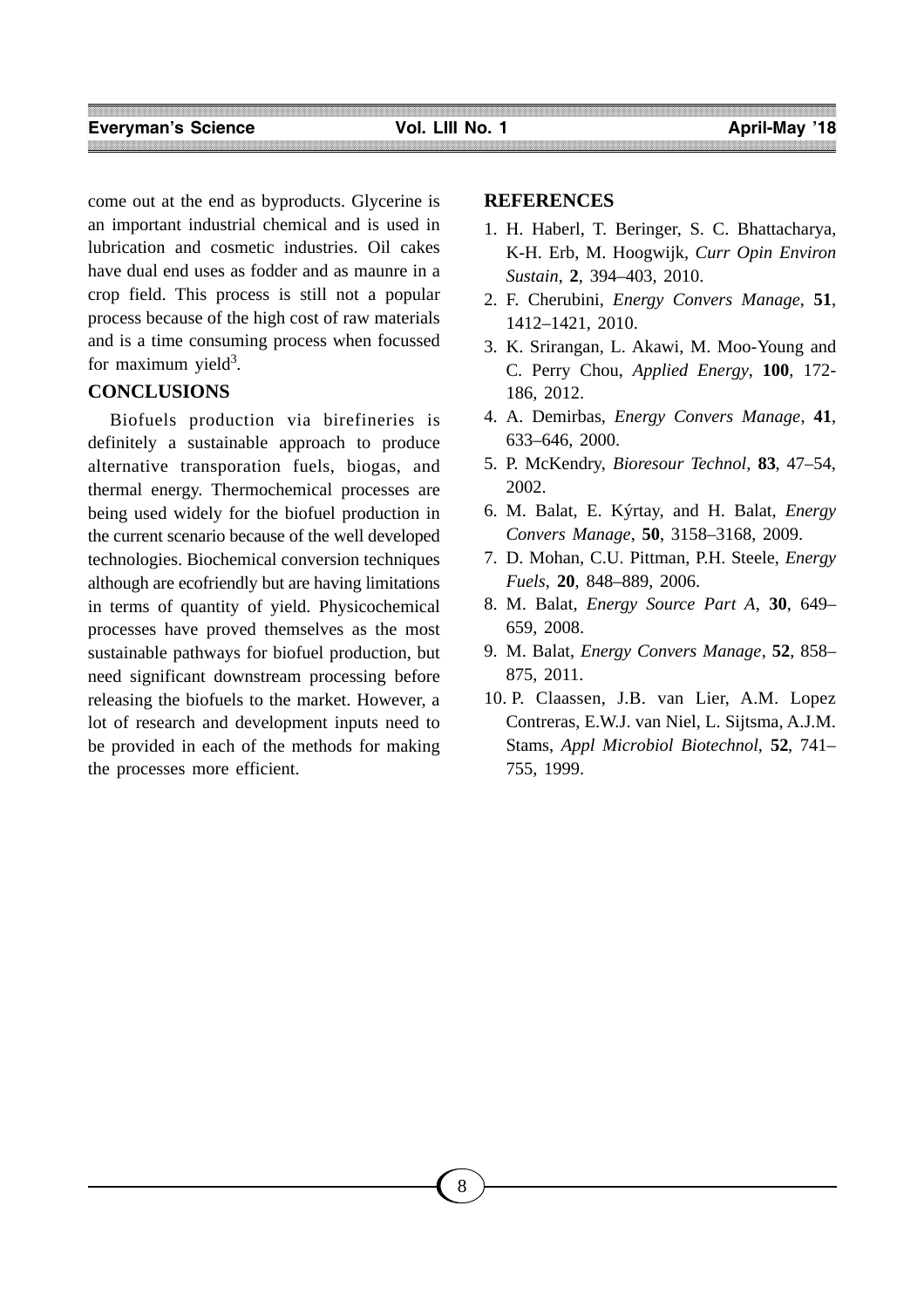# **MOBILE PHONES AND MOBILE TOWER RADIATION AND ITS ASSOCIATED HEALTH HAZARDS**

#### **M. Roy**

**With the advent of mobile communication and cell phone technology, there is a tremendous increase in the world wide usage of mobile phones and hence mobile towers have also been rising globally, raising a health concern regarding the harmful effect of this technology. In this article it is tried to answer some of the rising concerns regarding the health hazards of the mobile towers and base stations, necessary for the basic knowledge to create awareness among local people.**

#### **INTRODUCTION**

**C**ellular technology has grown tremendously<br>in the last few decades. As on 2014 there in the last few decades. As on 2014 there were more than 900 million mobile connections in the country. The popularity of the cell phone and wireless communication devices has resulted in a huge proliferation of mobile towers and Base Transreciever Stations across the country. A large number of BTSs (Base Transreciever Stations) and Mobile towers have been emerged to keep in pace with the wide grown technology. Construction of these mobile towers and BTS in and near the populated areas has started the debate and hence concern regarding this constructions and technology. Cellular wireless telephone uses Radiofrequency (RF) signals, a form of electromagnetic radiation (EMR), for a distance of up to 2-1/2miles. The RF energy of non ionizing radiation can heat the body tissues though in very substansive amount and hence arises a great deal of concern regarding the health consequences of the mobile towers and base stations. IARC (International Agency for Research in Cancer) has classified RF as possibly carcinogenic to human in Group 2B not in Group 2A, which is probably carcinogenic. Core Faculty, Environmental Science, D.D.E., Vidyasagar

University, W.B.

WHO (2014) stated that till date no adverse effect is seen by cell phone use. Hence it is clear that more research is needed to study the long term effect of mobile tower radiations on human health $1,2$ .

# **DIFFERENCE BETWEEN BASE TRANSRECEIVER STATION (BTS) AND MOBILE TOWERS**

Firstly it is essential to understand the basic difference between a Base Transreceiver Station (BTS) and Mobile Tower**.** BTS contains many individual radio transmitters with same maximum output power. They are mostly established at suitable locations for proper coverage of the area as per RF Network Planning<sup>3</sup>. Mobile towers on the other hand are metal structure with 3 or more antennas. They are generally mounted on the roof tops of building or are free standing and are provided with a down tilt to direct the signals towards ground level.

# **FREQUENCY RANGES OF MOBILE TOWERS AND SAR VALUES**

The Antennas of the mobile towers are divided into the following range based on the frequency range<sup>4</sup> (Table 1).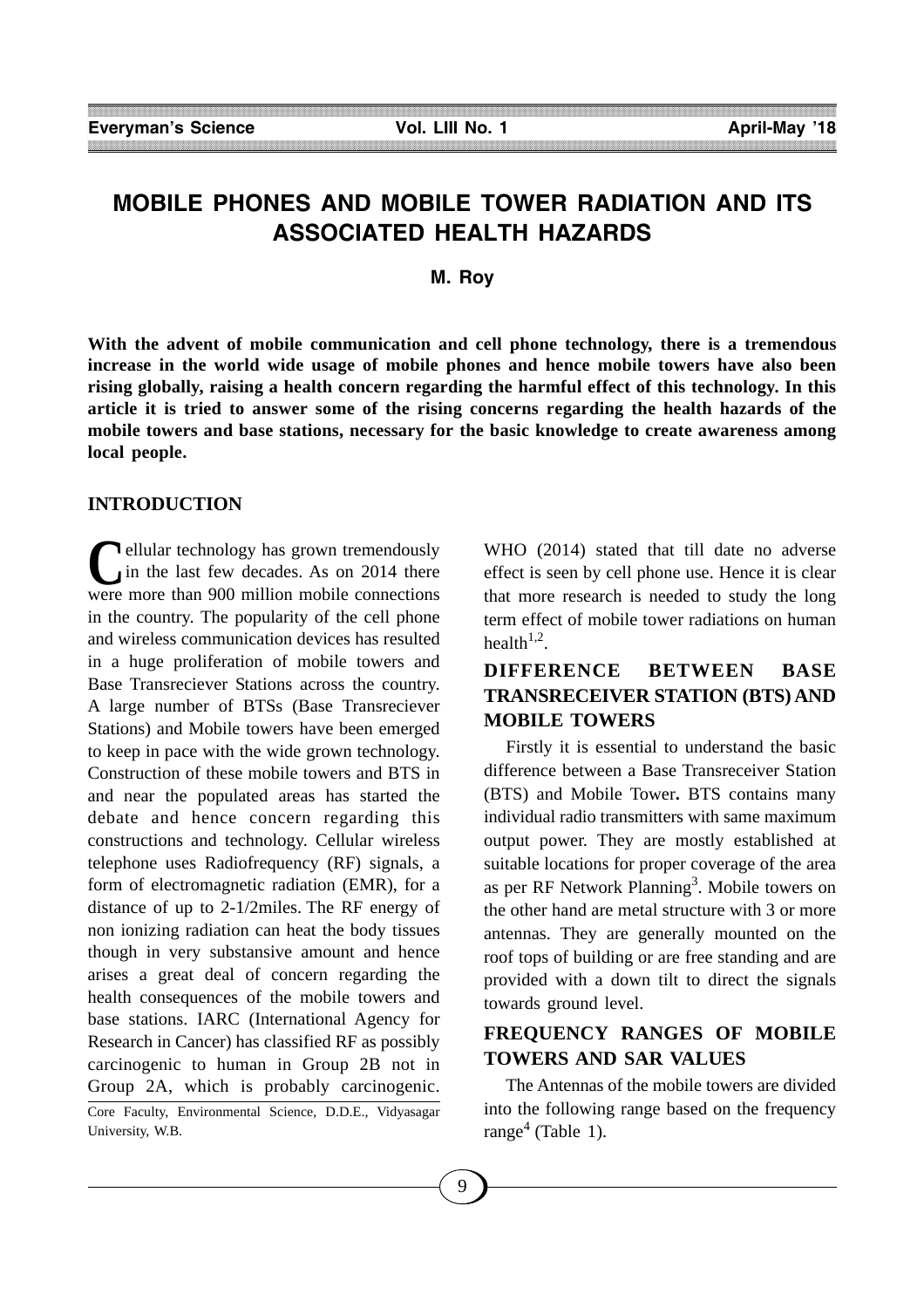|          | Table 1. Frequency range of different base |  |  |
|----------|--------------------------------------------|--|--|
| stations |                                            |  |  |

| <b>Base Station</b> | <b>Frequency</b> (MHz) |
|---------------------|------------------------|
| CDMA                | 869-890                |
| GSM 900             | 935-960                |
| GSM1800             | 1805-1880              |
| 3G                  | 2110-2170              |

The frequency of different base stations are further divided to several operators for example the frequency of GSM 900 base station is 935 to 960 MHz. The frequency band of 25 Mhz is further divided into 20 sub bands of 2 MHz, which is allocated to various operators. A single operator may transmit 50 to 100W power, so there may be 3-4 operators on the same tower, adding the total power to about 400W. Therefore the number of mobile towers is directly proportional to the population density of that area5 .

Another crucial factor is the distance from the source of radiation which determines the radiation effect. The power density varies according to:  $\frac{1}{n^2}$ , where R is the distance.  $R^2$ 

As one moves away from the antenna, the less is the radiation. Since a cell phone tower is shared by many operators, the more the number of antennas, the greater is the power intensity in the nearby area. In mobile phones, frequencies ranging from 800 MHz to 2100 Mhz are normally used. However, the EMF radiation levels are within limits because the power radiated from the headset is very low (around 1W) and each headset operates within a prescribed Specific Absorption Rate (SAR). SAR is a measure of the rate at which energy is absorbed by the human body when exposed to EMF, measured in Watts per kilogram (W/kg). The limits for SAR, as determined by the strength of the electromagnetic field necessary to reach the body are accordingly set and they are an indicator for ensuring that equipment like mobile phones are operating within the prescribed parameters. It has been made mandatory for mobile phone manufacturers

to display the SAR level. Every country has prescribed a specific SAR value (Table  $2)^6$ .

**Table 2. SAR values for mobile handsets**

| <b>Countries</b> | <b>SAR Limit</b>                     |
|------------------|--------------------------------------|
| Australia        | 1.6 W/kg averaged over 1 g of tissue |
| <b>Brazil</b>    | 2W/kg averaged over 10g of tissue    |
| Canada           | 1.6 W/kg averaged over 1 g of tissue |
| China            | 2W/kg averaged over 10g of tissue    |
| Europe           | 2W/kg averaged over 10g of tissue    |
| Ghana            | 2W/kg averaged over 10g of tissue    |
| India            | 1.6 W/kg averaged over 1 g of tissue |
| Japan            | $2W/kg$ averaged over 10g of tissue  |
| Nigeria          | 2W/kg averaged over 10g of tissue    |
| Rep. of Korea    | 2W/kg averaged over 10g of tissue    |
| Singapore        | 2W/kg averaged over 10g of tissue    |
| <b>USA</b>       | 1.6 W/kg averaged over 1 g of tissue |

# **MOBILE TOWER CERTIFICATION AND TESTING PROCEDURE IN INDIA**

All mobile service providers and telecom operators should ensure that radiation from mobile towers is within the prescribed limit. This is governed by the Department of Telecom (DOT). To monitor this all mobile service providers has to submit annual or biannual selfcompliance report to the telecom department. Further Telecom Enforecement Resource and Monitoring (TERM) tests BTS's in their jurisdiction per year as per DOT, there is a provision of penalty for the BTS where the radiation limit exceeds.

Further the Mobile towers and BTS are covered under various legal references. The radiations from mobile towers, phones and BTS are covered under:

- Indian Wireless Telegraph Act, 1993
- The Indian Telegraph Act, 1885
- The Telecom Regulatory Authority of India Act, 1997

# **BIOLOGICAL EFFECT OF MOBILE TOWERS AND BTS ON HUMANS**

The RF energy is a non ionizing radiation with relatively low frequency, *i.e* unlike ionizing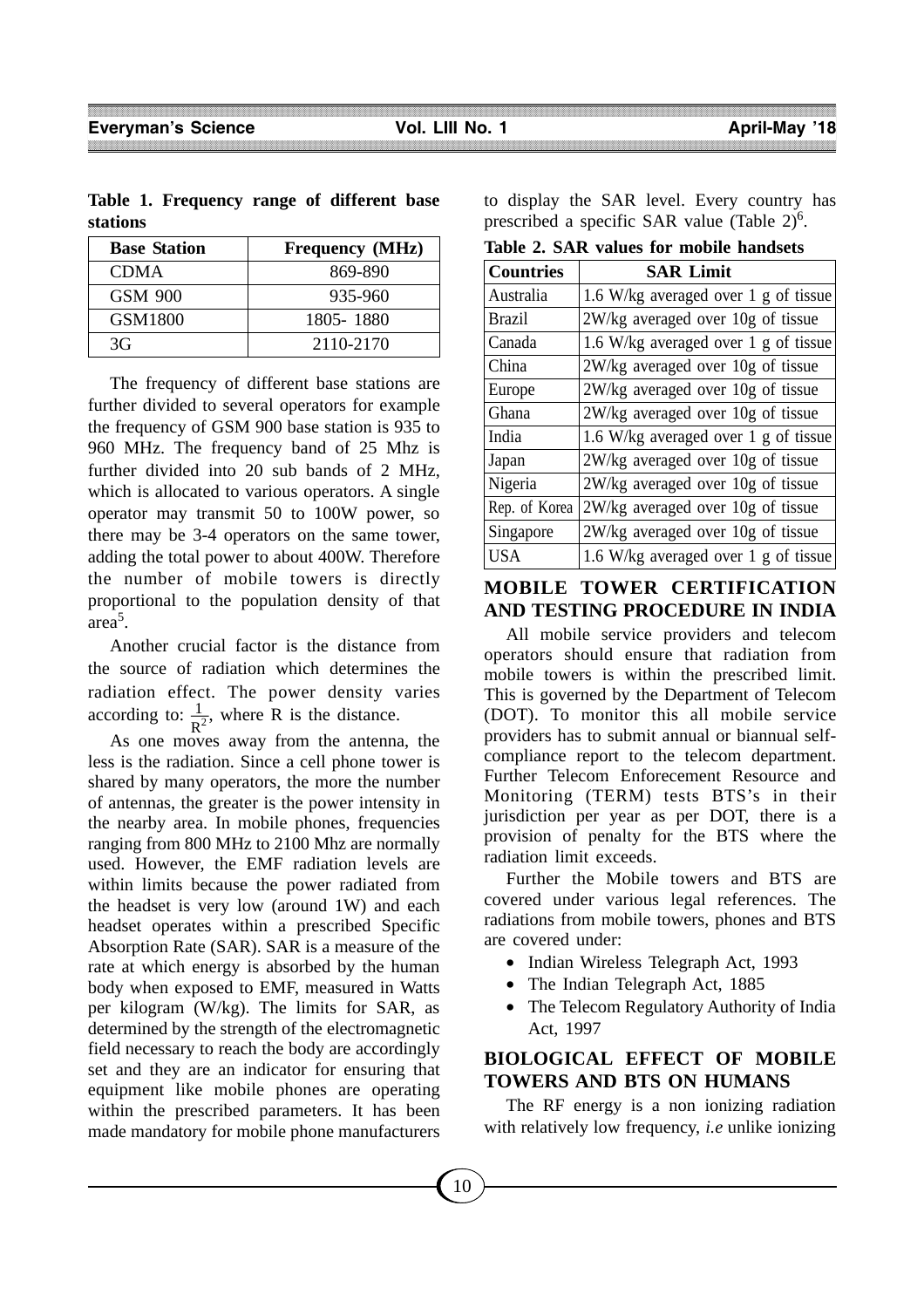radiation it has no effect on chemical bonds or D.N.A. Further the biological effect of RF radiation can be divided into two categories :

1. Thermal effect and

2. Non Thermal Effect

**Thermal effect :** One of the well-known effects of RF exposure is heating effect. In a person using a cell phone the heating will occur in the surface of brain, which is of very short duration and magnitude and the brain has the ability to dispose the excess heat. However prolonged thermal effect may lead to increase in body temperature.

**Non-Thermal Effects :** These are the electromagnetic effects inside the biological cells of the body. These includes :

**Cancer : S**cientific evidence indicates that exposure to RF fields is unlikely to induce or promote cancers. Studies using animals have not provided enough evidence in support of RF exposure and cancer. There have been some cancer reports near cell phone base stations; however studies have been inconsistent with regard to the relationship between cell phone use and tumors. Overall, epidemiological studies have not supported a convincing relationship between RF exposures and increase risk of cancer.

**Cellular Effects :** Exposure to low-levels of RF fields, produce heating, it has been found to change the changing calcium ion mobility and hence effect the electrical activity of the brain in some animals. This effect has also been reported in other tissues and cells alter enzyme activity or affect the genes in the DNA. However, these effects are not well established, nor are their implications for human health are sufficiently explained to provide a basis for restricting human exposure.

Electromagnetic interference and other effects**:** Mobile telephones can cause electromagnetic interference in other electrical equipment. Therefore; caution should be exercised when using mobile telephones around sensitive electromedical equipments such as cardiac pacemakers and hearing aids, *etc*.

#### **CONCLUSIONS**

The rapid development of cellular communication all over the world has resulted in the appearance of many hundreds of mobile tower base stations in and near the populated area. Installations of base station antennas have produced concerns about health and in some cases have resulted in several litigations in court. Independent researches and measurements on electromagnetic fields and RF exposure limits in areas close to base stations and mobile towers are carried out in many countries. However as such no strong evidence connecting these two has been reported, many case studies have shown a probable cause effect. However it is essential to follow the regulations and norms as mandated by the DOT, in order to avoid any future health issues regarding this mobile tower radiation hazards. Hence it is very essential for the common public to know the basic function, regulations and laws regarding the installing and operation of BTS and mobile towers, to ensure that the mobile operators are following the same.

#### **REFERENCES**

- 1. International Agency for Research on Cancer, www.iarc.fr/en/mediacentre/pr/2011/pdfs/ pr208\_E.pdf
- 2. L. Pachuau; Z.Pachuau, *IOSR Journal of Applied Physics,* **6**, 1-6, 2014.
- 3. Awareness note on mobile tower radiation & its impacts on environment, published by cpcb, http://cpcb.nic.in/Note\_Mobile\_Tower\_ Radiation\_UPCD\_Div.pdf
- 4. G. Kumar, "Report on Cell Tower Radiation", Submitted to Secretary, DOT, Delhi, http:// www.indiaenvironmentportal.org.in/files/file/ KumarCellTower-Radiation-Report-sent-to-DOT, 2010.
- 5. M. Kaushal, T. Singh, A. Kumar, *IJAER,* **7***,* 1252-1255, 2012.
- 6. Telecom authority of India, Information Paper on Effects of Electromagnetic Field Radiation from Mobile Towers and Handsets, http:// www.auspi.in/emf/01\_TRAI-Information-Paper-on-EMF\_30.07.2014.pdf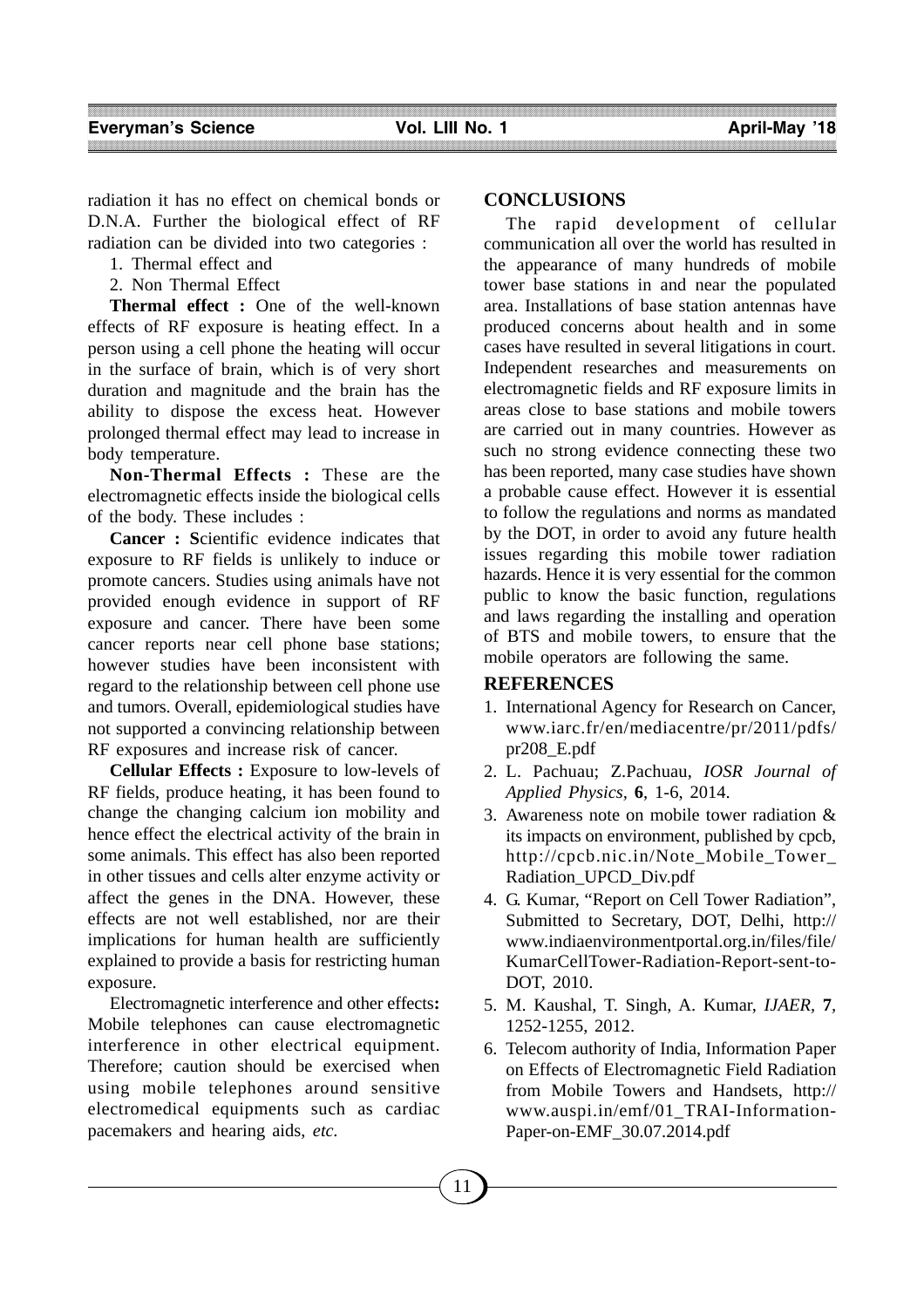# **INTERNET OF THINGS**

**Jyotsna Verma**

**This article, discusses about Internet of Things (IoT) which is a new and emerging technology. Internet of Things is nothing but the interconnection of the physical objects with the internet for communication with each other. The physical things areable to share, and exchange data with each other by automatically identifying the things with their unique digital identities through IoT. This article covers the IoT architecture, challenges of IoT and its applications world-wide.**

#### **INTRODUCTION**

**Probably, Internet of Things (IoT) has made<br>the significant impact on the world we live** the significant impact on the world we live in and hasnow entered into our day to day lives. It is changing our world from the way we drive to, how we purchase things and even how we get energies for our homes. Imagine a world where we can communicate with the things or the physical objects which we live in with like home appliances, vehicles and other electrical things. To your surprise, these all can actually be possible with the Internet of Things.

Internet of thingshas created a big revolution in the IT world. The term "Internet of Things" was coined by Kevin Ashton in 1999. Way back in the twentieth century, computers had no senses; they only had brains that could understand what we told them to do. But, with "Internet of Things" this is not the case;rather the computers and other physical things can sense for themselves.It is the network of physical objects that are connected to the internet allowing them to send, receive and exchange data.

Department of Computer Science, Central University of Rajasthan, Ajmer, Rajasthan-305817, E-mail : jyotsna2013\_csphd@curaj.ac.in.

## **HOW INTERNET OF THINGS WORK?**

In "Internet of Things" each physical device over the network has a unique identity. Thus, things in  $I \circ T^1$ , are embedded with sophisticated sensors for sensing the environment of the application scenarios and RFID (Radio Frequency Identification) chips. RFID chips basically play a key role in  $I\sigma T^2$  which is used for automatic identifying the things with which they are connected and allow the physical objects to have unique digital identities which can be integrated into the network.



**Fig. 1. Internet of Things**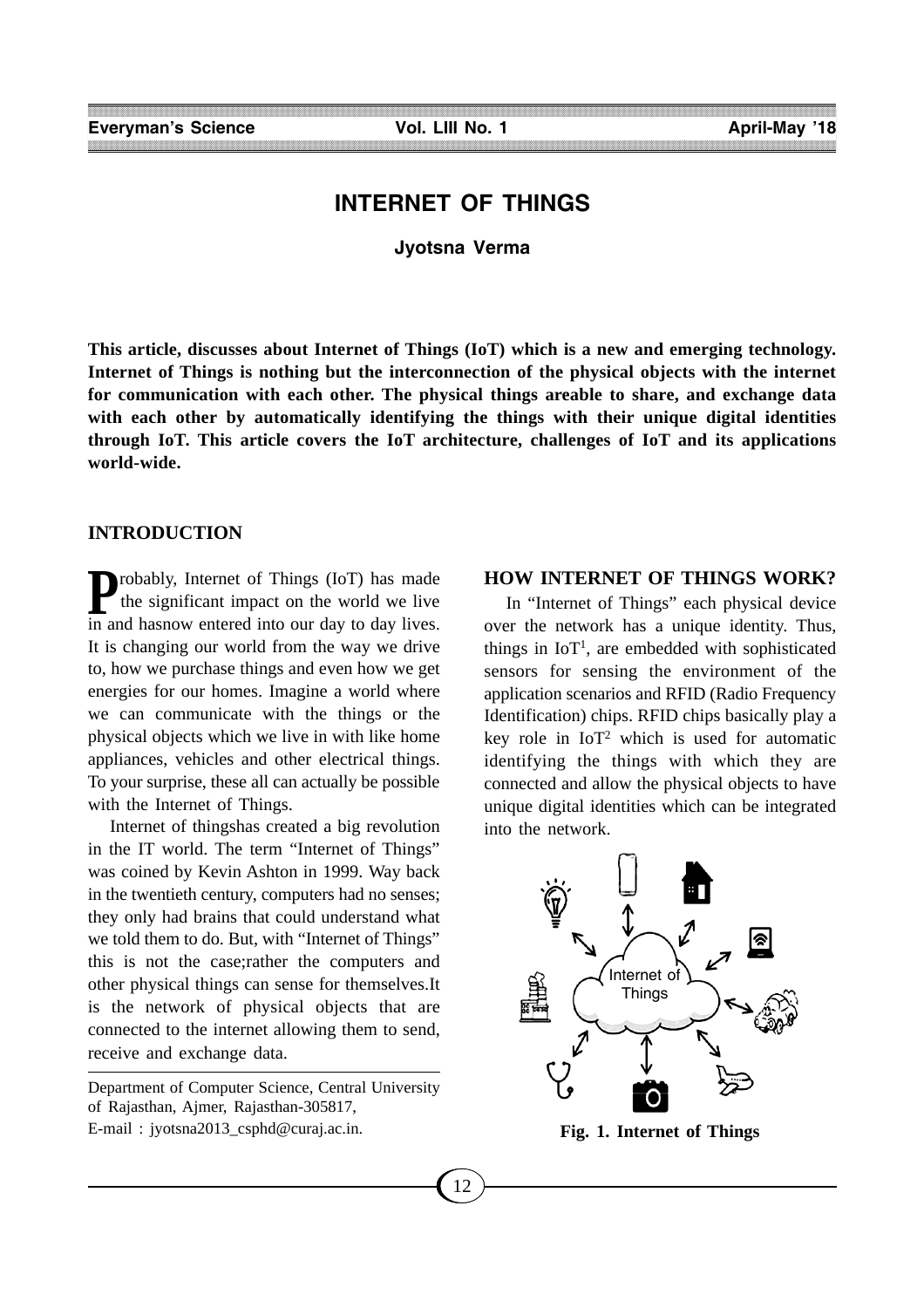Now, question arises how they exchange such large quantities of data?Where they put all of these data and how they apply these information to the various application scenarios? Whether the information is about improving production of a factory, real time updates on vehicle traffic or the monitoring personal health; it is the "Internet of Things" platforms that brings the diverse information together and provides the common language for the devices and applications to communicate with each other. The process starts when the devices communicate securely with the IoT platform which integrates the data from several physical devices and applies analytics to share most valuable information to the applications.

## **IoT ARCHITECTURE**

With the invention of IoT, which combines the digital and physical devices together to create the smart products for making life easier, it became possible to digitize the world. As can be seen in Fig. 2 each smart device in IoT is enabled with RFID technology along with the embedded sensor chips and actuators to communicate with other smart devices.



#### **Fig. 2. Architecture of Internet of Things**

Internet of things has the capability to sense the environment, making it possible to create smart application scenarios for global level. But, it has limited storage and processing capability with the least number of energy computation resources which make them unsuitable for complex data processing.

# **ADVANTAGES AND DISADVANTAGES OF IoT**

Great technologies come with certain limitations. Internet of things has several advantages which make life simpler and easier but there are various limitationsassociated with it which need to be resolve for making it a better technology.

#### **LIMITATIONS OF IoT :**

- 1. **Security :** The communication between the physical devices needs to be secure.
- 2. **Processing capabilities :** Physical devices in IoT have limited processing capabilities.
- 3. **Storage capacity :**The physical devices in IoT have limited storage capacities.
- 4. **Energy Constraints :**The physical devices in IoT have limited energy resources.

#### **ADVANTAGES OF IoT :**

- 1. **Data :** IoT provides lots of information which helps us to make right decisions at right time.
- 2. **Time :** IoT technology saves lots of time by providing accurate and real time information on time.
- 3. **Economical :** IoT technology is very economical depending upon the application scenarios.
- 4. **Tracking :** IoT helps in keeping track or monitoringvarious physical objects which in turn save time and money.

# **APPLICATIONS OF IoT**

There are diverse ranges of applications in IoT which can be found in day to day lives. Smart industries are the most prominent area of IoT applications, next to this, IoT application areas include smart home, security systems, intelligent thermostats, smart city applications,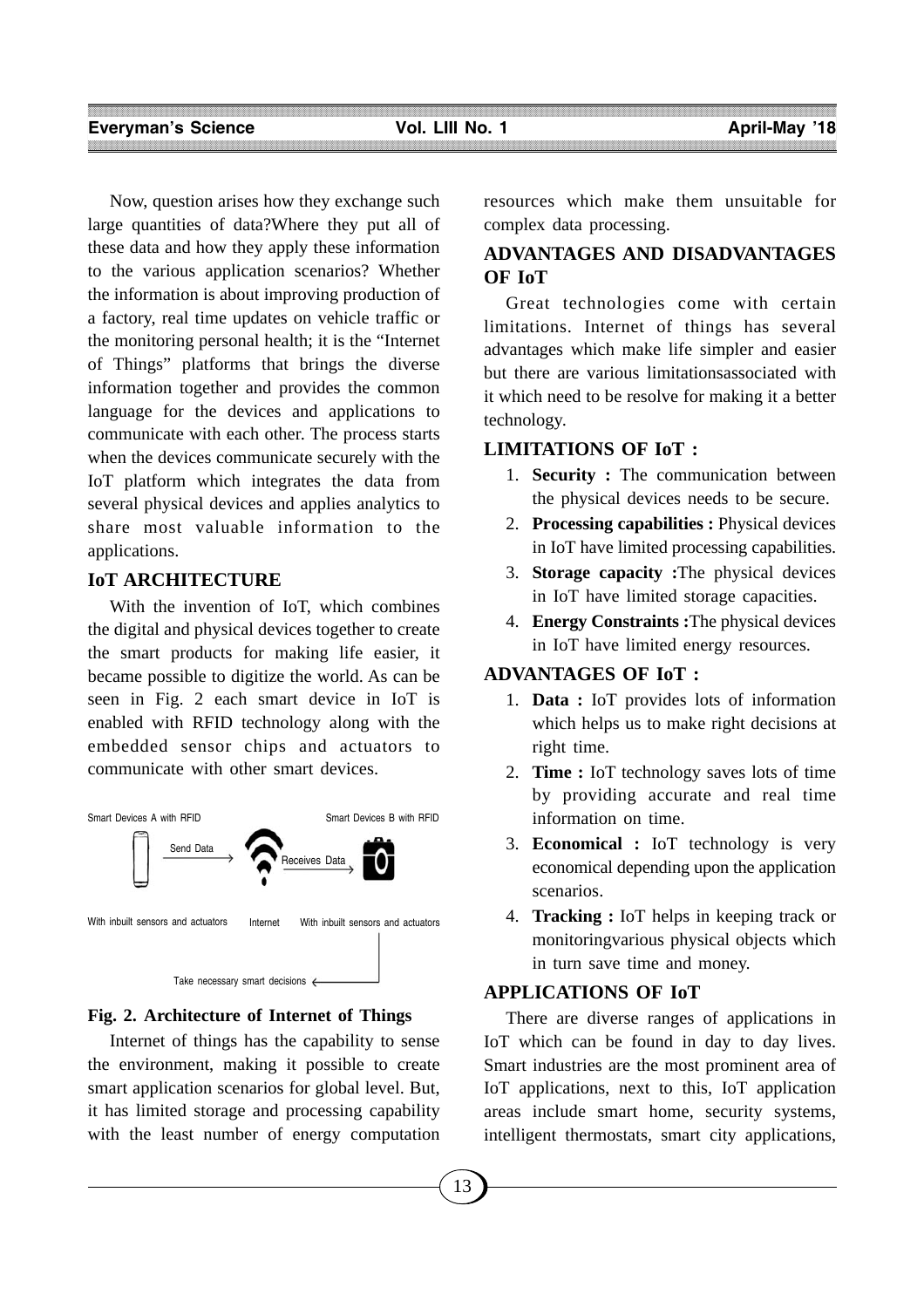smart energy applications, smart transportation systems and monitoring of real time parking spaces etc.

Internet of Things is transforming our lives in countless ways. For example imagine a scenario where smart traffic camera monitors the road, for traffic congestion, accidents, weather conditions etc., and communicate that status to the gateway that combines with the data obtained from other smart traffic cameras; creating an intelligent city wide traffic system. Now this intelligent city wide traffic system can be connected to other city wide transportation systems which get data from their own intelligent devices creating an ever-larger system of systems. These ever-larger systems can helpin analysing the end-to-end data across that system ofsystems.For example, a scenario of the city intelligent traffic system which detects the massive congestion due to an accident, that insight can be sent to the city wide transportation system which can analyse the accidents on other city systems; recognising the accident is near the airport and to city schools it could notify those so they can adjust flight and school schedules and can find the optimal route around the accidents and send those instructions to city digital signage system to guide drivers around the accident. This is just one example from the number of various potential applications benefits of the IoT when intelligent devices share insight with other systems forming ever-expanding systems of systems.

#### **CONCLUSION**

IoT represents the future internet which opens the door for new research directions and technologies. The solution of the issues pertaining to the IoT can take this technology to the next level and make a significant contribution to the IT world. This article discusses how IoT works, challenges of IoT and application of IoT.

# **REFERENCES**

- 1. J. Gubbi, R. Buyya, S. Marusic, & M. Palaniswami, *Future generation computer systems*, **29**, 7, 1645-1660, 2013.
- 2. A. Botta, W. De Donato, V. Persico, & A. Pescapé, *Future Generation Computer Systems*, **56**, 684-700, 2016.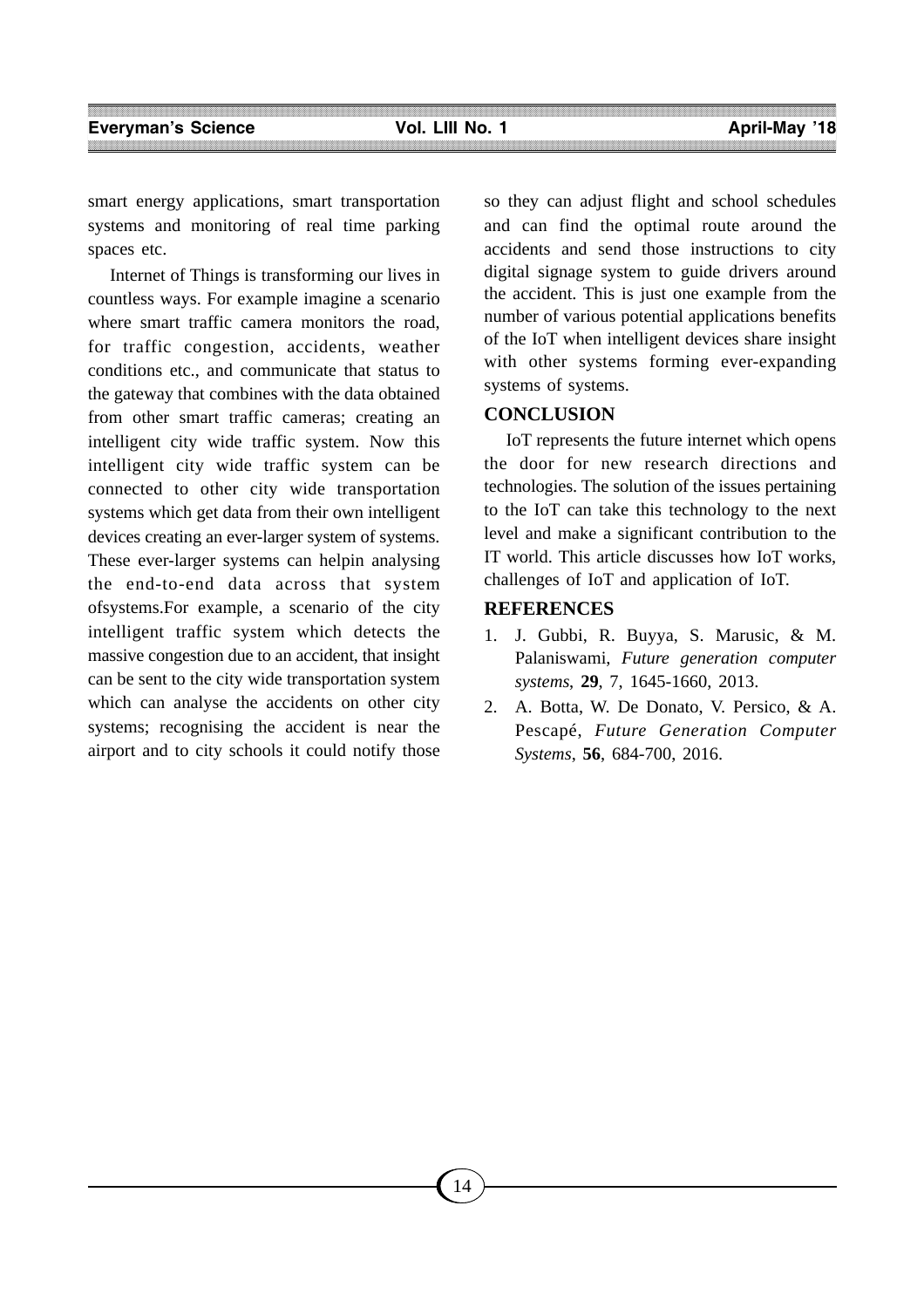# **EFFECTS OF CONSANGUINEOUS MARRIAGES**

**V. Lakshmi**

**Consanguinity is the marriage between close relatives. Though consanguineous matings have cultural and socioeconomic advantages, their offspring have an increased risk for recessive disorders. The risk is not uniform in all cases and it varies based on several factors. The article discusses the different type of measures that can be taken by a consanguineous couple before and after marriage to avoid genetic disorders in their progeny.**

#### **INTRODUCTION**

If two individuals have a common ancestor, they are said to be consanguineous. A marriage they are said to be consanguineous. A marriage between closely related individuals, up to second cousins is considered to be consanguineous marriage. Charles Darwin, Albert Einstein, Queen Victoria, Franklin Roosevelt etc are some of the famous persons who married their cousins.

Most human societies however primitive or geographically isolated, prohibit parent-offspring or brother-sister matings (marriage among first degree relatives) and this taboo is based on observation of abnormal children from such matings. Consanguineous unions are practiced among more than 1 billion of the world's population<sup>1</sup>, however the amount of inbreeding varies in different populations. It is controlled by traditional and cultural practices. Though it is not allowed in some countries like China, Ethiopia, Philippines, Taiwan etc. it is high in

Human Genetics Department, Andhra University, Visakhapatnam, Andhra Pradesh E-mail: lakshmi\_velaga@rediffmail.com

North Africa, the middle East and South Asia and is common in our country<sup>1</sup>.

### **PROS AND CONS**

There is a great controversy on the benefits and risks of consanguineous marriages. The positive social effects of consanguineous marriages are strengthening kinship relations, stable marital relationship, financial advantage, cultural continuity, maintenance of family structure, political alliances etc. which are the reason for the preference for consanguineous marriages. The effects of consanguinity on normal human variartions is not known. The negative health effects are increased incidence of rare genetic disorders, increase in mortality and morbidity. Though the effects of consanguinity on non communicable diseases is still largely unexplored, a recent study revealed a significant increase in the incidence of common adult diseases like cancer, diabetes, hypertension etc. $<sup>2</sup>$ </sup> in consanguineous population.

We all carry more than 25,000 genes in each cell as pairs, usually a pair for each character (some characters like tallness can be governed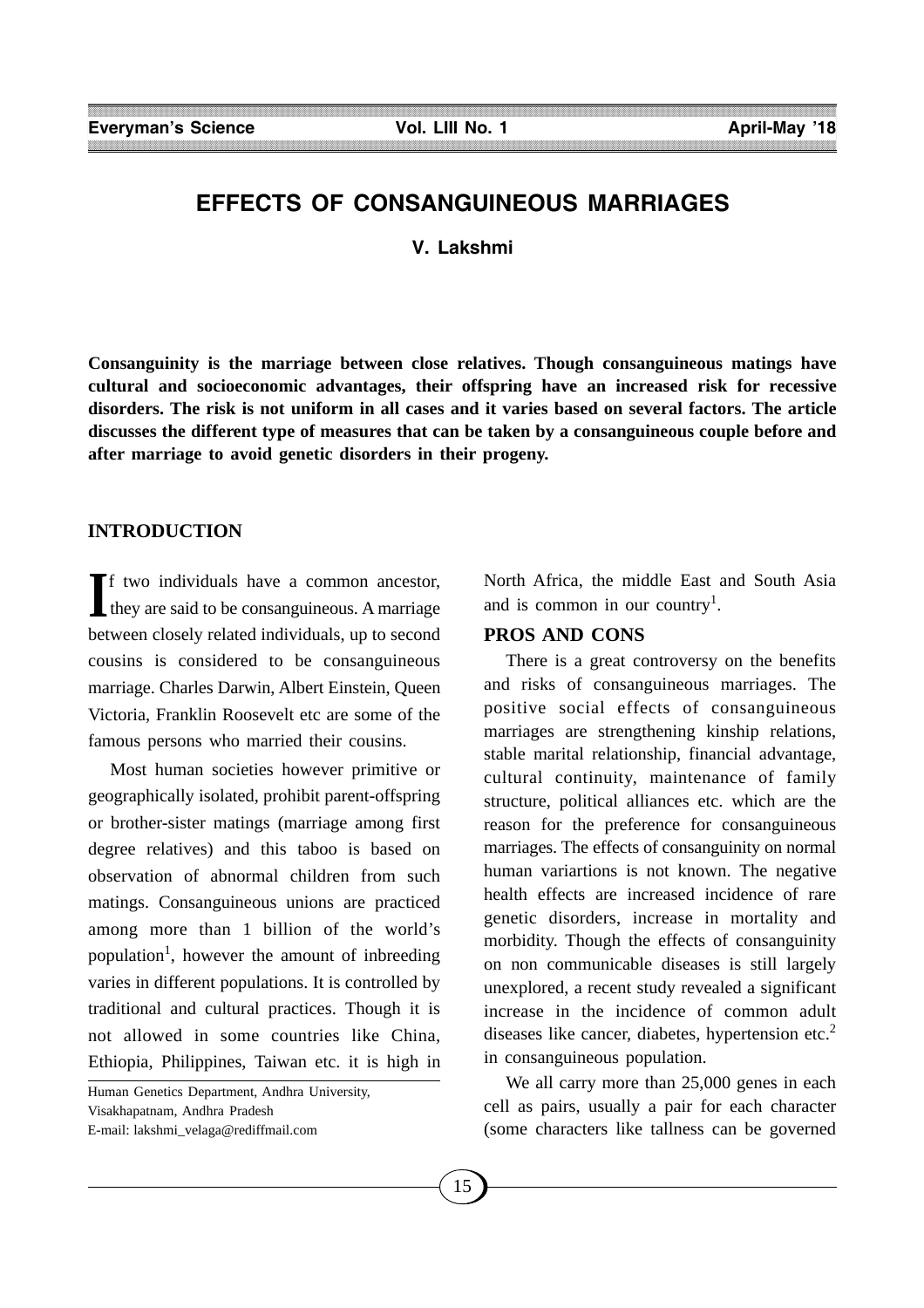by more than one pair of genes). Out of these, about 3-6 genes are deleterious, but as they are recessive or weak they do not manifest the disease. The reason is the other member of the pair is normal and dominant (heterozygous) and suppresses the deleterious effect of the gene. The deleterious genes will be expressed only if there are two copies of them in an individual (homozygous recessive).

Individuals with common ancestors are likely to share the same alleles and their progeny has an increased chance of being homozygous. Deleterious alleles are more frequently expressed in homozygotes, resulting in a variety of genetic disorders such as birth defects, mental retardation, deafness and blindness or reduced viability known as inbreeding depression. One of the consequences of consanguinity is an increase in frequency of homozygotes. Increase in homozygosity is applicable not only for abnormal alleles but also for normal alleles, i.e., consanguinity can also result in perfectly healthy offspring<sup>3</sup>. For example Cleopatra who is known for her wit, beauty and intelligence was the daughter of a brother and sister and great grand daughter of another brother and sister. The adverse genetic effects on health do not affect 90% of the offspring of consanguineous marriages<sup>4</sup>.

Consanguinity risk is highest among families which carry severe autosomal recessive diseases. Though the risk of congenital anomalies among the newborns of first cousin matings is claimed to be double the frequency among general population, the genetic implications is not the same for all the cousins. The magnitude of risk depends on the frequency of defective genes in the population, the degree of relationship between the parents, whether there are repeated cousin marriages in the family etc. It may be more than double in certain populations basing on repeated cousin marriages through several generations. Sibs share 50% of their genes where as uncle niece and first cousins share 25% and 12.5% respectively while second cousins share only 3% of their genes. In marriage between individuals beyond second cousins, the risk will be almost the same as that in general population. Hence there is no deleterious genetic effect on health in consanguinity beyond second cousins.

The few deleterious recessive alleles present in any population, rarely achieve homozygosity if population is outbreeding. They are mostly passed on to future generations silently (hidden or masked state), that is in a single copy or heterozygous state and when the allele comes in contact with the same allele in the partner the genetic disease will surface again.. Unrelated couple may also produce a child with serious birth defect if unfortunately both of them have defective alleles of the same gene which happens when the frequency of the recessive allele is high in the population. High levels of endogamy in the population can dramatically increase the possibility of homozygosity at any locus. That is the reason for the high frequency of rare autosomal recessive disorders in regions where consanguinity is high.

According to one school of thought by avoiding consanguineous marriages, the gene will be carried on to the future generations silently without elimination. Some experts believe that inbreeding is helpful to a population by constantly exposing harmful recessive genes to selection and thereby eliminating them from the population.

### **CONCLUSION**

Inbreeding is a controversial subject and it is very difficult to run experiments to determine its possible effects in humans. It is not always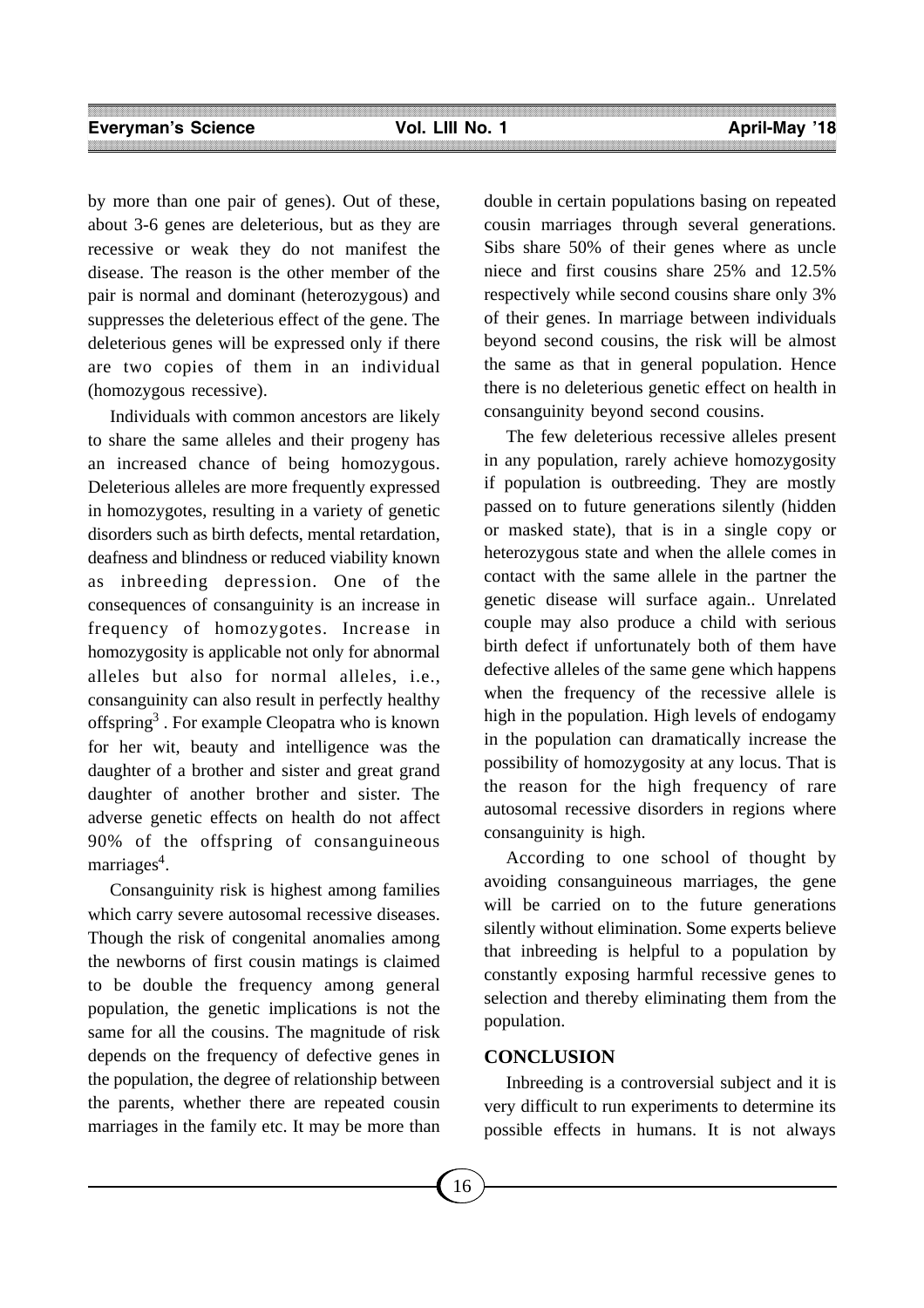harmful. It can produce perfectly normal offspring also provided there is no genetic disease running in the family or there is no earlier history of consanguinity. It is important to remember that random mating does not eliminate deleterious genes from a population, but merely covers them up. While inbreeding does not create harmful genes, it merely tends to bring them out.

It is wise to consider the possible genetic consequences before marriage itself, especially if there are any deleterious recessive genes running in a family. Premarital counseling is important as it causes awareness of the possible harmful consequences among the related young adults who are going to marry. Already married cousins can use preconception counseling services to maintain health and in case of couples with affected children, prenatal diagnosis can be done to avoid genetic disorders.

# **REFERENCES**

- 1. H. Hamamy and S. Alwan, *Genomics and Society, Ethical, Legal, Cultural and Socioeconomic Implications*, 2016, 335, Academic Press.
- 2. A. Bener and R. R. Mohammad, *Egypt J Med Hum Genet,* **18***,* 315-320, 2017.
- 3. A. H. Bittles, W. M. Mason, J. Greene and N. A. Rao *Science*, **252**, 789-794, 1991.
- 4. H. Hamamy, *The Ambassadors Online Magazine*—Selected Studies, **6**, 2003.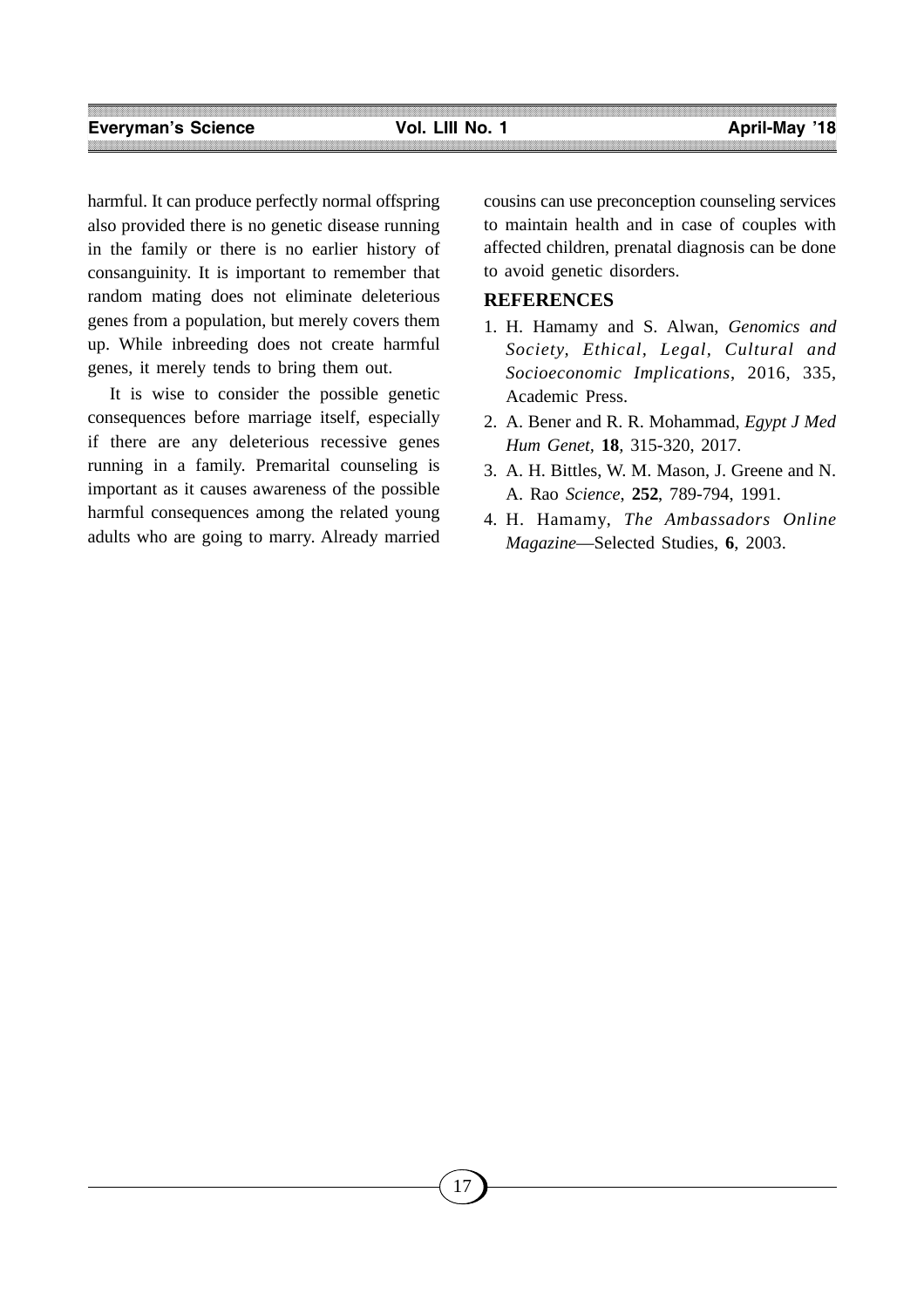# **IMPACT OF COAL MINING AND MINE FIRES ON THE LOCAL ENVIRONMENT IN JHARIA COALFIELD, JHARKHAND**

**Varinder Saini**

**Coal mining though provides a precious resource but is also a process that leads to degradation of the local environment to a large extent. Jharia coalfield holds unequivocal importance in the Indian context as it is the only source of prime coking coal in the country. Haphazard mining over nearly a century has led to environmental changes to a large extent such as degradation in quality of air, water, soil, changes in landform, land use/land cover, vegetation distribution. Jharia is also infamous for widespread development of surface and subsurface fires due to unsustainable mining practices. This article outlines the environmental issues related to coal mining in Jharia coalfield, Jharkhand.**

## **INTRODUCTION**

Coal is one of the most abundantly available<br>fossil fuels around the globe which meets a fossil fuels around the globe which meets a major part of the energy need for human consumption. It is used in various industries such as power, steel, cement, alumina refineries, as well as for domestic purposes. India is the third largest coal producer in the world after China and USA. Geological Survey of India has estimated a cumulative total of 301.5 bn tonnes of coal resources in the country as on  $1<sup>st</sup>$  April 2014<sup>1</sup>. The State of Jharkhand tops the list with the maximum coal reserves at 80 bn tonnes. Coal accounts for 55% of the country's energy need and is the major source for power generation in India. However, coal mining adversely affects the environment of the area. A typical coal mining area has many negative impacts such as

deforestation, changes in vegetation pattern, damage to the ecological system, loss of agricultural land, loss of biodiversity, degradation of the air, water and soil quality, changes in topography and land use/land cover  $(LULC)^{1}$ .

The first published record of coal mining in India dates to the year 1774 in Bengal. The main coal fields in India are Jharia, Raniganj, Singareni, Talcher, Neyveli, Singrauli, Nagpur and Chandrapur. Jharia has a long history of mining, which started towards the end of the  $19<sup>th</sup>$  century. The mining activities intensified in Jharia in 1920 and thereafter it has been growing extensively and exponentially. At present, there are around 35 large underground and opencast mines in the Jharia coalfield (JCF). Economically, JCF produces largely bituminous coal. JCF is important in the Indian context as it is the most important storehouse of prime coking coal that

Department of Civil Engineering, Indian Institute of Technology Ropar, Rupnagar, Punjab-140001 E-mail: varinder126@gmail.com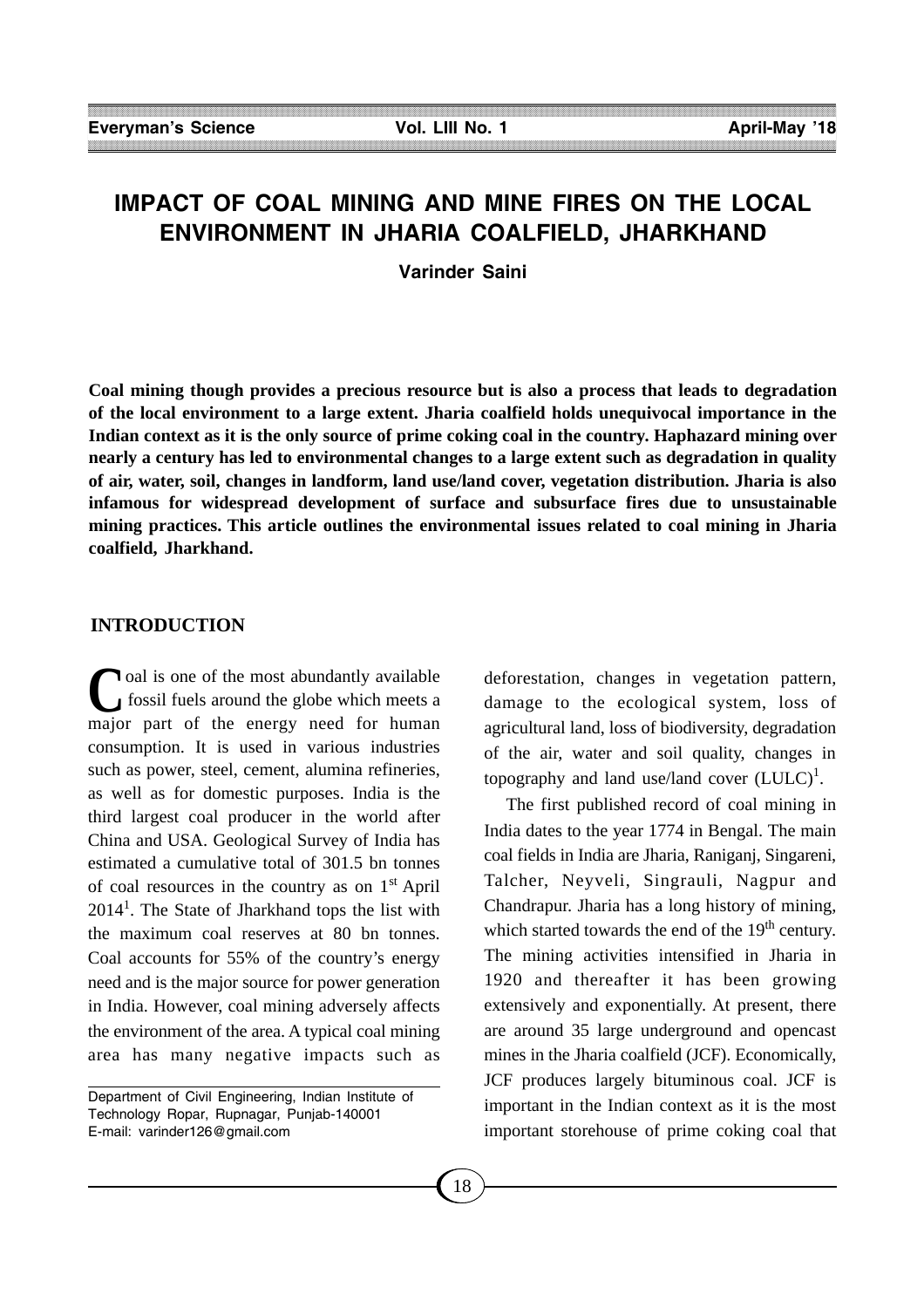feeds major percentage of our industrial demand. Coking coals are defined as those coals that on carbonization pass through softening, swelling, and re-solidification to coke. Coke is a solid fuel made by heating coal in the absence of air so that the volatile components are driven off.

Like any other large coal mining area, over the last century, JCF has also undergone a seachange affecting the environment. The coal mining has affected air, water and soil resources, topography, land use/land cover, vegetation patterns and has also led to the infamous coal mine fires that have remained active underground for more than a century. The first coal fire was detected in 1916. These fires constitute a major cause of hazard and have also been spoiling the precious natural resource. The present article aims at outlining the environmental issues prevalent in JCF due to coal mining and associated fires.

# **ENVIRONMENTAL ISSUES IN JHARIA COAL FIELD**

#### **1. Air pollution**

In the JCF, air pollution due to coal fires is also a severe problem. The major pollutants are oxides of nitrogen and sulphur, fine coal dust, suspended particulate matter, respirable particulate matter, polyaromatic hydrocarbons and benzene soluble matter. The major sources are drilling and blasting operations, coal fires, vehicular traffic, heavy trucks plying on haul roads, loading/unloading of coal, wind erosion from overburden dumps. Most of the dust is categorized into respirable particulate matter which causes diseases of lungs and skin such as asthma and chronic bronchitis<sup>2,3</sup>. The soot and particulate matter released from coal mine fires decrease the visibility in the area. Also, coal fires volatilize many potentially harmful heavy metals like arsenic, selenium, mercury, lead, sulphur and fluorine. These could condense on dust particles and get inhaled or ingested by the local people or they could gain entry to local water bodies and thus enter food chain causing severe diseases<sup>4</sup>. There have been documented reports of stroke, pulmonary heart disease and chronic obstructive pulmonary disease due to air pollution. Heavy metals along with PAHs can cause a number of ill effects on health like cancer, neurotoxicity, cardiotoxicity, immunotoxicity, arsenosis, fluorosis, CO poisoning etc.5

#### **2**. **Water pollution**

During underground mining, excavated waste materials are dumped and piled at the ground surface creating runoff that both pollutes and alters the flow of local streams. As rain percolates through these dumps and piles, soluble components are dissolved in the runoff and cause the increase of total dissolved solids in local water bodies. The erosion from overburden dumps and spoil heaps lead to increase in sediment load of streams, lakes and ponds and thus leading to siltation of surface water bodies. This may sometimes lead to alteration in their regime. Many of the mines exist below the ground water level, which demand pumping out of water. This can lower the water table and even dry up nearby wells. Moreover, when a mine is located below the water table, water seeps into the mine and must be pumped out. Further, physical disruption of aquifers can occur from blasting which can cause the groundwater to seep to a lower level or even connect two aquifers (leading to aquifer contamination). Huge volumes of polluted water from underground mines are channelled into the Damodar thus polluting it chemically. The mine water discharged from underground mines has high hardness due to dissolved sulphates and chlorides. Apart from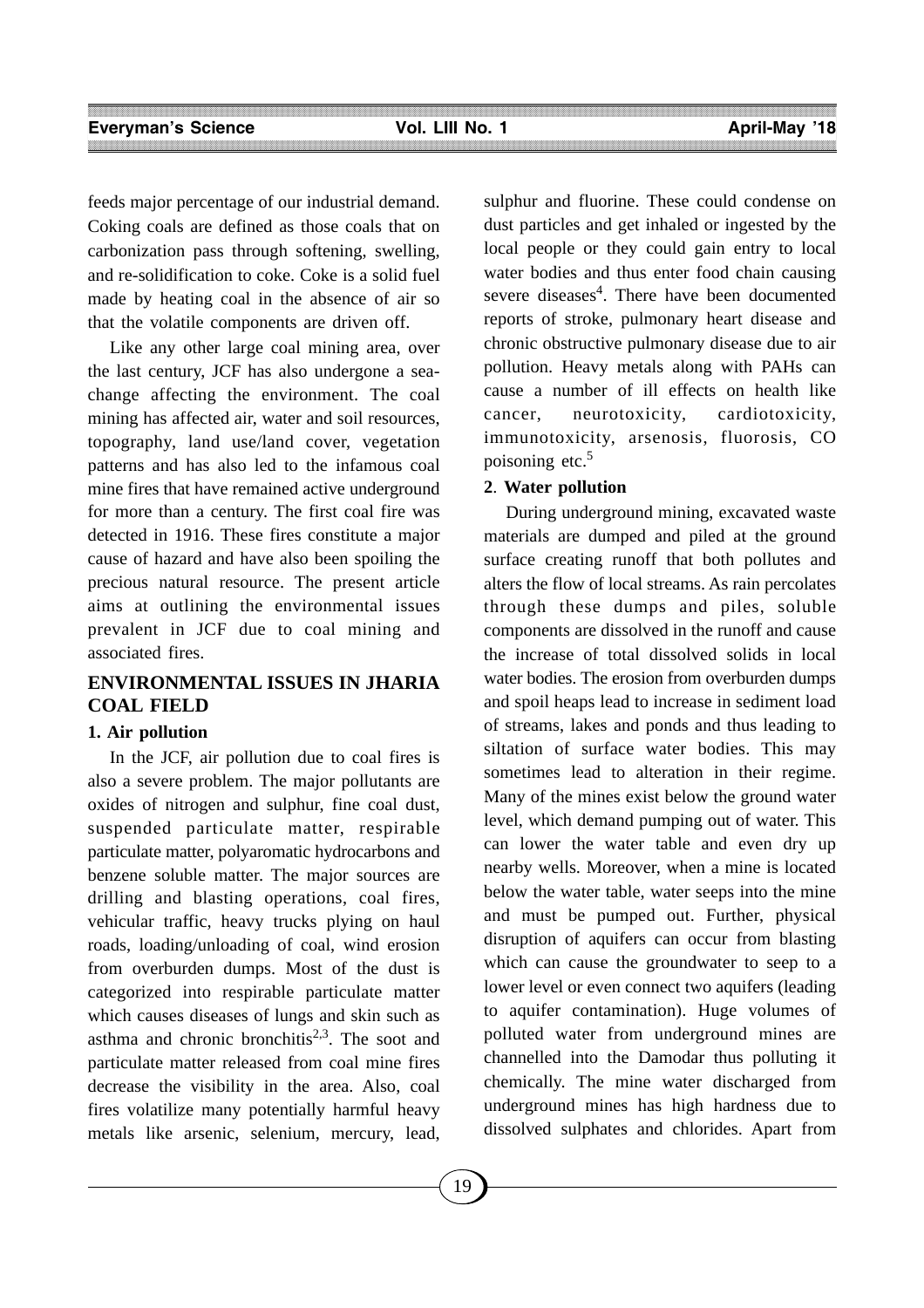actual mining activities, coal beneficiation and preparation plants also release a large amount of water effluents in the river which poses a threat to aquatic ecosystem and prevailing biodiversity<sup>6</sup>. Besides, there is a scarcity of potable water due to both, increased demand and contamination.

#### **3. Soil pollution**

In JCF, soil is polluted due to strip mining as it involves removal of top soil, wind erosion from overburden dumps, coal heaps, tailing ponds, dust generated due to heavy machinery used for extracting coal, burning of coal, loading and unloading of coal as this dust settles on nearby areas. Soil has poor texture, low organic matter, and exhibits change in nutrient content due to heavy metal toxicity, change in pH and electrical conductivity. Also, the soil above the fire areas is devoid of moisture and is baked making it biologically sterile<sup>7</sup>. The soil friendly organisms (bacteria, nematodes, earthworms, etc.) die under such harsh conditions, thus limiting the ability of the soil to support vegetation. The existing vegetation also dries up and ultimately dies due to the lack of water and other nutrients. Thus, it is observed that soils have poor potential for plant growth in JCF.

#### **4. Changes in Vegetation Pattern**

In mining areas, vegetation plays a significant role in modification of water balance, erosion control and landscape rehabilitation<sup>8</sup>. During mining, the vegetation cover and the draining regime are disturbed over enormous areas. In Jharia alone, hundreds of square kilometres of land are currently affected by surface and subsurface mining, out of which a significant portion is without vegetation cover. Also, the vegetation pattern changes as once the diverse vegetation with full grown trees and under cover is changed to herbaceous vegetation growing on the overburden dumps and on areas immediately

around the mines. Regrowing vegetation on overburden dumps and mine spoils is a gigantic task as the soil gets devoid of nutrients, has acidic pH, and is often contaminated with heavy metals such as Fe, Al, Mn and Cu. Further, Jharia is encountered with an additional problem of coal fires. This aspect cannot be ignored in any study conducted in this coalfield. The high temperatures associated with these fires lead to reduction in potential of soil to support plant growth.

#### **5. Changes in Topography**

Topography is defined as the arrangement of the natural and artificial physical features of an area like overburden dumps, hills, valleys, mine pits etc. Changes in topography in JCF are derived due to clearing of land for opencast mining, erecting infrastructure related to underground mining, dumping of overburden in nearby areas, subsidence due to fires as there is volume loss when coal turns to ash. JCF is facing significant subsidence due to underground mining<sup>9</sup>. Generally, subsidence occurs after mining has ceased in an area. But sometimes it occurs when a mine is still in function. In such a scenario, it may lead to destruction of mining infrastructure and a lot of mine able coal becomes locked and inaccessible due to subsidence. Subsidence also leads to damage of manmade infrastructure such as houses, roads, pipelines etc. In rare cases, subsidence could also lead to changes in natural drainage pattern of the area.

#### **6. Changes in Land Use/Land Cover (LULC)**

Land cover data documents how much of a region is covered by forests, wetlands, impervious surfaces, agriculture, and other land and water types. Land use shows how people use the landscape – whether for development, conservation, or mixed uses. LULC changes occur due to both opencast and underground mining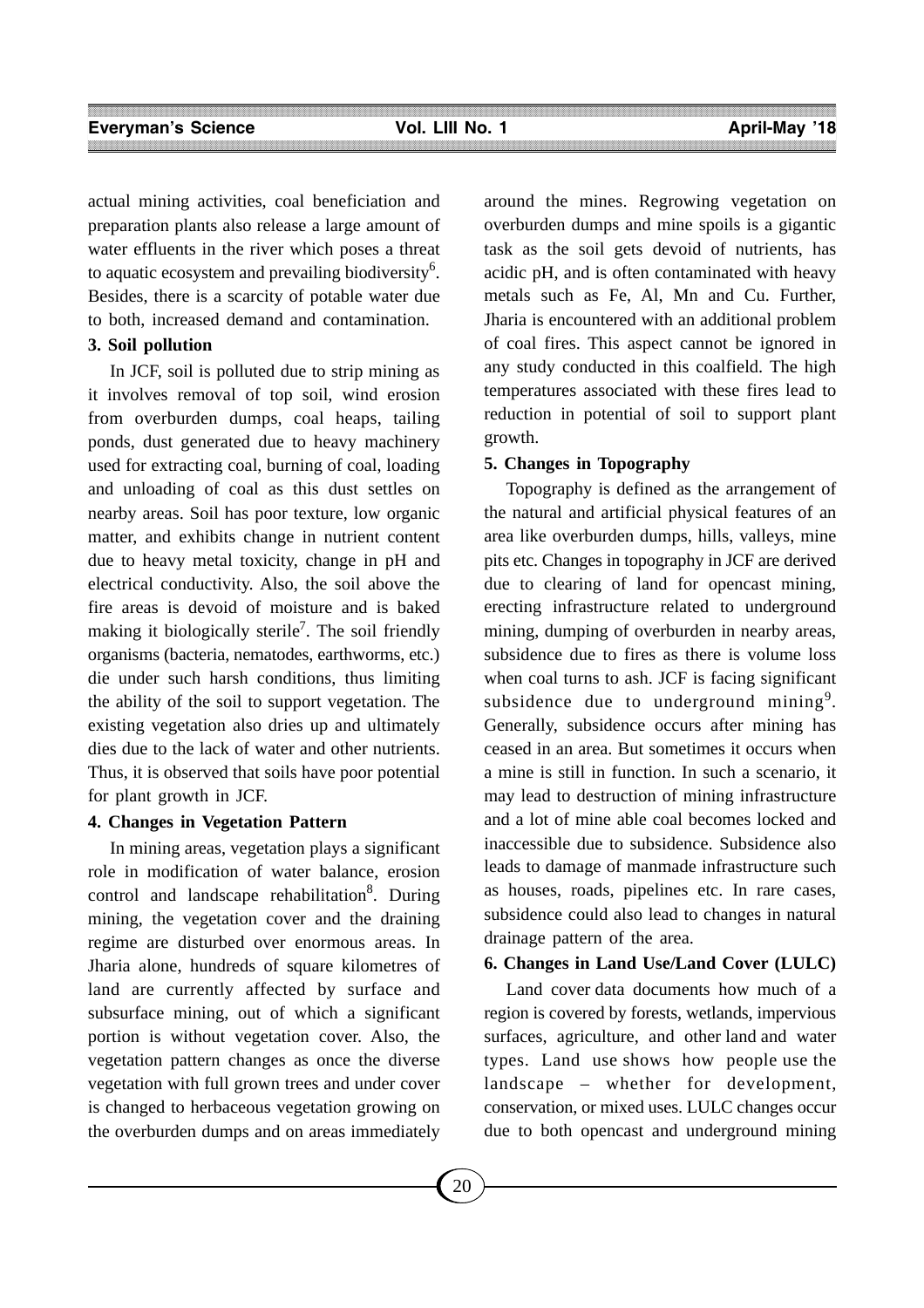and surface and subsurface coal fires. Since coal mining is a dynamic process, the areas regularly undergo changes with one land use class changing to another. These changes may be easily quantified using temporal change detection from satellite data. LULC maps of different times throw valuable light on the changing LULC pattern. Earlier, LULC maps were prepared using field data and toposheets but now remote sensing data is widely used because of its ease of availability and periodic and synoptic coverage of an area. Many studies have been conducted and it has been reported that JCF has undergone many changes that have remodelled its face.

#### **7. Surface and Subsurface Fires**

Fire has beset Indian coal-fields since the earliest days of mining<sup>10-11</sup>. In 1986, 163 coal mine fires were identified in India. Surface and subsurface fires are also serious problems in some coalfields. Considerable environmental and economic problems are directly related to coal fires. Apart from consuming a valuable resource, the fires pose operational difficulty in mining by increasing the cost of production. Coal fires cast a serious impact on the environment. Noxious gases such as  $SO_2$ , carbon monoxide, oxides of nitrogen  $(NO_x)$  and  $CO_2$  often affect the immediate surroundings of active coal fires. These greenhouse gases affect the local as well as global climate.  $NO_x$  and  $SO_2$  react with volatile organic compounds (released due to coal fires) in the presence of sunlight to form smog. During rainfall,  $NO_x$  and  $SO_2$  combine with water droplets and their pH is reduced leading to acid rains. The soil above the fire areas is devoid of moisture and is baked. The existing vegetation also dries up and ultimately dies due to the lack of water and other nutrients. Smoke emanating from coal fires and windblown ash also affect the health of the people residing near the

coalfields<sup>9</sup>. Other effects of coal mining include cracking and subsidence of land surface. Subsidence causes enormous damage to agriculture, buildings, transport network etc. Detecting the area covered and the extent of the fires may give estimates of the amount of gaseous pollutants released into the atmosphere. And knowing the direction of propagation of fire will lead to the estimation of how much additional area would come under fire in a particular time period. This information could be very helpful to mine planners for planning strategies so as how to control the spread.

## **SUMMARY AND CONCLUSION**

JCF has a long mining history. Intensive mining activities in the JCF over more than a century have brought out significant environmental changes in the area that are reflected in terms of degradation of the air, water and soil, damage to the ecological system, loss of agricultural land, and change in the vegetation pattern.

Briefly, air pollution occurs due to blasting and drilling operations, wind erosion from various dumps, vehicular traffic, and burning of coal fires. Particulate matter, coal dust and soot cause respiratory tract problems such as asthma, bronchitis etc. Acid rain damages infrastructure, crops and vegetation and pose a threat to the aquatic biodiversity.

Water pollution is caused due to erosion from overburden dumps and spoil heaps leading to increase in sediment load of the streams, lakes and ponds. The effluents from coal mine related industries lead to increase in the heavy metal concentration. Field data on some parameters such as TDS, Fe, nitrite, hardness, conductivity and heavy metals indicate that their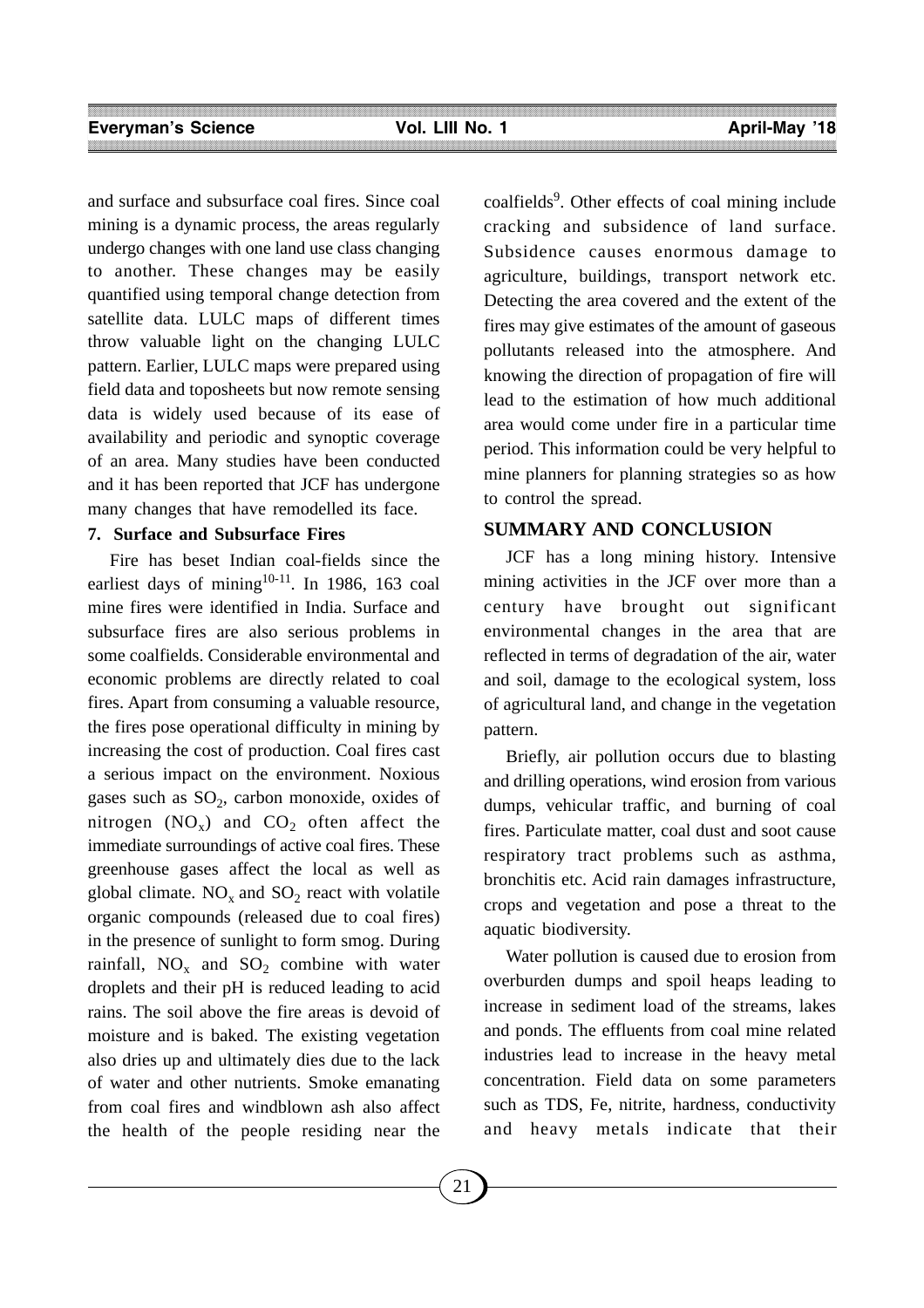concentrations exceed the permissible limits in some areas.

The soil quality is affected by removal of top soil and low accumulation of humus resulting in lower organic content. The soils have high bulk density, large grain size, acidic pH and high electrical conductivity, which cumulatively make the soil less potent for plant growth. Besides these, other environmental effects include cracking and subsidence of land surfaces, change in landform and topography of the area due to regular excavations and dumping of overburden material. These environmental effects results in reduction of clean areas for developing recreational facilities and ultimately destroys the aesthetics of the area.

It could be summarily concluded that the environment in JCF has deteriorated over the years. All these factors cumulatively take a toll on the environment. Therefore, it becomes important to study the ecology of the coal mining area to assess the damage to the environment and consider appropriate remedial measures to minimize or restore the damaged areas. Thus,

these areas must be studied at regular intervals and the impacts need to be monitored regularly.

#### **REFERENCES**

- 1. V. Saini, R. P. Gupta, M. K. Arora, *Renew. Sust. Energy Rev*., **53**, 1222-1239, 2016.
- 2. M. K. Ghose, and S. R. Majee, *Environ. Int.* **26**, 81-85, 2000a.
- 3. M. K. Ghose, and S. R. Majee, *Atmos. Environ.* **34**, 2791-2796, 2000b.
- 4. R. B. Finkelman, *Int. J. Coal Geol.* **59**, 19– 24, 2004.
- 5. R. B. Finkelman, W. Orem, V. Castranova, C. A. Tatu, H. E. Belkin, B. Zheng, H. E. Lerch, S. V. Marharaj, A. L. Bates, *Int. J. Coal Geol.* **50**, 425–443, 2002.
- 6. G. Singh, R. K. Gupta, *Min. Eng. J.* **44,** 1-12, 2005.
- 7. G. Singh, In: All India Workshop on Underground Mine fires prevention, control and their impact on coal production, 2004.
- 8. A. A. Kamnev, D. van der Lelie, *Biosci. Rep.,* **20**, 239-258, 2000.
- 9. G. Singh, *Proc. Int. Conf. TREIA*, 23-25 Nov., Nagpur, India, pp. 1- 10, 2008.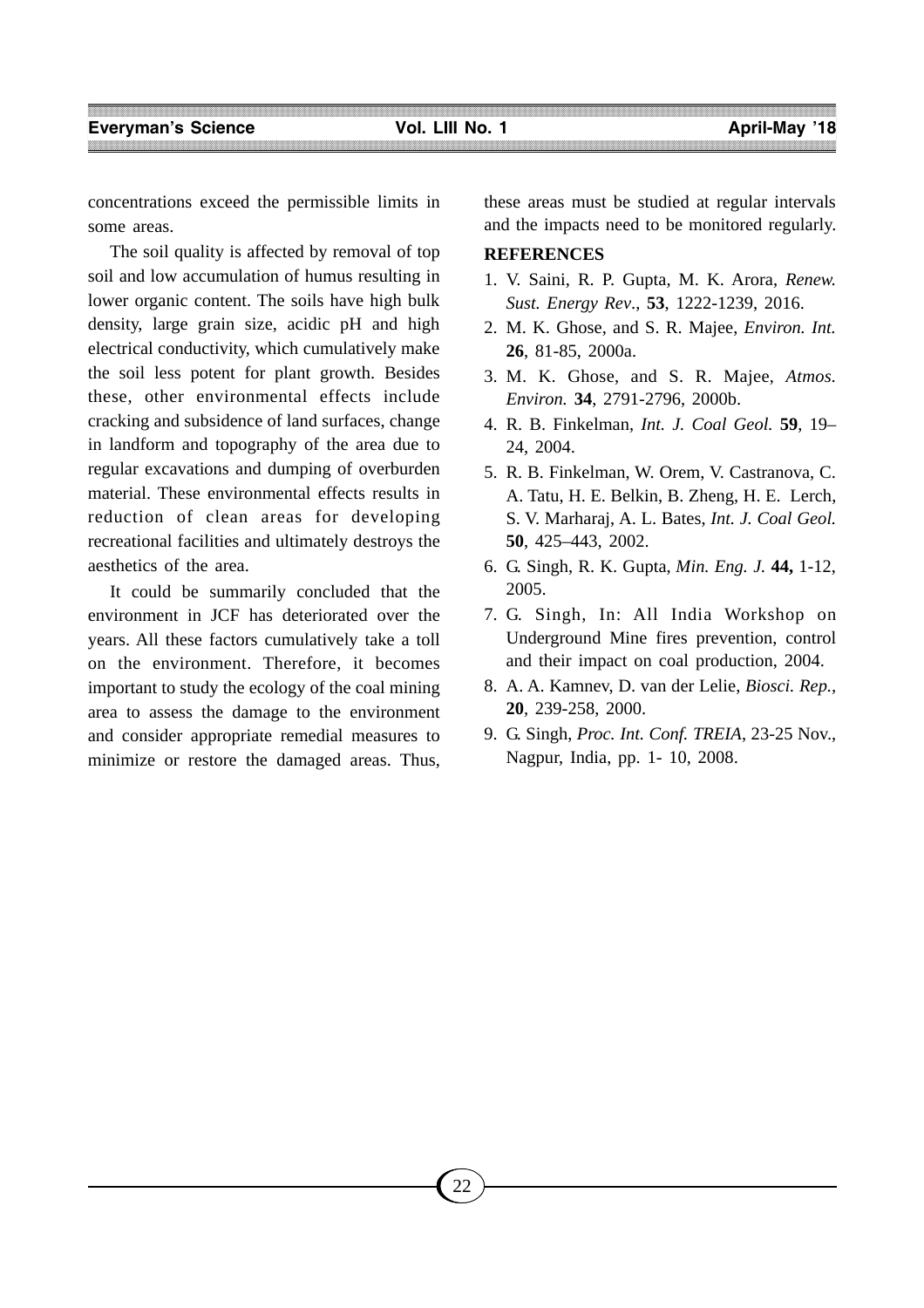# **CLEANER TECHNOLOGY WITH ENFORCED HUMAN DISCIPLINE: KEY FOR SUSTAINABLE HEALTH OF THE GLOBAL ENVIRONMENT**

**Pooran Koli**

#### **ABSTRACT**

**World over, there is hue and cry over the adverse impact of climate change. The global community under the aegis of Intergovernmental Panel on Climate Change (a scientific and intergovernmental body) is dedicated to the task of providing the world with an objective, scientific view of climate change and its political and economic impacts. Here in this regard, The author would like to analyze in broader way who to be blamed for this state of affairs of adverse effects of climate change, and what should be the core of initiatives for tackling the concerned problems?**

#### **INTRODUCTION**

**A**ll living beings on earth are disturbing fine<br>balance of the nature. In this regards, the humans have dubious distinction of being main contributor to deteriorating health of the mother earth. The ecological and environmental challenges to global environment are imminent. Therefore, we cannot escape from damage to nature, but we can minimize it by way of more and more use of eco-friendly technology with enforcement of human discipline. The human discipline should be at core of all cleaner technology and policy framework.

#### **DISCUSSIONS**

*The self-propagation and growth of living beings necessitates consumption of natural resources*

The Earth and its environment consist of nonliving and living beings. The core difference between non-livings and living beings is based on self-propagation and growth. The non-livings never self-propagate it and never grow in mass. For example, a ball cannot reproduce another ball and it can never grow in weight by itself. But, the living beings have capacity to reproduce their siblings (childrens). At birth, the normal weight of a child say of human beings is about 2.5 Kg - 5 Kg. As child grows in age, his/her weight increases. Here is the importance of the first law of thermodynamics. According to the first law of thermodynamics, the energy can neither be created nor be destroyed but its one form can be changed to another form. As per the Einstein's mass energy equivalence law  $(E =$ mc<sup>2</sup>; *m* is mass, *c* is light velocity, and *E* is energy), the mass is also one of the form of energy. Therefore, the first law of

Department of Chemistry, Jai Narain Vyas University, Jodhpur-342001, (Rajasthan,

E-mail:poorankoli@rediffmail.com,poorankoli@yahoo.com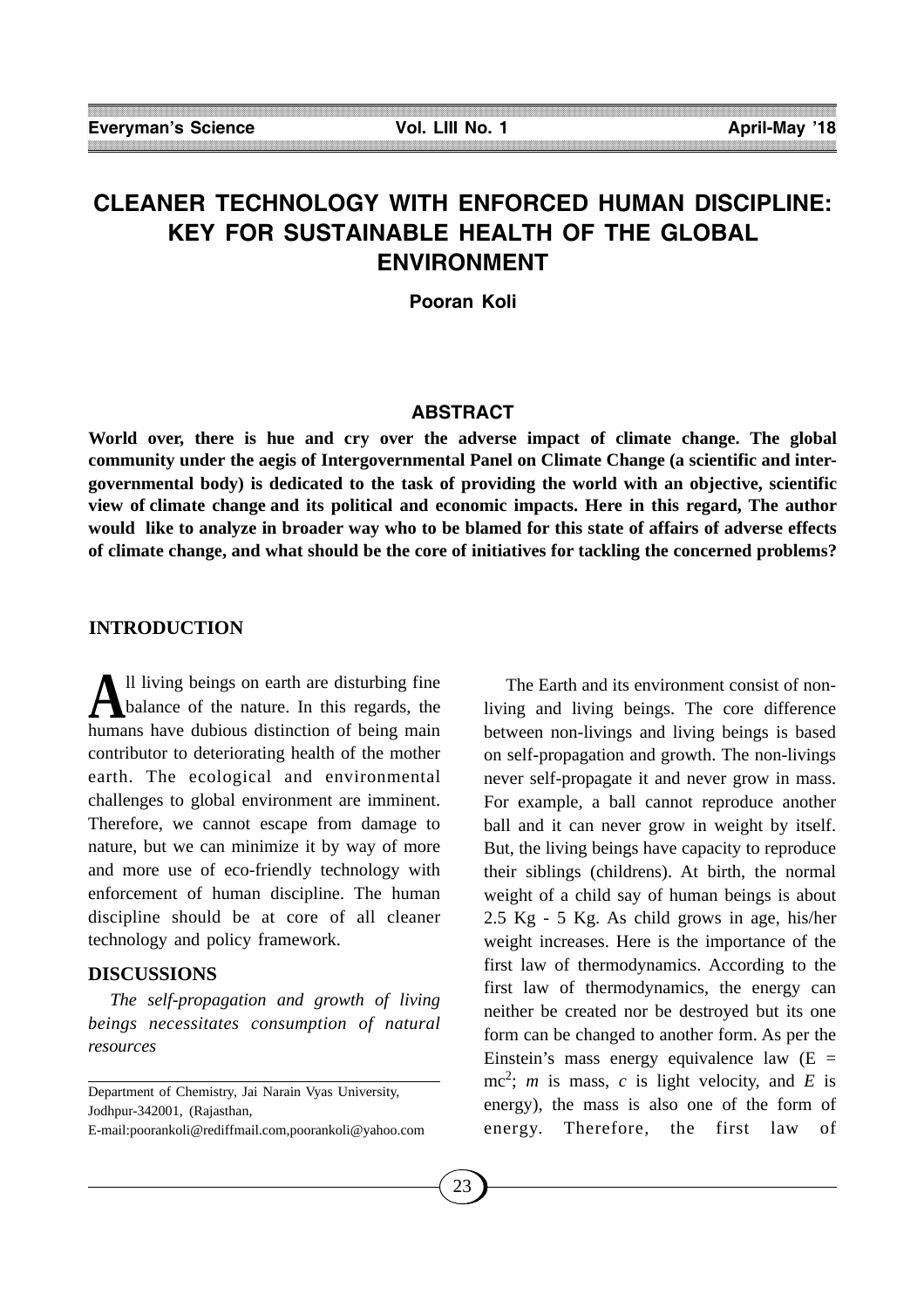thermodynamics also expands to cover mass to energy change or vice-versa, and mass to mass interchange. So given the first law of thermodynamics, the growth and weight gain of living being unavoidably requires to consume natural resources like food, water, minerals and other nutrients from the nature. So this process of growth and weight gain of living beings like animals and plants put pressure on natural health of globe and its environment. This pressure is further aggravated by the infallible concept of second law of thermodynamics which states that no process is 100 % efficient, in simple words; it means the weight of product manufactured is always less than the weight of raw materials. Therefore, the intake of one Kg food not leads to permanent increase in weight of animal by one Kg.

*All living beings including plants, animals, human beings, etc. causing damage to earth and its environment*

We the scientists, academicians and all individuals are discussing the environmental problems and its adverse effects on life and health of the earth. For all the ills of Earth, we are blaming ourselves (humans). But it is not whole truth. The truth is that the plants, animals, micro-organisms are also damaging the globe but the humans far ought weigh others.

A small tree standing in farm land grows by taking nutrients from productive land. In the course of time, the fertile farm land nearby to this tree turns barren. How a big tree like Neem, Pipal, etc. standing in farm land deteriorates land fertility is very common. Similarly, the unwanted plants like weed adversely affect the health of the crop. The unbridled growth of algae and other vegetation pollutes the water bodies.

Termites play havoc with the crops, vegetables, and plants. The over grazing of grass and plants

by animals leads to *land degradation*, *soil* erosion, desertification and loss of useful species.

Golovatin *et al*<sup>1</sup> has demonstrated that reindeer overgrazing has resulted in a substantial transformation of vegetation mostly in lichen tundra and close to total extinction of lichen pastures on the Yamal peninsula. Overgrazing has drastically reduced the total availability of grasses and shrubs. Overgrazing has also affected the animal populations and has reduced tundra birds**.**

The micro-organisms also harm the sustainable health of global ecology by causing various diseases to animals and plants.

#### *Humans causes more damage to Mother Nature*

The plants, organisms, and all animals (other than humans) harm the health of Mother Nature but the humans far outweigh others. The reasons for this is that the humans have some peculiar characteristics-

One, the humans uses natural resources not only for food and nutrition but for clothing, transportation and other luxury also. Whereas, the plants and animals uses natural resources only for food and nutrition.

Two, the humans have capacity to moulds natural factors to their will. The animals use natural resources in the form in which they occur in nature. For example, an animal will eat brinjal, grass, plants, etc. in raw form. But, the humans have capacity to mould form of the natural resources. Humans may fry brinjal with oil and spices before eating it. Similarly, the humans have capacity to change the atmospheric temperature by closing himself inside AC room. This way human can protect themselves from very uncomfortable temperature and wind velocity. Other animals like cow, buffaloes, wild animals, etc. cannot modify atmospheric temperature and wind velocity.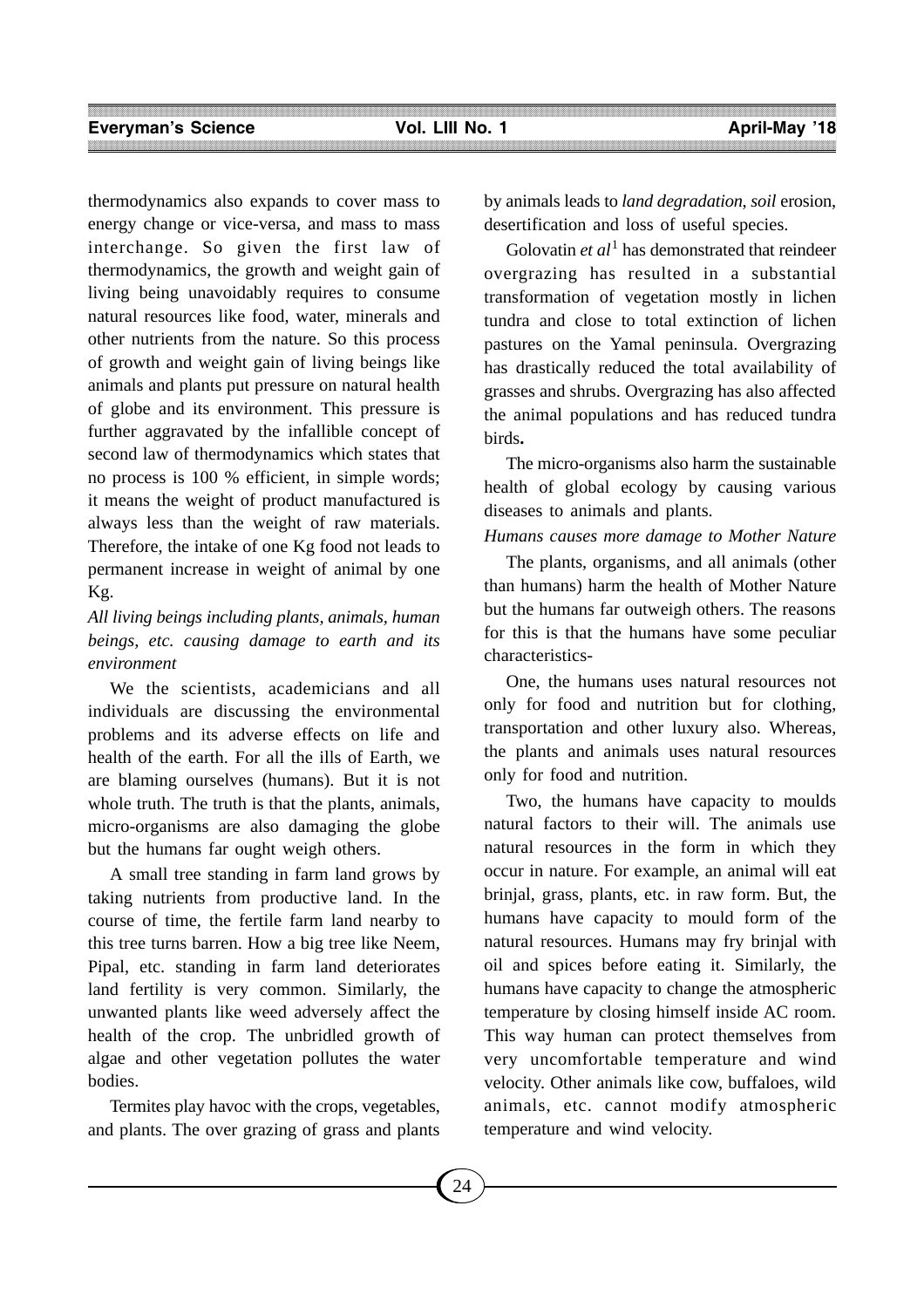Most of the people justify the peculiar behavior on the basis that humans are most intelligent animals on this earth. But in my opinion, other animals are intelligent as much as are humans. Even animals are more intelligent. No doubt animals are much more intelligent than we generally give them credit for. Then what is the god gift to humans which makes them superior than other animals? It is the dexterous hands of humans that enable them to manipulate objects and build things.

It is the hand with special thumb and fingers of humans. The long fingers with special thumb enable humans to have tight and precise grip of material and machinery to change the natural resources in to luxury of big houses, transportation, industry, etc. The humans are adaptable to most environments on earth because of their ability to use tools and in part to evolutionary traits.

All animals have hands but only humans can move their thumbs all across the palm to their ring and little fingers. Humans can also flex the ring and little fingers toward the base of their thumb. This gives humans a powerful grip and exceptional dexterity to hold and manipulate tools with. Animal say Cimpanzees have lower limbs with fingers that are specialized for manipulation. The term 'finger' is not applied to the digits of most other animals none of which can engage in fine manipulation with their forelimbs as a primate can. Chimpanzees make tools and use them to acquire foods. One example of chimpanzee tool usage behavior includes the use of a large stick as a tool to dig into termite mounds, and the subsequent use of a small stick altered into a tool that is used to "fish" the termites out of the mound. Chimpanzees are also known to use smaller stones as hammers and a large one as an anvil in order to break open nuts.

Again there is difference between Chimpanzee and in humans as far as the hand grip is concerned. Humans are very skilled in using their hands with opposable thumbs, and arms to throw objects. The freeing of the hands in humans from their walking requirements is the most important factor leading to the habile hand and its thumb. The humans have specialized and precision gripping hand equipped with opposable thumb. The thumb, unlike other fingers, is only digit to oppose or turn back against the other four fingers enabling the hand to refine its grip to hold objects which it would be unable to do otherwise. Living great apes like chimpanzees and gorillas do not have special bony contours in thumb. They can only manipulate small objects by gripping them between the thumb and index finger tip-to-tip or pad-to-side, a pad-to-pad grip being impossible for them. Australopithecines also lack these grip-enhancing contours<sup>2</sup>.

So this is the luxury of humans with their capacity to modify the natural resources prime reasons that humans causes more damage to mother earth.

# *Remedy for sustaining regenerative health of the global environment*

The animals including humans, the plants, and the micro-organism are in some way or other way responsible for environmental challenges. But, the humans have contributed most to environmental challenges by damaging the regeneration power of the natural resources. Therefore, it is the duty of humans to take steps to remedy the environmental challenges. It is also because the plants and other animals cannot do this. To remedy the problem of global health, the task should be to bring nature in equilibrium. The nature has inherent regeneration power of restoring ecological balance if damage to nature is limited. The nature has limited power to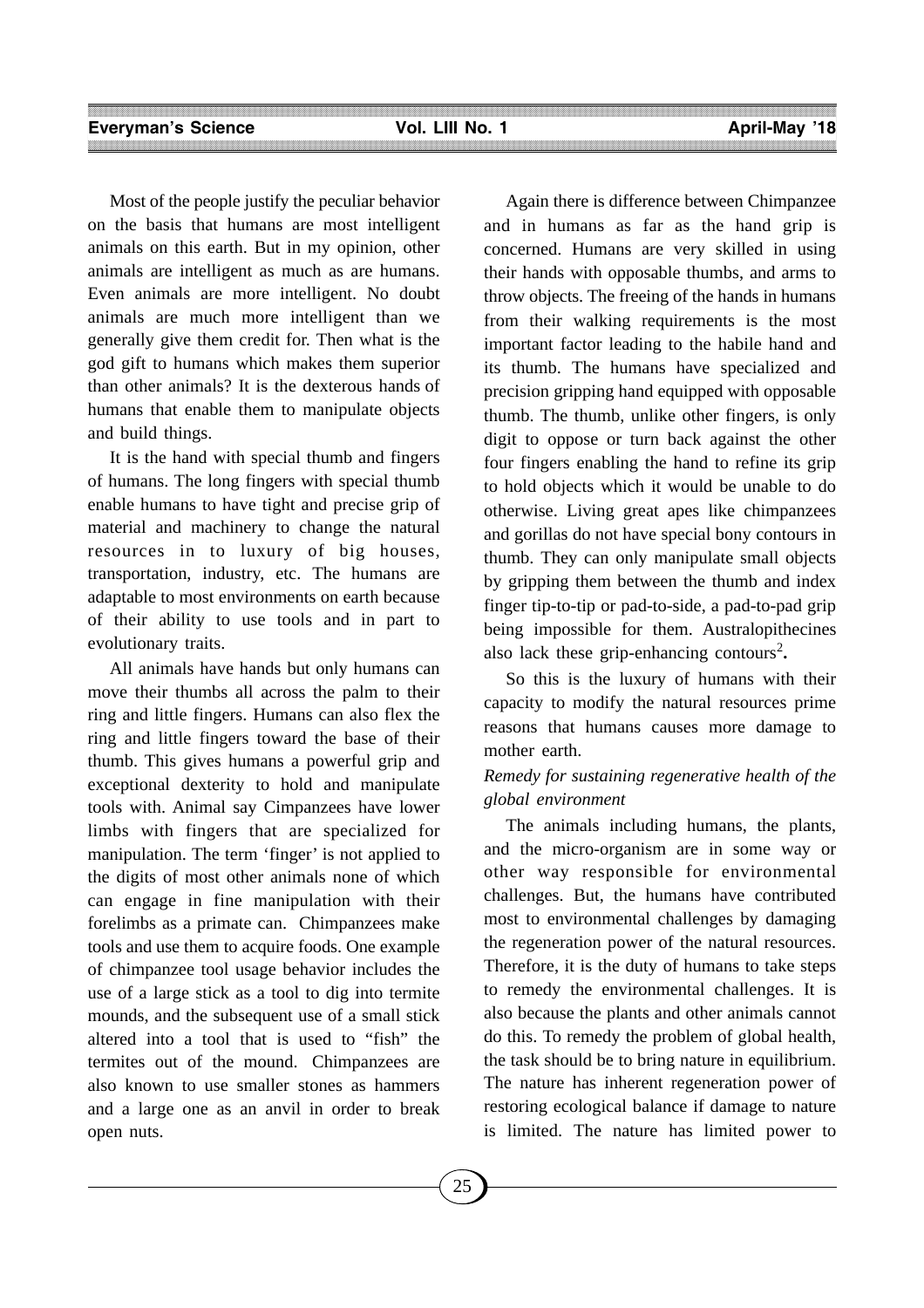remedy the less natural disturbance. If the damage to natural resources is very high in magnitude then restoration of natural equilibrium is difficult leading to multiplication of problem to alarming level. It is also pertinent to mention here that some damage to Mother Nature is imminent as we humans including other animals and plants have to take food from nature for survival. Therefore, we humans have to take steps to reduce problem like pollution to minimum level. In my opinion, this can be done by use of cleaner technology with enforced discipline. Again, I want to mention that no technology is clean  $(100)$ % eco-friendly). Every technology causes damage to the environment. The difference is merely of relativity. Some technology is more polluting and some are less polluting. For example, the use of earthen cup (*kulhar)* instead of plastic cup may be good idea for the health of environment. But, it is to be mentioned that the earthen cup technology is not totally eco-friendly. The making of earthen cup will require clay from land causing land degradation. A lot of amount of grass and wood will be required to klin the kulhar causing damage to forest, air, and useful microorganisms.

Similarly, the use of jute bags, paper bags and clothing bags is good idea for the health of nature. But again it is to be noted that the use of jute, paper and clothing will not remove pollution problem altogether *vis-a vis* problem created by plastic bags.

Similar is the issue of power generation techniques like thermal power, hydro power, wind power, solar power, nuclear power, etc. The thermal power (from coal, oil, gas) is dubbed as highly polluting energy technology, and other techniques like hydro, nuclear, wind, solar, etc are held relatively eco-friendly technology. But the point to be noted is that the use of solar, wind, hydro, etc. is not totally eco-friendly. The

wind by itself cannot generate electricity. For this to happen, we have to manufacture metal/ alloy made turbines, blades, poles, etc. The mining of metal ores, alloys formation, manufacturing of turbines, and their disposal (when they outlive their utility) involves polluting processes. Similar logic may be given for solar, hydro, nuclear and other relatively eco-friendly technology. Quantitatively in terms of  $CO<sub>2</sub>$ pollution, all energy technology causes  $CO<sub>2</sub>$ pollution and difference is only of relative amount of  $CO_2$  pollution<sup>3</sup> (Table 1).

Table 1.  $CO<sub>2</sub>$  (in gm) emitted per unit (KWH) **of electricity3 .**

| <b>Energy technology</b> | Japan | <b>Sweden</b> | <b>Finland</b> |
|--------------------------|-------|---------------|----------------|
| Coal                     | 975   | 980           | 894            |
| Gas Combined Cycle       | 519   | 450           | 472            |
| Solar Photovoltaic       | 53    | 50            | 95             |
| Wind                     | 29    | 5.5           | 14             |
| <b>Nuclear</b>           | 22    | 6             | $10-26$        |
| Hydro electric           | 11    | 3             |                |

Here, it is to be noted that we should focus on problems like air pollution, land pollution, water pollution, nuclear pollution, food adulteration, etc. The control of air pollution holds special significance as it is used by living beings throughout the whole life (every seconds from birth to death). During the last days of life, some old and ill humans abandon eating and drinking but they continue breathe air (oxygen). No human drink water continuously every time from birth to death. Similarly, no human eat food continuously every time from birth to death. But, every human breathe air continuously every time from birth to death. Therefore, the control of air pollution needs more attention. The emphasis must be more on energy technology as they cause about 40 % air pollution. We should focus on use of renewable and cleaner technology like solar, wind and hydro power. The shift to these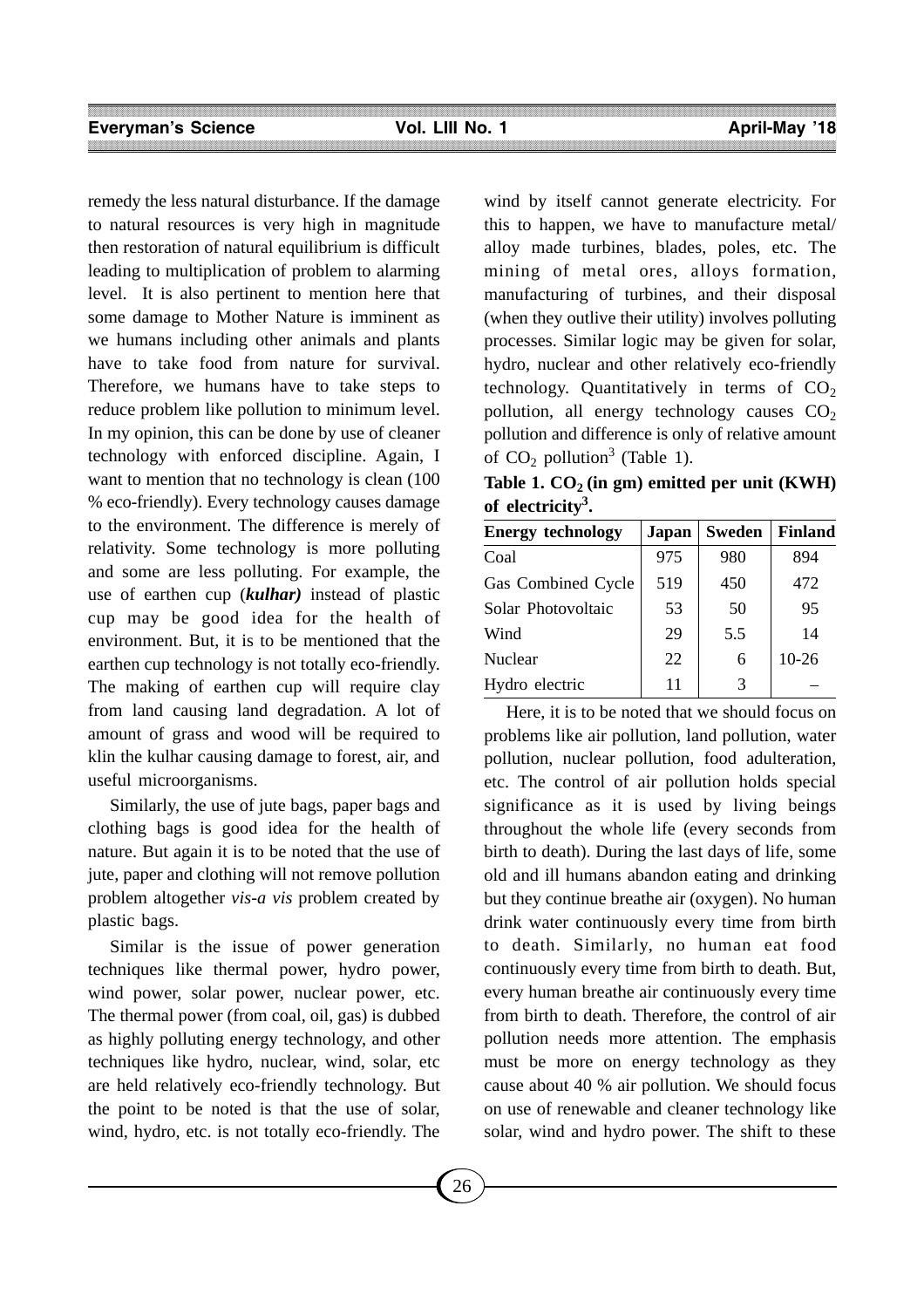renewable power technologies is also being seen world over. To tackle the environmental problem, we should move towards cleaner technology in all sectors like agriculture (like organic farming), cosmetics (like herbal), packaging (like jute, etc.), chemical synthesis (like green chemistry), etc.

The human shift towards the use of cleaner technology alone will not be suffice in itself to restore the natural equilibrium. The human discipline is at the core of all activity; therefore, the environmental problems cannot be tackled without its help. The shift to cleaner technology will be possible only when humans are enough disciplined towards cleaner technology. It is the lack of human discipline that we are wasting electricity by operating electrical appliances even when they are not in use. A bit element of human discipline will enable saving of natural resources while using electricity at household and offices and PHED water supply. A disciplined planning for the amount of food to be cooked at household and various celebrations may save huge amount of edible materials. A disciplined way of use of clothing may reduce pressure on textile industry and in turn on natural resources. Human discipline may play crucial role in different walks of life leading to the economic use of natural resources. This human discipline may be inculcated by awareness, counseling, motivation, encouragement, incentives, enactment and

enforcement of unambiguous law, and finally by severe punishment. The governmental agencies should not hesitate from punishing defiant humans because it not only has deterrent effect on punished human but also on others. Punishment is also the law of the nature. The nature is very smart when to punish man and when to give pleasure to man. The nature makes a man to feel energetic and fresh in morning if that man has taken sound sleep overnight. The nature punishes those men in morning and over whole day that have not slept well over night.

# **CONCLUSION**

The fine balance of nature may be restored only by use of cleaner technology coupled with change in human behavior for more discipline in life through awareness and punishment. The enforcement of human discipline through awareness and counseling failing which through severe punishment is even more significant than cleaner technology.

# **REFERENCES**

- 1. M. G. Golovatin, L. M. Morozova, S. N. Ektova, *Czech Polar Reports* **2,** 2, 80-91, 2012.
- 2. S. Almécija, S. Moyà-Solà, D.M. Alba, *PLoS ONE* **5,** 7, e11727, 2010.
- 3. Australian Nuclear Science & Technology Organization (ANSTO), Exhibition No.74, Presentation by Dr. Ron Cameron & Dr. Jan Smith, p.32.UIC, Submission No.12, pg.15, 2005.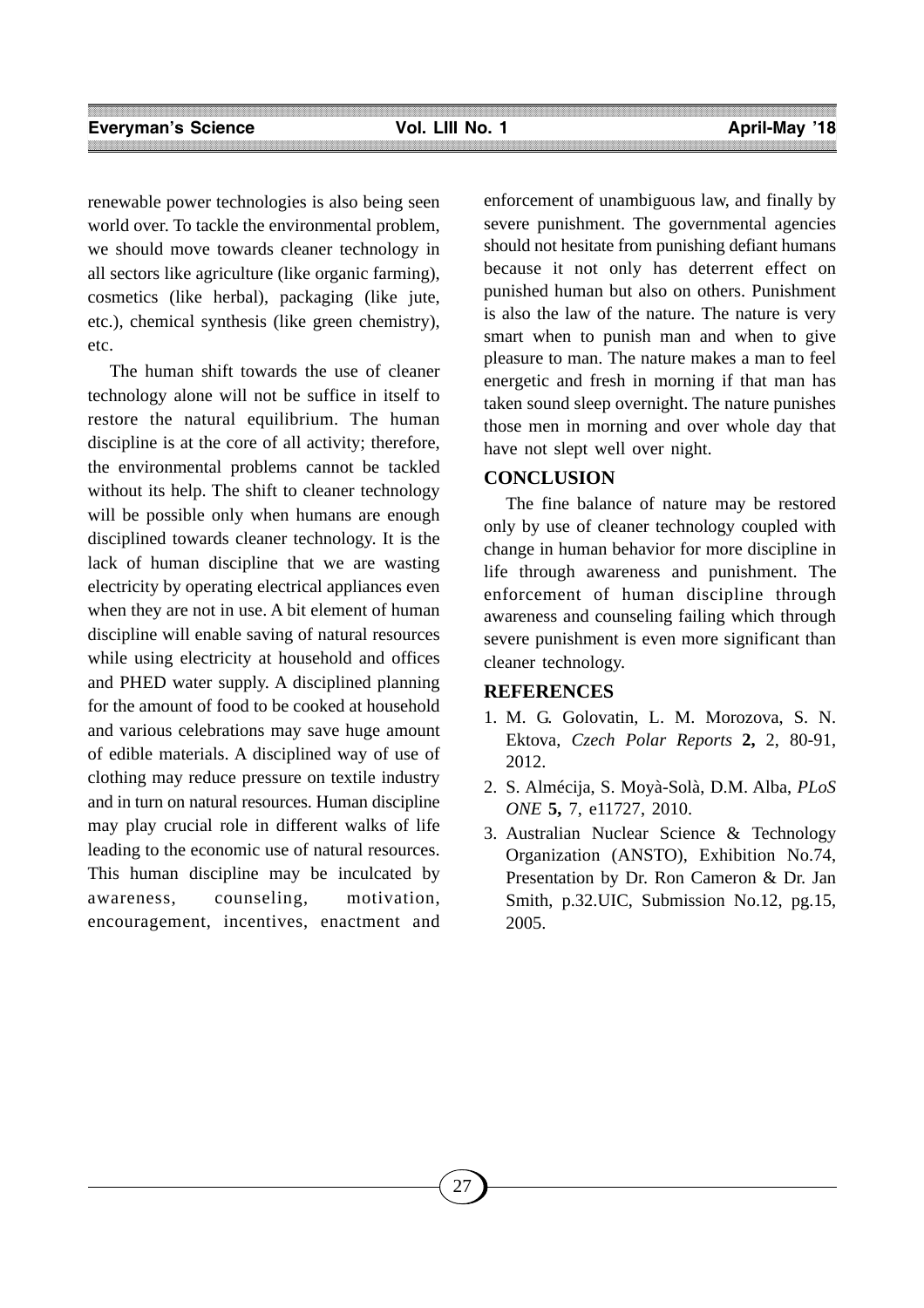# **ALTERNATIVES TO FOOD CROPS FOR BIOFUELS PRODUCTION IN INDIA**

**R. T. Gahukar**

**Energy security looms as one of the most important challenges of this century for scientists and users in India. Resources alternative to fossil including fungi, grasses, algae, waste oils and nonfood crops are being studied. In future, biofuels should ideally create the environmental, economic and social benefits to the communities and reflect energy efficicency. Thus, there is need for a roadmap for the industry to produce new generation biofuels.**

# **CURRENT SITUATION OF BIOFUEL DEMAND AND PRODUCTION**

**S**upply of bioenergy looms as one of the<br>
important challenges of this century for the country. This fact also reflects indirectly on food security<sup>1</sup>. It is now necessary to reduce pressure on fossil-based diesel since this natural source is limited. Other bioenergy sources include bioethnaol, biobutanol, biodiesel, bio-oils, cellulosic ethanol, biohydrogen, biomethyl ether, dimethyl tephthalate, biomethanol, 2-5 dimethylfuran, hydro-thermal upgrading disel, Fischer-Tropsch diesel, mixed alcohols, wood diesel, and biofuel from grasses, algae and fungi. High energy biofuel from agricultural residues and energy crops is also envisaged.

Biofuels are meant to fight against climate change by decreasing our dependence nonrenewable deposits of coal and petroleum. India is the sixth largest energy consumer with 150- 200 tonnes of ethanol used annually for fuel blending and current demand (annual rate of 4.8%) would grow to 5.8% till 2030. In future, the importance of biofuels will depend upon petroleum price, progress in bioscience and technology, and awareness among people about dangers of climate change.

India meets about 70% of its requirement in crude oil and petroleum products (diesel and aviation fuel) through imports. It is speculated that biofuel production on large scale will result in non-availability of foods and increase in their prices, deforestation, diminution in biodiversity and undesirable impact on local land and water resources. Public and private firms are therefore working on technologies for the biofuel production from agricultural residues and energy crops. The government has plans to execute greening of countryside by providing green fuels for rural electrification programmes along with employment opportunities as production will trigger huge growth in domestic plantation and processing. This venture is welcome since availability of land and the low cost of production has made India as one of the most favoured and potential countries for biofuel production. In this

Arag Biotech Pvt. Ltd., Plot 220, Reshimbag, Nagpur-440009 Email: rtgahukar@gmail.com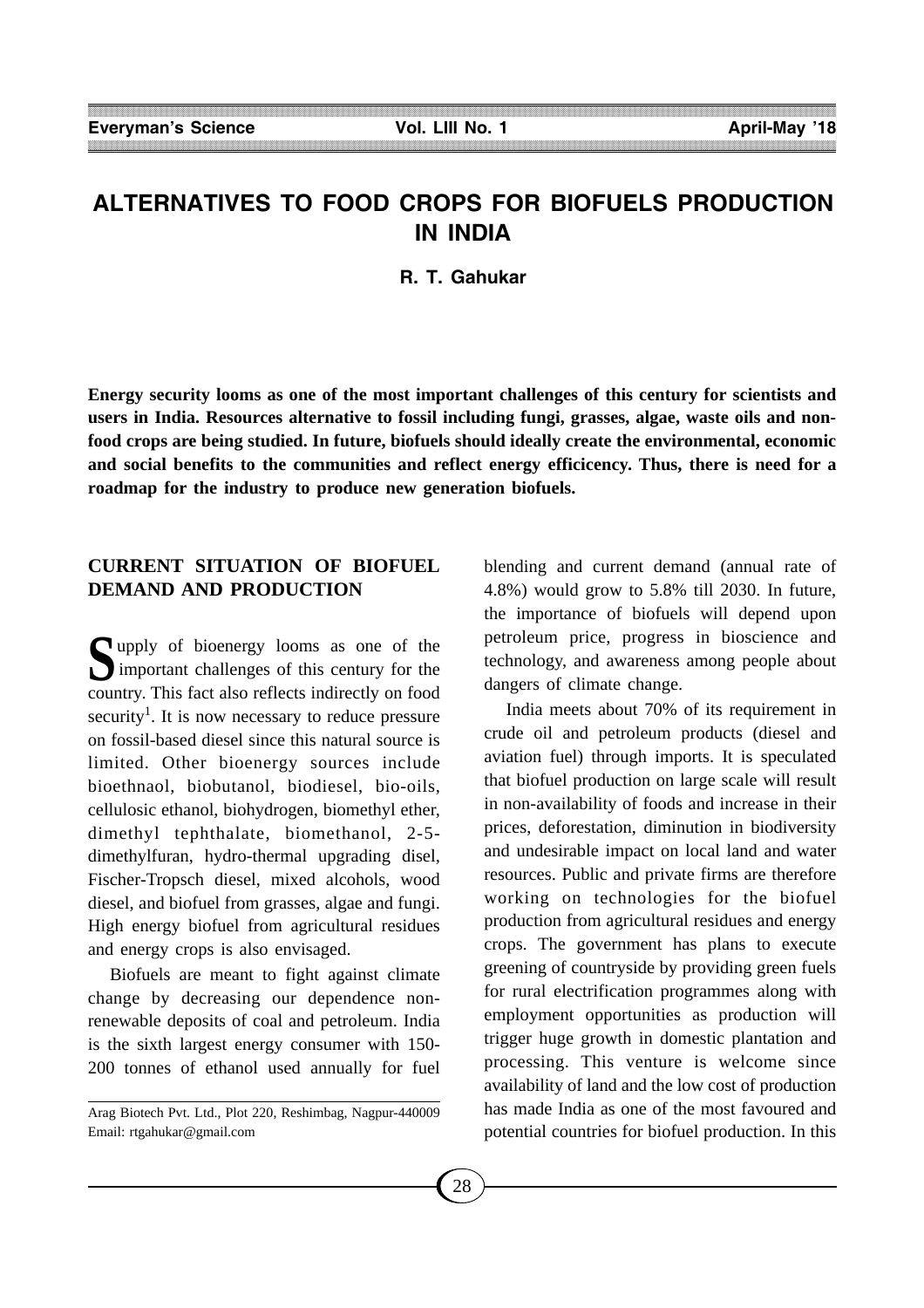sector, major activities include community development through plantations, incentivizing the operations across the value chain, regulating the markets by curtailing import of free fatty acids, restricting movement and distribution within and outside the states, and revising periodically the sale prices for the growers.

The government has announced the National Policy on Biofuels on December 23, 2009. The goal of this policy is to ensure a minimum level of biofuels and meet the public demand. For this, 20% blending of bioethanol is proposed by 2017 instead of current mandatory 5% blending of ethanol and optional 10% mixing. Although statistics on use of biodiesel is not available as it is mostly distributed through unorganized means, the national mission on biodiesel forecasted blending of biodiesel with high speed diesel up to 20% by the end of 2012. For this, 11.19 m ha of land has to be converted into plantations of which 7.98% ha under jatropha *(Jatropha curcas)* alone. The policy also encourages industry with subsidies to boost biofuel processing. But the present feedstock can meet the demand of only small biofuel processing units. Therefore, basic custom duty on biodiesel will be reduced from present 7.55 to 2.5% at par with petro-diesel. If diesel or petrol price falls below the minimum purchase price, the marketing companies will be duly compensated by the government.

## **PRODUCTION OF BIOFUELS**

Among renewable energy sources, biofuels are gaining importance and there had been scientific progress in developing biofuels from different sources, The followings are the landmarks in research and development activities.

The first generation bioethanol is generated by fermenting plant-derived sugars to ethanol. Thus requires the use of field crops such as, corn, cassava, sweet sorghum, sugarcane etc.

and biodisel is derived from seed oils, animal fat, oilseed crops, forest trees, fats and greases. In general, bioethanol is produced by the fermentation of molasses (by-product of sugar mills) since sugarcane produces about 35-40 tonnes of dry mass/ha, and one tonne of molasses can produce 12 litres of bioethanol, and is regarded as energy efficient and sustainable in the long  $run^2$ . But the sugar or starch-based ethanol can be used as an additive rather than an alternative to fossil fuels.

The statutory minimum price mechanism determines the price for commercial crops like sugarcane and the processors/mill owners have their profit based on byproducts and processing (distilleries). But the supply of soybean, rapeseed and other feed stocks will be limited by competition from other uses and land constraints. Similarly, utilization of the food crops for biofuel is in a big controvercy since India is facing scarcity to supply sugar and foods. Thus, biofuel production may not be possible without threatening food security and biodiversity 1. There is already stress on the wasteland for plantations which may make the land vulnerable leading to grabbing by corporate sector and farmers will be pushed from their own lands. Some food crops such as, beet root, corn and wheat need high doses of fertilizers which augment the emission of the Green house gases (GHGs). Coarse grains are fed to animals and prices of animal feed and meat may go up. Moreover, increasing corn on large scale for biofuel production reduces the biocontrol services in agricultural landscapes<sup>3</sup>. It seems that first generation biofuels are not costcompetitive with existing fossil fuels, their life cycle emissions often exceed than that of fossil fuels, and some of them produce only limited GHGs emission savings.

The second generation biofuel is produced by using biomas of residual non-food parts of field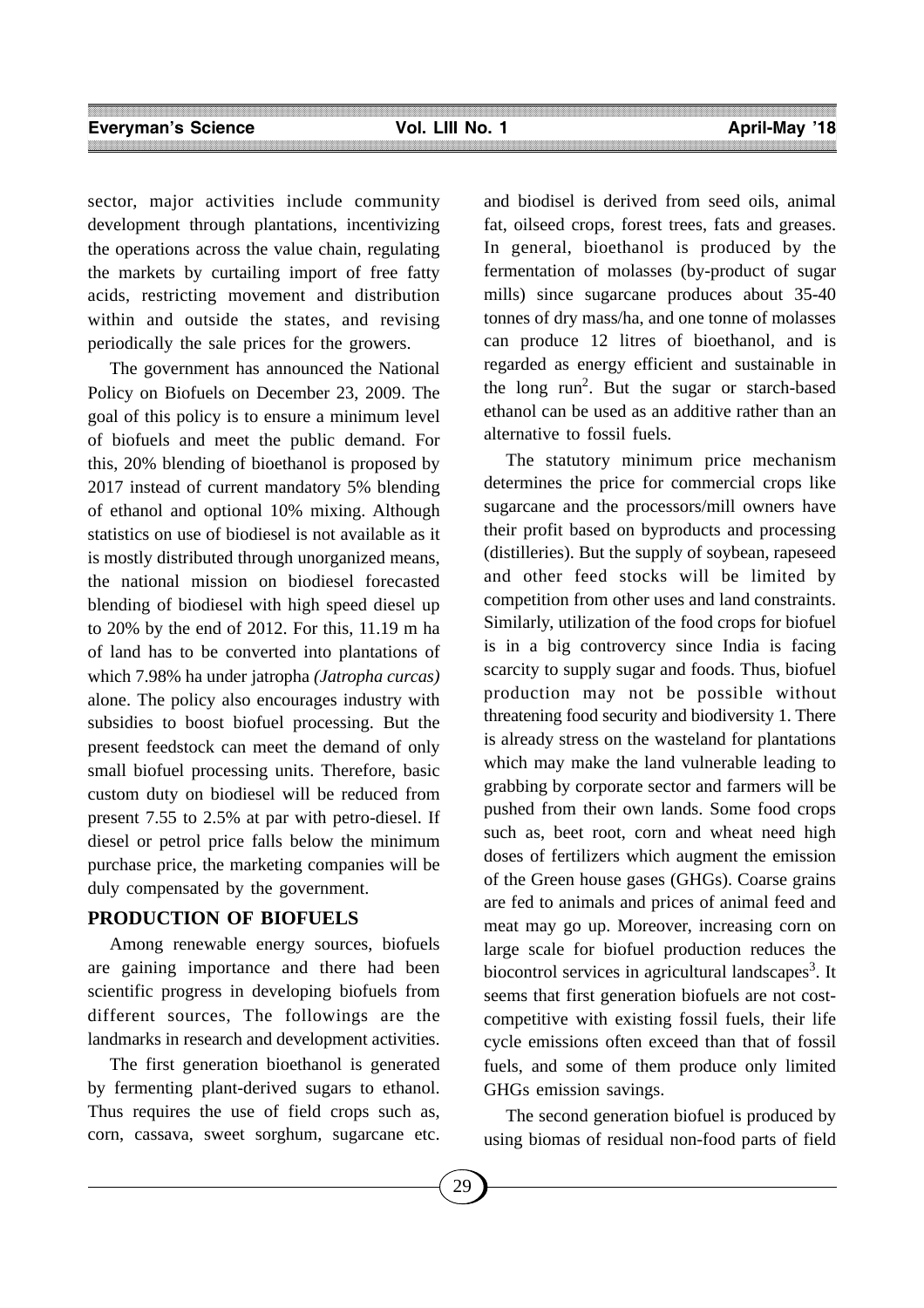crops such as, stems, leaves and husks which are left in the field after harvest. This woody and fibrous biomass is locked in with useful sugars by energy-rich cellulose and lignin; cellulose is a tough polymer from which cell walls of plants are made. The lignocellulosic ethanol is made by freezing the sugar molecules from cellulose using enzymes, steam heating or other pre-treatments. These sugars are fermented to produce ethanol in the same way as first generation bioethanol production. One tonne of cellulosic biomass yields up to 400 litres of bioethanol making it potential and feasible option. The byproduct (lignin) of this process is burnt as a carbon neutral fuel to produce heat and power for the processing plants and electrification. When cellulose alone is used for biofuel, other biomass is used for human beings and animals. Another advantage is that lignocellulosic ethanol can reduce GHG emissions by about 90% compared to fossil petroleum.

Amongst available non-food crops such as, certain oilseeds, forest trees, cereals bearing little garins, rubber and industry waste (wood chops, skins and pulp from fruit pressing unitsj.jatropha has been considered as an ideal crop from the view of land use pattern (cultivation along with horticultural and medicinal plants), GHGs emissions and upliftment of marginal farmers for better livelihood. But in fact, contiguous land is needed for jatropha cultivation and its oil content is often over-estimated. Therefore, irrespective of long plant development period, an indigenous tree karanj (*Pongamia pinnata*) may be a viable choice. Since it is a leguminous tree, soil fertility is maintained. It grows well in wasteland. Its seed contains 30-40% oil that can be converted to biodiesel<sup>1</sup>.

The current approach is solely based on nonfood crops/feed stocks to be raised on degraded or fallow land, in forest and non-forest areas and wastelands that are not suitable for agriculture. Thus, a possible conflict of fuel versus food security could be avoided. There is no danger for these crops since ethanol is obtained from residues and does not hamper crops for animal grazing. Research is in progress to modify plants genetically to suit biofuel production. For example, biofuel produced from indigenous brown rice in Japan is blended up to 3% with petrol. In Europe, flax rich in cellulose produces 0.3 kg ethanol/kg of dry biomass. Likewise, biofuel from a crucifer, *Brassica carinata* through enzymatic hydrolysis followed by fermentation and distillation is encouraged for mixing with petrol. The difficulty is how to separate energyrich cellulose from the wood to make ethanol and it is a costly process requiring high amount of heat and caustic chemicals. Moreover, fungal enzymes that attack lignin are not very efficient in breaking up lignin and not easily available. Therefore, instead of decreasing lignin content, its biosynthesis or the structural rigidity of the plant and other mechanisms will have to be searched.

The third generation biofuel is extracted from several recently identified sources such as, water melon juice, algae, fungi, grasses etc. The water melon juice contains 7-10% of glucose, fructose and sucrose and 15-35  $\mu$  mol/ml of amino acids. High water content in fruit helps dilute molasses in biofuels by 25% although concentrated juice (3 times) can only be used.

Conversion of carbon emissions into biofuel through industrial bio-sequestration is possible because this process converts waste  $CO<sub>2</sub>$  into oxygen and biomass through photosynthesis of micro-algae<sup>4</sup>. Up to 60-80% of this biomass is converted into oil or lipids and a maximum annual yield of oil (182000 litres/ha) can be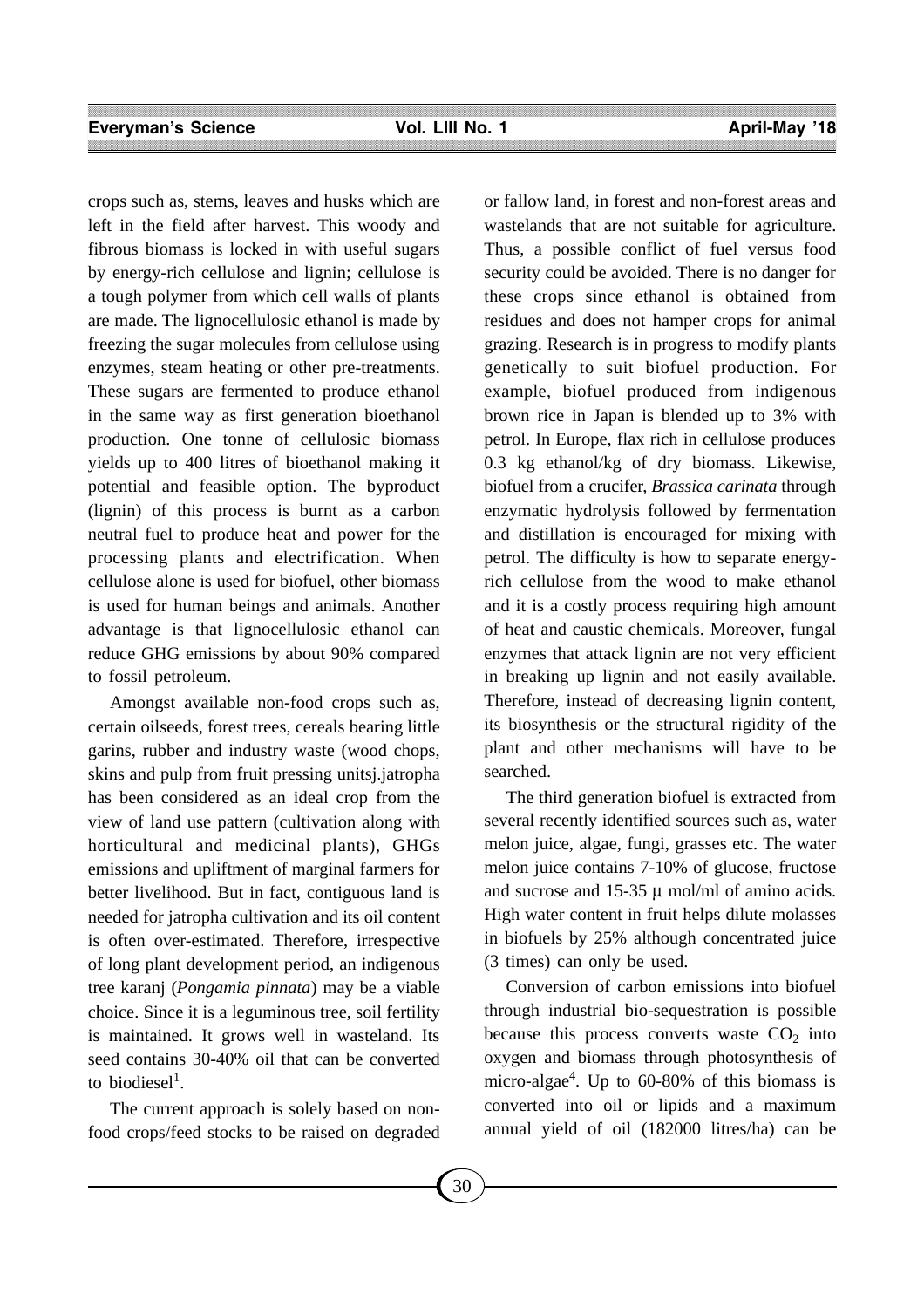obtained. Algal fuel leaves no carbon residue since up to 99% of  $CO<sub>2</sub>$  in solution can be converted and returned into the air when biofuel is burnt. From this emitted  $CO<sub>2</sub>$ , 50% can be used for algal farming and 25% for farming Spirulina (edible algae). Bioreactors tap  $CO<sub>2</sub>$ streams from coal-based thermal power plants to produce rich algae. Thus,  $CO<sub>2</sub>$  content can be reduced for lowering global warming effect. Some algae secrete hydrocarbons in a form that can be continuously collected for use as fuel<sup>5</sup> and produce nearly 300 times more oil per unit area than soybean or jatropha because of its short harvesting cycle (1-10 days) thereby lowering the production cost. Similarly, marine algae such as, *Thraustrochytriurn* sp., *Crypthecodiniurn cohnii, Schizotrichiurn* sp. can be grown in costal areas in India as a source of fatty acids<sup>6</sup>. The major constraints are: expensive oil than other commercially available fuels, difficulty in cultivation and harvesting under controlled condition.

The endophytic fungi are well known for production of volatiles including low molecular mass hydrocarbons<sup>7</sup>. A reddish endophytic fungus, *Gliocladiurn rose urn* which lives between living plant cells is found abundantly in the rainforests in Brazil. It is capable of producing a mycodiesel hydrocarbons and hydrocarbon derivatives that are similar to diesel. Fungus can even make these diesel compounds from cellulose which contributes to organic waste. Search for such organisms in the environment needs to be launched because it may be possible in .future to produce fuel straight out of tiny plants and microbes by using genetic engineering.

The buffalow grass *(Buchloe dactyloides),* duck weed *(Lernna gibba)* and switch grass *(Panicurn virgaturn)* have been identified as a potential source ofbiofuel. The genotypes that are suitable for economic production are being studied to identify genetic basis for traits particularly for disease and drought resistance and the composition of cells. But the breaking down of cell walls which is an essential step in producing ethanol from cellulosic biomass seems to be difficult at present. Recently, another grass, *Brachypodiurn distachyon* has been considered as a model organism for biofuel, because it is easy to cultivate, its genome is similar to that of switchgrass but being smaller, its cell-walls can be broken down easily. It facilitates to find genes linked to specific traits such as, stem size and disease resistance, and to insert foreign DNA into it to study gene function and targeted approaches. The slurry of duck weed has been found suitable for making medium for the growth of yeast, *Saccharomyces cereviceae*<sup>8</sup> .

## **CHALLENGES AND PERSPECTIVES**

- 1. Research is needed on waste (old/expired) cooking/vegetable oil, rejected oil from animal fats particularly the tallow (from beef and mutton fat) collected from restaurants and food processing units. Biofuel from these sources emits significantly less GHGs than normal diesel. On business side, there are no established players since technology is still in development and demonstartion stages.
- 2. The biggest challenge is how to secure quality seed stocks to keep up with growing demand. Contract farming in the degraded and nonforest lands involving farmers and landless labourers can be tried. Otherwise biofuel crops may attract deforestation. Another way is to link employment wages injatropha and other plantations with National Rural Employment Guarantee Act. Spending on research and development activity should. be prioritized in future programmes; for example, cultivation of grasses on marginal lands should be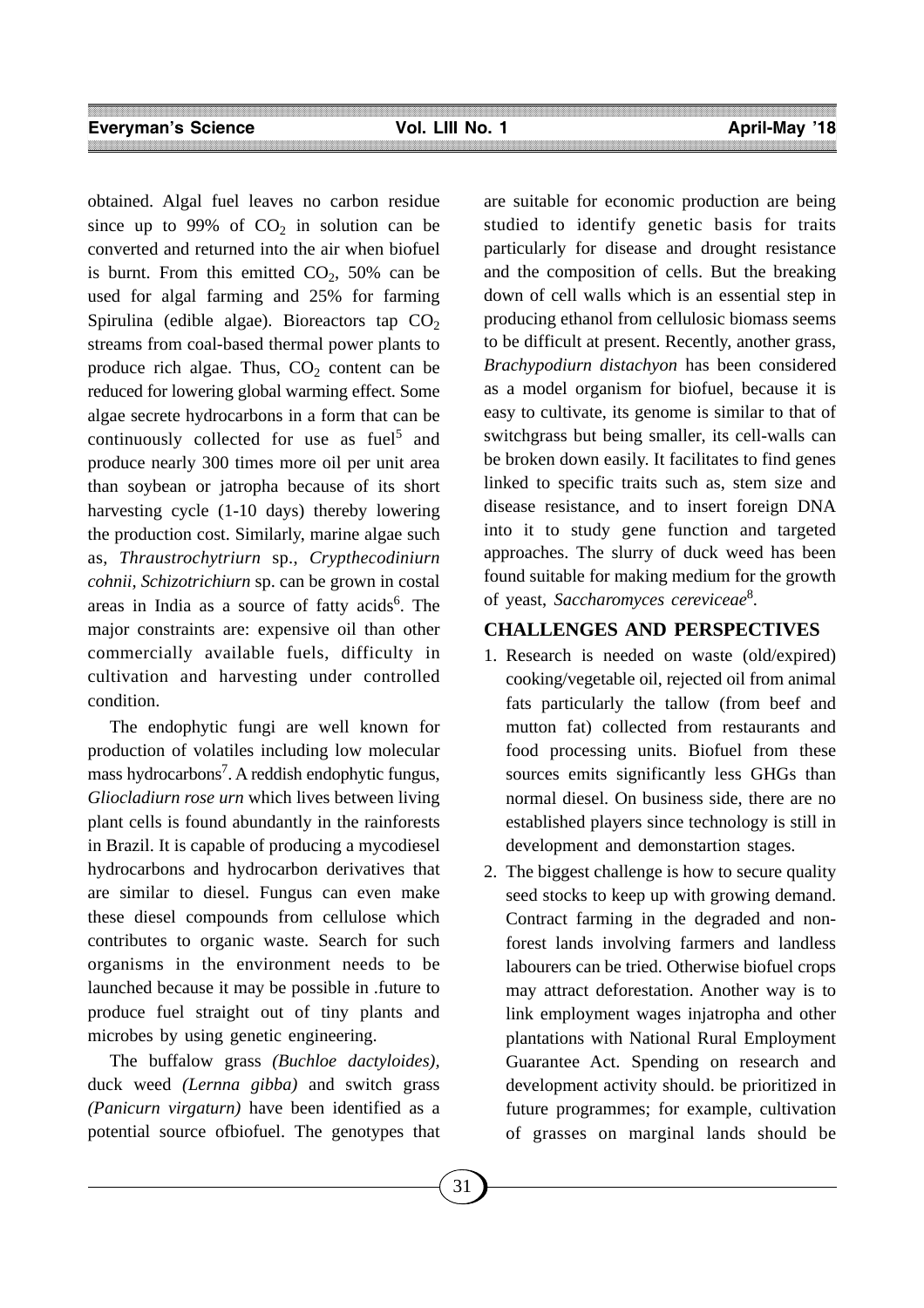sponsored because energy crops need fast growing cellulose. Policy on the Minimum support price for jatropha seed and the Minimum purchase price for biodiesel needs to be redefined with assessment of financial feasibility and commercialization while considering economic, social and environmental needs. Planting and processing of biofuel crops if looked after as primary sector by the financial institutions including banks, there would be an attraction for innovative techniques, development and extension.

- 3. Biofuel production might increase the emission ofGHG through burning of fossil fuels during cultivation and industrial processing. Therefore, raising the target to 20% blending is rather questionable. As such, specifications and standards for the quality production and blending of ethanol in gasoline have to be set up. Paying subsidy to farmers and industries to encourage lower GHGs emissions and utilization of waste land may prove as viable solution.
- 4. Biofuels can be toxic to micro-organisms which convert the biomass into biofuel resulting in death of bacteria and stopping the conversion process.
- 5. Few NGOs argue that if government can provide irrigation for biofuel crops, why it is

not provided for pulses and oil seed crops of which country is facing acute shortage?

6. Patents on jatropha hybrids have been awarded recently to private firms. This procedure may be detrimental in future as it may result in reduction in genotypic variability, exploitation of farming communities and introduction of rrionopoly system in villages.

## **REFERENCE**

- 1. R.T. Gahukar, *Current Science,* **96,** 1, 26-28. 2009.
- 2. B. Muthukumar, N. Gunasekhar, S. Varanavasiappan, S. Vijayakumar, L. Guruswamy, K. Omkumar, K. Praveena and S. Nithya, *Kisan World,* **36,** 10, 33-37, 2009.
- 3. S. Raghu, R.C. Anderson, C.C. Daehler, A.S. Davis, R.N. Wiedenmann, D. Simberloff and R.N. Mack, *Science,* **313,** 1742,2006.
- 4. S.J. Horn, *Seaweed Biofuels: Production of Biogas and Bioethanol from Brown Macroalgae,* VDM Verlag, Germany. 2009.
- 5. H.S. Ray, *Everyman's Science,* **64,** 1, 48-50. 2009.
- 6. S.D. Doughman and S. Krupanidhi, *Everyman's Science,* **63,** 3, 164-168. 2008.
- 7. B. Shankar Naik and Y.L. Krishnamurthy, *Current Science,* **98,** 7, 883. 2010.
- 8. D. Sharma, B. Subramanian and A. Arunachalam, *Current Science,* **98,** 9, 1162- 1163. 2010.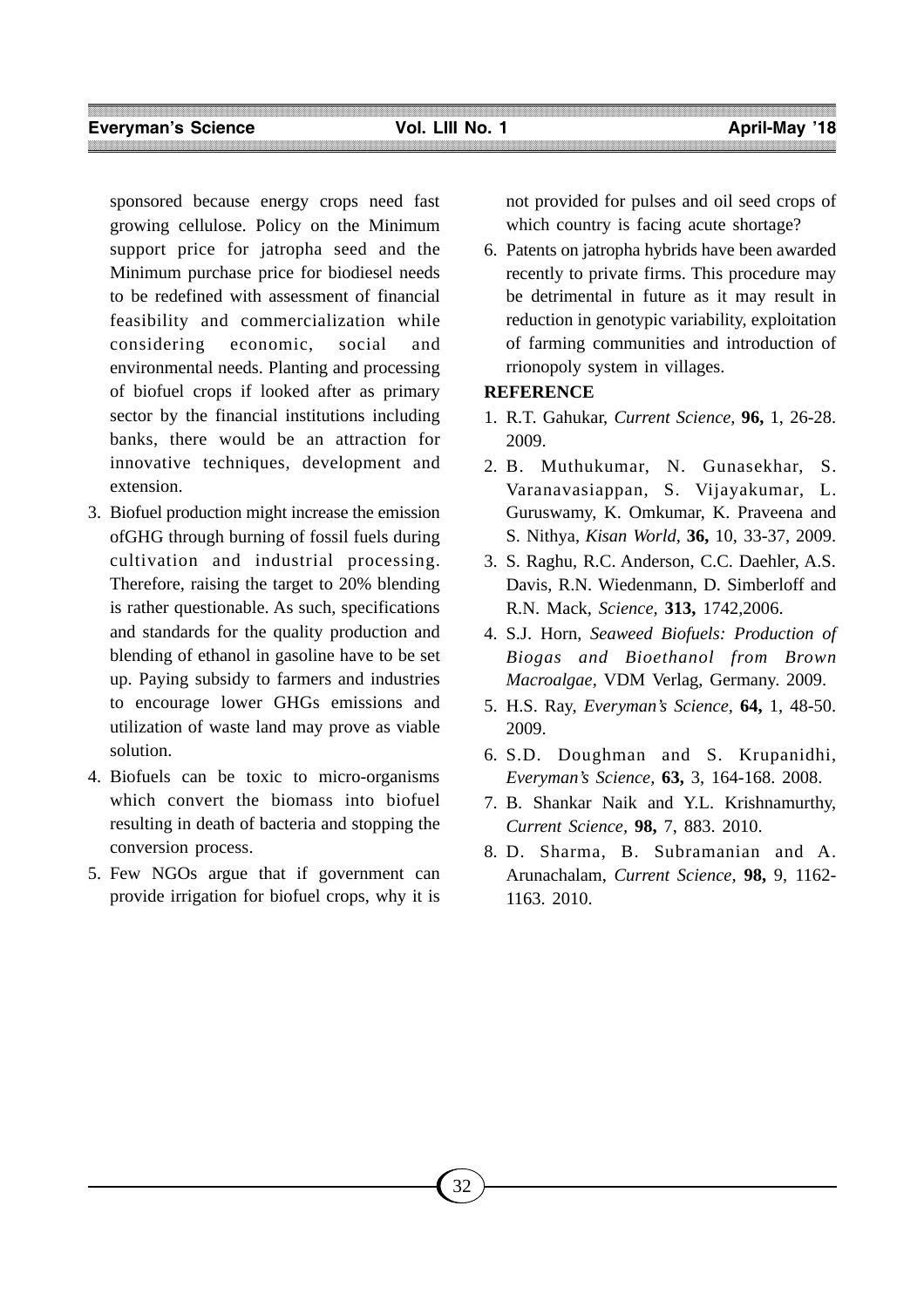# **ECO-TOURISM : ROLE OF SOCIETY IN THE ENVIRONMENTAL UNDERSTANDINGS OF SUNDARBAN**

**Sisir Chatterjee**

**Eco-tourism, as a catchword describing the development of tourism and environmental conservation, has become a global tourism agenda since the 1990s. Similar to the rise of the environmental protection movement, eco-tourism has likewise originated from the West. Nevertheless, the notion has swiftly spread to the Sundarban and has thus been subject to much amendment under regional improvization and local practices.**

# **INTRODUCTION**

Since the late 1980s, eco-tourism has been<br>endorsed by the World Tourism Organization. The 1992 United Nations Conference on Environment and Development in Rio de Janeiro, popularly known as the Earth Summit, provided a new orientation for the eco-development of the travel and tourism industry. Consequently, Agenda 21, the global environmental agenda, endorsed sustainable guidelines and principles for the travel and tourism industry.

The rapid spread of the term has much to do with the response of the tourism industry, which has capitalized on the public's environmental senti-ment to produce new tourism products. Green travel in many practical cases has income a marketing label and a mere strategy to devise a new market niche rather than fulfilling the programmes of conservation.

There has been a wide spectrum of definitions of the term eco-tourism. Popular understanding of the term often relates eco-tourism to nature and wildlife tourism. Scholars and conservation professionals, on the other hand, define it in a different light. Presently eco-tourists are not only environmentally conscious but also contribute a part of their travel expenditure to conservation programmes.

#### **TOURISM IN SUNDARBAN**

The Sundarban mangrove forest; one of the largest such forest in the world (1,40,000 ha), lies on the delta of the Ganges, Brahmaputra and Meghna rivers on the Bay of Bengal.<sup>6</sup>

The tourism industry has become very growthful in the Indian part of Sundarban, with annual visitation increasing from around 50,000 in 2002 to around 117,000 in 2010. Now it is more than 2 lakh because of the regular sightseeing of the main attraction for the tourists, the Royal Bengal Tiger.7 Although the growing commercialisation of tourism business benefits the local economy, it has sometimes detrimental to the ecosystem of the Sundarbans due to river bank erosion, habitat destruction for hotel construction, contamination by waste disposal, unhealthy sanitation and pollution caused by mechanized boats. Commercially successful

Department of Geography Raidighi College, South 24 Parganas, W.B. E-mail : sisirchatterjeegeo@gmail.com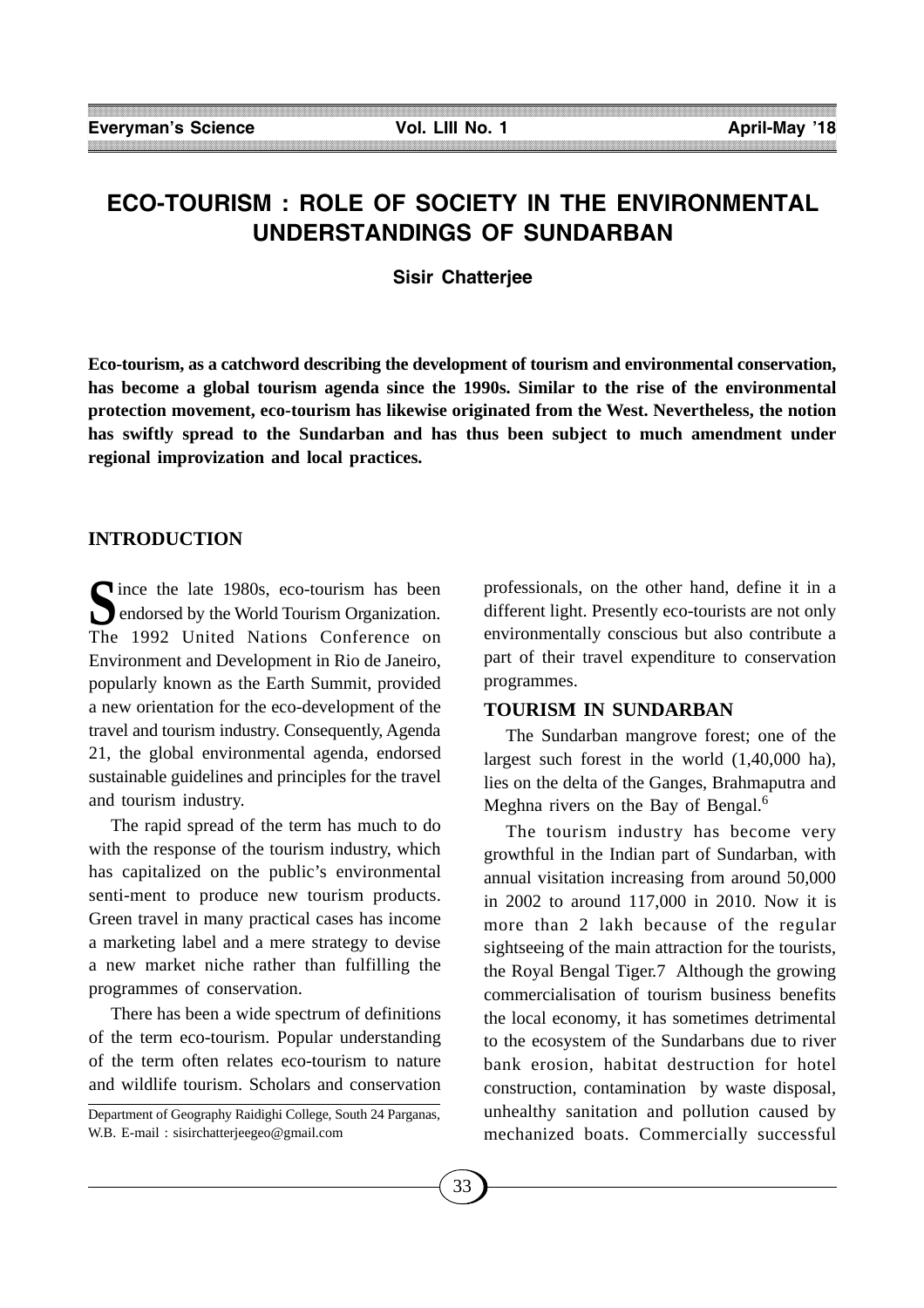tourism is likely to lead to clearings of vegetation for more roadways construction and erosion of peat banks, which will result in changes in substrate structure, faunal diversity and species composition.'

In order to reduce the external cultural effects on the environment, eco-tourism is being encouraged in the Sundarban. One of the benefits of eco-tourism is the economic favourability for local people who is one of its targeted beneficiaries. Due to Sundarban's residents' high dependency on the forest, an effective conservation strategy needs to provide for sustainable living. Eco-tourism is seen as both environmentally sustainable and economy boosting that's why the residents with income generation opportunities linked to forest protection with micro-level initiatives.

# **CHANGING NATURE OF ECO-TOURISM IN SUNDARBAN**

Depletion of Sundarban has gone hand in hand with the progress of civilization. Infact, decline in the geography and ecosystem of Sundarban has kept pace with human progress and under prepared and untimed technological advance and associated policies. The permanent human habitation being established in the area since 19th century through the clearing of forest in low laying tracts. The first forest Mangement Devision to have jurisdiction over the Sundarban was established in 1869. Despite several regulation on land use and mangrove protection in Sundarban between 1873 to 1968, the mangrove covered area decreased by about half because of conversion of forest to agricultural land and settlements. This can be attribute to rapid migration to the Sundarban after partition in 1947.4 But man has not always been the sole cause for this man-nature conflict. People realise

that the primary thrust of a conservation policy is to establish a regular system in an endangered area. Ecologically the Sundarban is very much concerned with the success of Social-forestry schemes, habitational crisis of Tiger and unwise Prawn fisheries system.<sup>6</sup>

Considering the ecologial concerns social forestry scheme of Forest department must be regularly practiced in the Sundarban region. Biannual Tiger census has to be arranged by the Forest department using modern devices in order to prevent decrease in number of Tigers. Tigers the most valuable part of sustainable Sundarban are to be kept under constant watch by the forest guards to protect them from the greedy eyes of poachers. Ten forest protection committees and fourteen Eco-development committees have been formed in the fringe of Sundarban Tiger Reserve to help in this regard. In 2014, a study by the National Tiger Conservation Auttority and the Wildlife Institute of India had pegged the tiger count at  $76<sup>5</sup>$ 

Sundarban with luxuriant ever green tide inundated mangroves lining the inlets, creeks and river side and tiger lurking inside the *Phoenix* (Rental) bushes, has just the perfect blend of natural beauty and mystery to make it a thrilling experience for any tourist visiting the place. The Mangrove Interpretation centre is established at Sanjekhali to make the community and tourists aware of the significance of conservation of the unique mangrove ecosystem. Eco-tourism is now flourishing in the deep forests particularly in the buffer zones of Sundarban. Of late a few private organisations are coming up with many new tourist projects.<sup>3</sup>

- involving travel to natural destinations;
- minimizing impact to the hosting environment and communities;
- developing environmental awareness;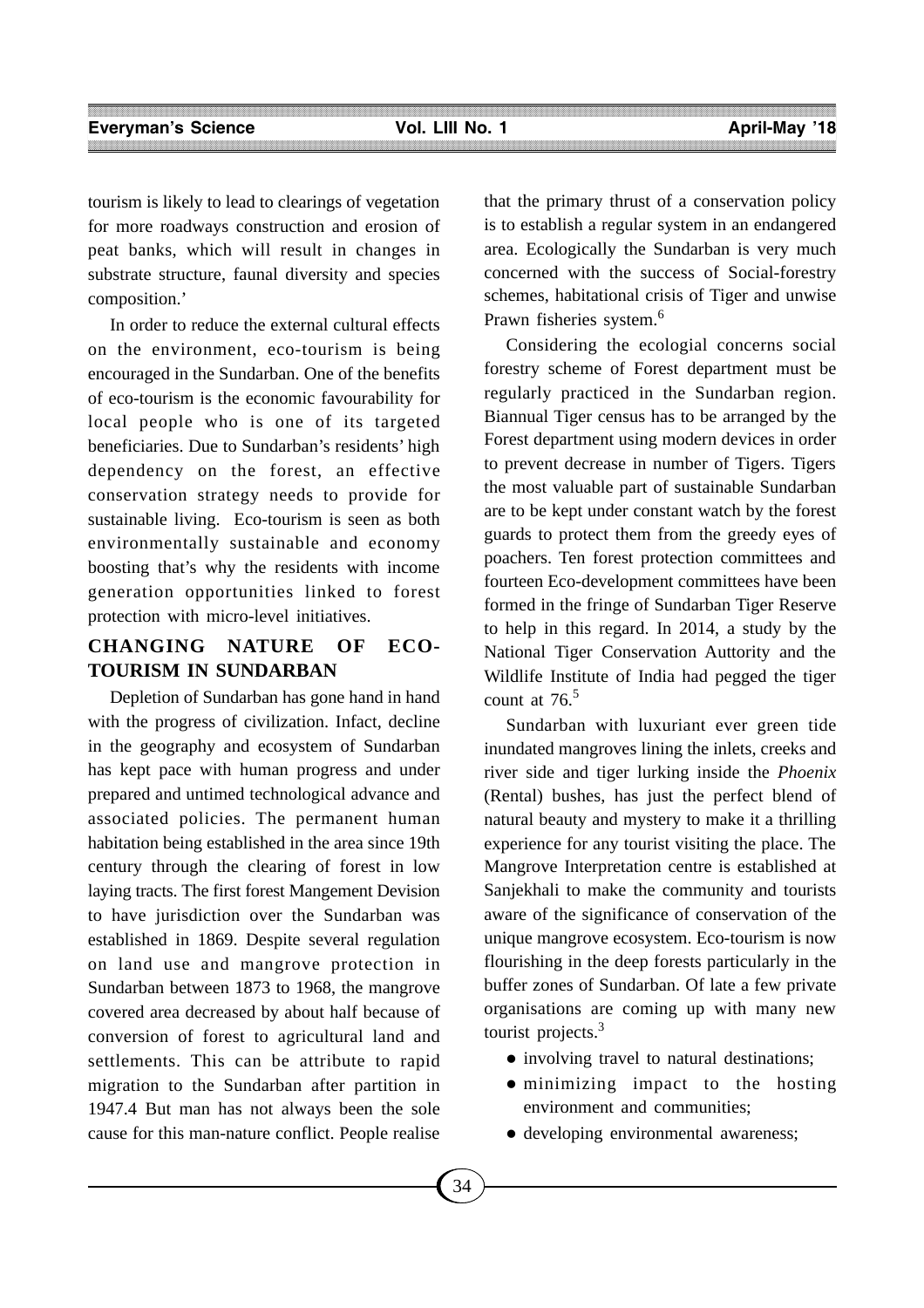- bringing net benefits to the environment;
- providing direct financial benefits for conservation;
- providing financial benefits and empowerment for local people; and
- respecting local cultures, and religious sentiments.

Indeed, nothing in it is new if eco-tourism merely means appreciation of nature and natural landscapes during travel. The recent trend of ecotourism not only in Sundarban but also in other part of India development entails a deeper understanding of the impacts of tourism activities on nature and culture, and a moral obligation to respect nature, support conservation and responsible travel. However, popular understanding of the term still varies in different perspectives. Sundarban is also within the debate since its identy as Wildlife Sancturary (1977). Recently a proposal of hotel construction including heli-pad in the core area of Sundarban is reviewed and rejected by forest depertment of both central and state government only to address ecological sustainability issue. Retrospectively, eco-tourism is recommended as an alternative kind of tourism with conservation purposes.<sup>1</sup>

In Sundarban, the upsurge of claims to ecotourism development has to do with the government's awareness of the development constraints that the tourism industry began to face in the later half of the 1990s due to the emergence of many other forest tourism destinations. By 2000 tourism-related departments such as the West Bengal Tourism Ministry and the Agricultural, Fishery and Sundarban Development Department have begun to river as well as creekway journy in Sundarban. Most of the time, 'ecotourism' is understood as something related to nature-based tourism in conjunction with some sort of environmental education. With the inclusion of the Sundarban area in academic field around 2004-05 the term popularised after its consideration as a World Network of Biosphere Reserve (Man and Biosphere Reserve) from 2001 and promoted locally in Bengalees well as internationally.

Sundarban, a world Heritage site (announced by UNESCO in 1987) evokes the message of nature through out the world. The worlds largest esturion forest Sundarban is popular for close encounter with the wild environment.

The development of eco-tourism in Sundarban takes on another approach. It has been promoted by the government to combine leisure, family, culture and environmental and wildlile education. In contrast to eco-tourism elsewhere, which, emphasize donations to conservation work, Sundarban eco-tourism is heavily subsidized by the local government.

# **CHALLANGES OF ECO-TOURISM : POST 'AILA' SCENARIO IN SUNDARBAN**

Eco-tourism, in Sundarban, is now facing some challanges like basic amenities like drinking water particularly after cycole AILA in May, 2009. 'AILA' cyclone that drove the *Bengali* to 'new' nature cannot be fully explainable here. The high-profile official promotion of eco-tourism is not at all a solution here. It will be interesting to trace the future evolution of post-disaster forms of eco-travel. The affected area, the Sundarban is known for its wide range of fauna, including nearly 250 bird species, the Royal Bengal Tiger and others threatened species in land and water.<sup>7</sup>

Now eco-tourism development activities are undertaken to minimise negative impact on habitat and wildlife. It should increase visitor's concern for conservation of nature. Development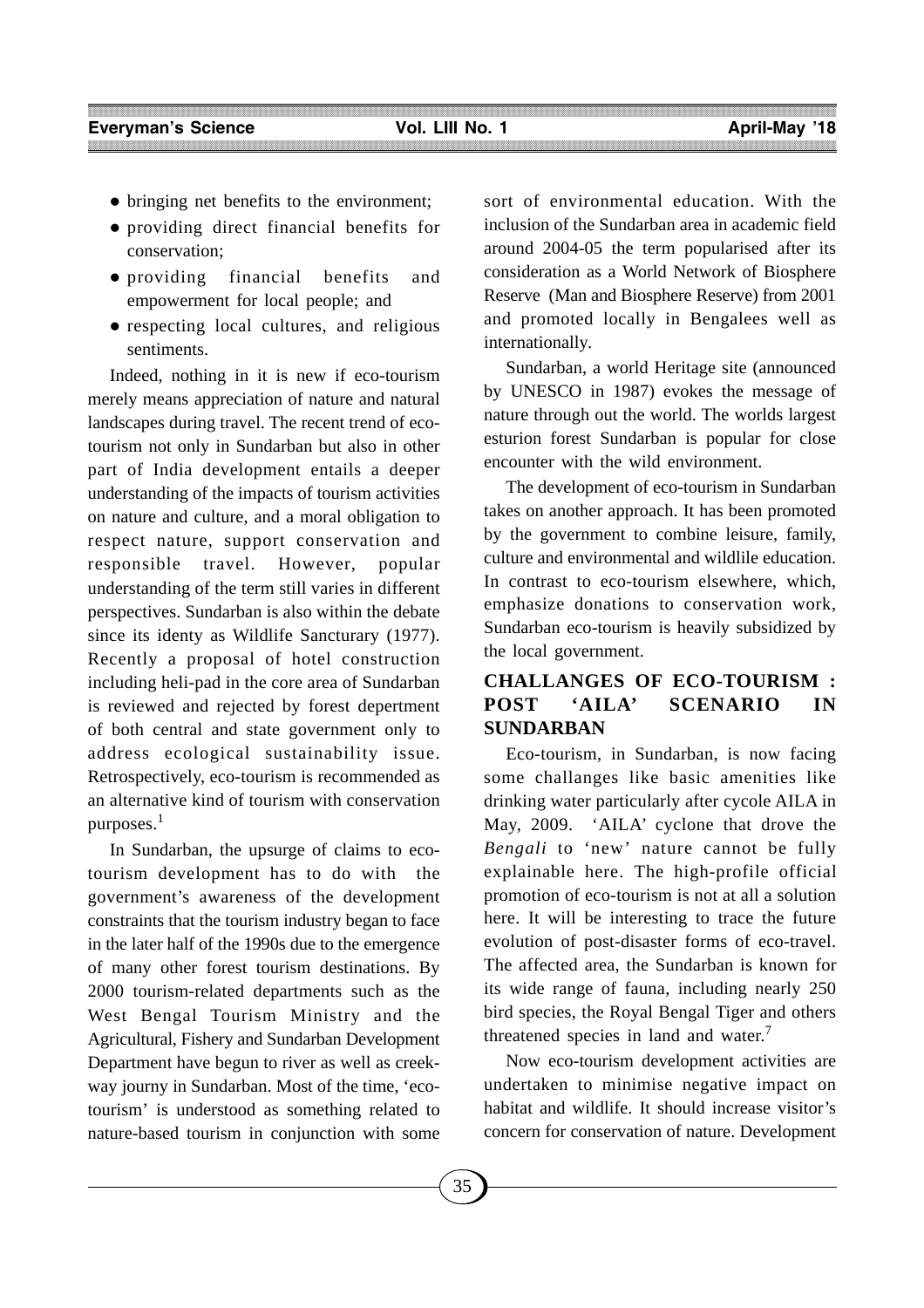of eco-tourism in the biotic region of Sundarban is facing some problems as follows :

- There is insufficient modern amenities like hotel, lodges, holiday-homes for enough accommodation for the tourists visiting Sundarban. Home-Stay is still not popular here.
- Poor transport network, particularly tidal inlets, creeks and rivers are the only of ways by boats communications till date due to lack of sufficient metalled roadways.
- Lack of co-operations and co-ordination among different administrative departments like Forest Dept., Tourism Dept., Fisheries Dept. Sundarbans Development Board Irrigation Dept. and Inland Waterways Department etc. for sustainable tourists packages.

# **COMPARISON BETWEEN ARRIVALS OF TOURISTS FROM JUNE TO DECEMBER OF 2008 AND 2009 : CASE STUDY OF GOSABA REGION**

On 25th may of 2009 the occurance of cyclone AILA has created a devastating impacts on the Gosaba area of South 24 Parganas district. Therefore the arrival of tourists has declined from June 2008 to December 2009. The number of tourists arrival has declined in some hotels of Pakhirala area are follows... In *Chital* from June to December 2008 the number of tourists arrived was 288 and from June - December 2009 the number of tourists arrival has decreased to 144. In *Apanjon* from June-December 2008 the number of tourists arrived was 284 and in 2009 the number has declined to 128. In *Swastika* from June-Dccember 2008 the number of tourists arrived was 127 and in 2009 the number has declined to 27 only. In *Hemanta* from June-December 2008 the number of tourists arrived were 170 and in 2009 it has declined to  $60<sup>3</sup>$ 

# **SOCIO-ECONOMIC COMPULSIONS AND THE CRISIS OF ECO-TOURISM**

Sundarban is still socio-economically a backward area. Here, a mouza of Rangabelia nationally recognized for a well known school and a legendary headmaster Padmashri Tusher Kanjilal is set against a background of extreme rurality with poverty. The lack of basic services is highlighted in the absence of proper health centers, proper electricity etc. Most of the villagers are stagnently engaged in primary activities.

Here we all know that the socio-economic structure is the outcome of the physical setup. The socio-economic structure has been evaluated to find out the living standard of the villagers, educational status, income structure based on agriculture and tourism.

## **House type :**

In a rural area, one is bound to come across kuccha houses. In the study area of Sundarban also kuccha house type is very common. At the same time pucca houses are also comparatively frequent. Few semi-pucca houses are noticed at places. Home-stay for tourists is not popular in the island areas.

#### **Sources of drinking water :**

The different sources of drinking water are taps, tube wells and ponds. Out of all these, villagers mostly make use of the tap water. While surveying it was noticed that at places villagers are collecting water from roadside running water. The regular supply of water gets hampered at the time when the area is faced with any kind of calamity like flord or the tropical cyclones. This situation is not acceptable for tourists at any point of consideration.

#### **Health condition :**

It is needless to say that villagers usually suffer from various chronise diseases. In most of the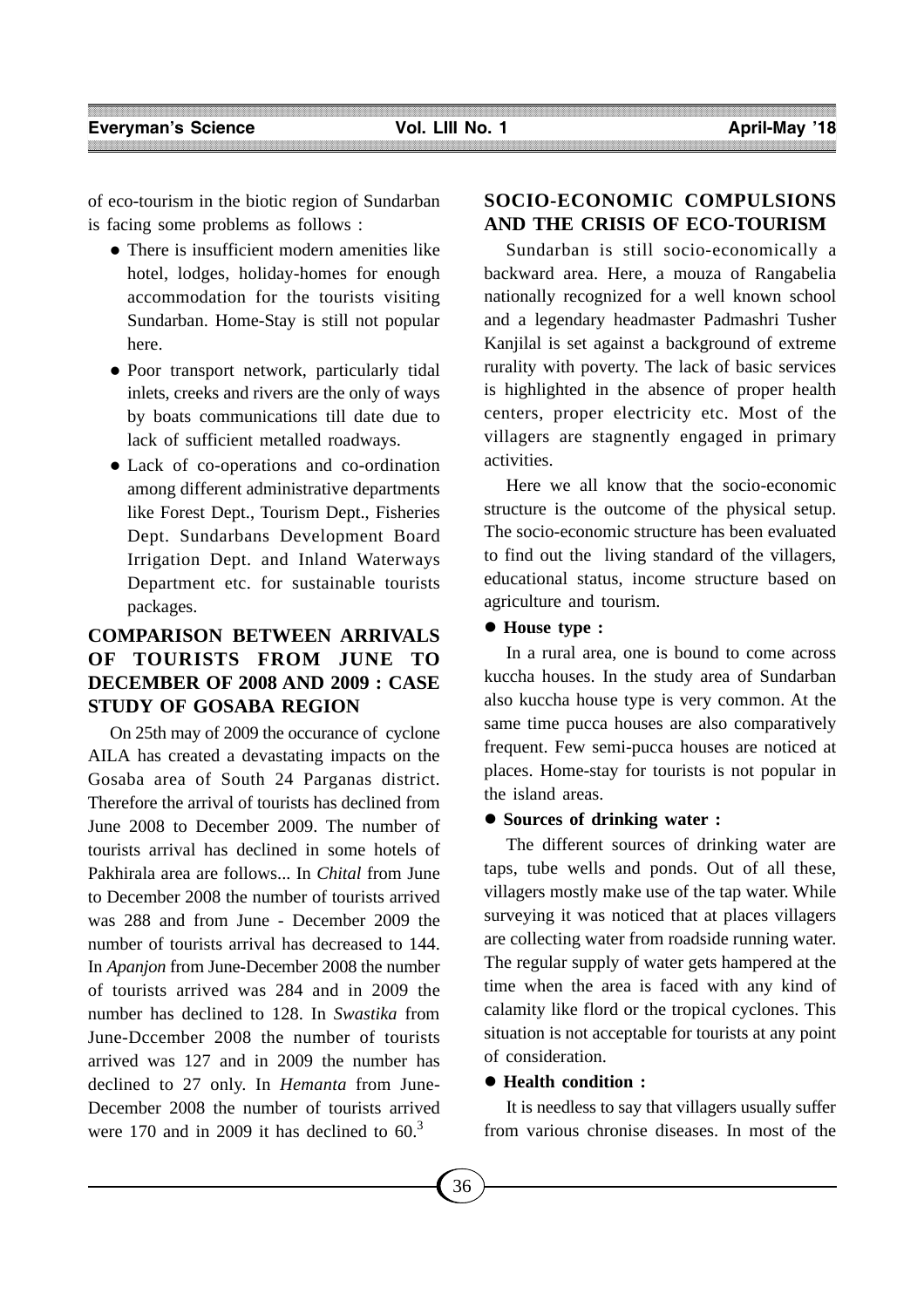areas villagers complains about fever, cold, flu, stomach ache etc because of crunch of medical support and awareness. The incidences of water borne diseases and skin diseases are no exceptions for visiting tourists also.

## **Modes of entertainment :**

Though the findings revealed the use of radio to top the list but the use of mobiles, television and even telephones are further surprising in many parts of the Sundarban which is not comfortable and acceptable for tourists. In addition to this the striking fact is that the various mobile networks are not running properly even in peripheral areas.

## **Extreme hazards :**

The study area, being the very part of Sundarban is most vulnerable to hazards like flood, cyclone, river bank erosion and salinity. Peoples perception study in hazard intensity revealed that cyclones are the most furious and extreme of all the hazards.

According to the regular tourists, the area mostly faces the fury of flood hazard followed by cyclone. Though, hazards like river bank erosion occupies a comparatively lower proportion but their effect and importance cannot be ignored even in tourists season. after more administrative involvment.

# **ROLE OF CULTURE AND LIVELIHOOD IN SUNDARBAN ECO-TOURISM**

Entire communities in the Sundarban depend directly on the forest and its waterways for their livelihood, from fisheries to honey production on average 500 quintals of honey and 30 quintals of wax are collected each year by local people under the legal permission of Forest department. Almost 85 percent of the people living in Sundarban are dependent on agriculture. Socioeconomic status is heavily determined by possession of land. Mangrove and other plants

are planted in the triger area to meet the local need of fuel wood for about 1000 villages and to conserve the buffer area.

Tourists, as external visitors are frequently affected by human-animal illegal conflicts; a few tiger and crocodile attacks every year are common. In 2008, six people are known to have been killed by tigers inside the Sundarban Tiger Reserve. Because of issues such as deaths due to human-animal conflict, illegal population influx, over-fishing and deforestation, the state administration imposed justifying restrictions not only on livelihood practices but also the movements of tourists.

Studies have shown that majority of population understand and support the conservation of mangroves and the ecosystem. However, perceived socio-cultural factors such as poverty, lack of political understandings and absence of community level interaction on village economy as well as forest issues are often barriers to the successful implementation of conservation policies. That's why services towards tourists are still not truly professional here.

Presently quality of infrastructure facilities like agro-service centres, fishing harbors, boat building facilities, cold storages, are growing in numbers to meet the requirements of socialdevelopmental activities. This situation has affected the positive communications with tourists for longtime.

# **RUSH FOR TIGER SIGHTING THROUGH MEDIA HYPE**

Tiger sightings in the Sundarban have led to a sudden rush of tourists particular in winter season. The forest, which experiences heavy footfall of tourists between October and January, is witnessing additional load in 2017-18. The simple reason is the multiple sightings of tiger since November, 2017 inside the tiger reserve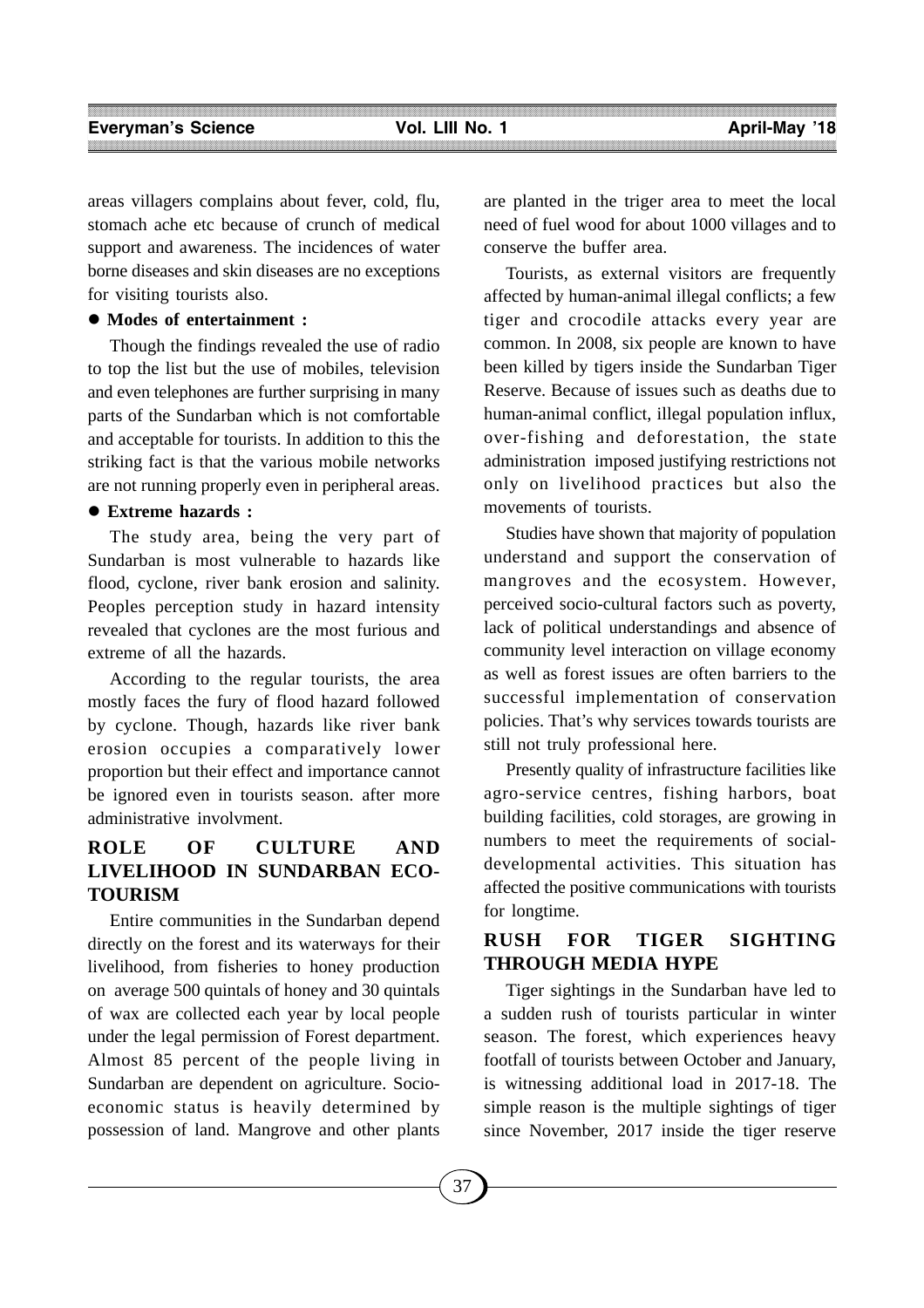area, compared to minimum sightings during the same period in 2016-17. Foresters are generally observe this as an indicator of a good habitat and healthy prey base where tourists are counting their luck.

Tripti Shah, DFO of South 24 Parganas forest division, said in media : "This is a good sign, an indicator of a good habitat. Both foresters and tourists have seen tigers this season. Tourists are informing us about sightings regularly." Tigers is the most valuable part of eco-tourism in Sundarban<sup>2</sup>

Sundarbans Tiger Reserve is a maze of forested islands ruled by the tidal water that comes from the sea. There are two high tides and two low tides in a day at an interval of six hours each. The tide level and timings change every day. During the low tides the mudflats get exposed and that is when one needs to look around for the tiger. Local tour operators suggest that exploration routes for tiger sightings should be spatio-temporally planned depending on the sighting chances, rather than favourable current of concerned rivers to save fuel in one hand and disturbing biosphere in other. This is the another concern of eco-tourism.

# **CONCLUSION**

The Sundarban is very vulnerable to a variety of anthropogenic activities, including intensive boating and fishing, and various forms of tourism. There are a number of endangered species in the Sundarban, including river dolphins and olive ridlay turtle and most inportantly Royal Bengal Tiger at risk because of anthropogenic environmental threats. Eco-tourism is one of the sustainable way of living addressing all the contemporary environmental threats. Both the local residents and the external visitors need to work cooperatively throughout the year to protect the biodiversity as well as macro-climatic uniqueness of this part of deltaic Bengal.

## **REFERENCES**

- 1. Gautam Das, Sunderbans environment and ecosystems, Levento Books, Kol-14, India, 2006.
- 2. Monotosh Chakraborty and Krishnendu Mukherjee, -*Times News Network*, Dec. 24, 2017, *https#timesofindia.indiatimes.com*
- 3. Sisit Chatterjee, Participation of local people and their perception, unpub. UGC minor research project report, Dec. 2010.
- 4. Subrata Mukherjee *Banabibi, Wildlife Issue*, 33-36p, Oct. 2007.
- 5. Suhal Sengupta, *The Telegraph,* Oct 14, 2017.
- 6. Wikipedia-Environmental impact of development in the Sundarbans, htts:#en.wikipedia.org/wiki Environmental\_impact\_of\_development\_in\_the\_ Sundarbans 2018.
- 7. Wikipedia—Sundarbans National Park, *https : #en.m.wikipedia.org* ed. April 2018.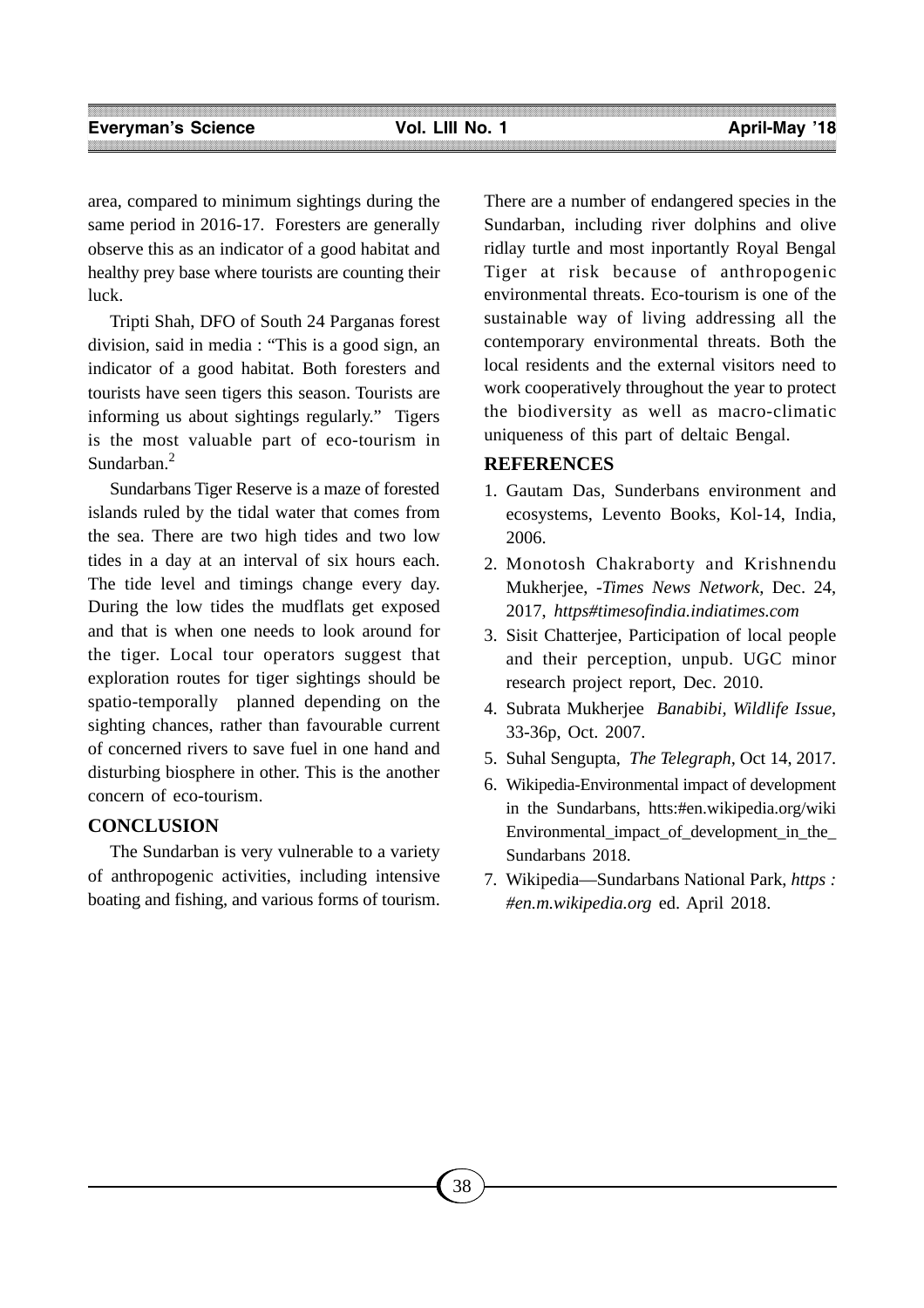# *LEISHMANIA* **VECTOR IN PROSPECTIVE**

**Girish Maheshwari and Anushka Chhonkar**

**Leishmaniasis is a vector borne disease which is caused by a protozoan** *Leishmania* **and is transmitted by Nematoceran insect viz. sandfly belonging to family Phlebotomidae. Study and identification of** *Phlebotomus***, being the most important and proven vector of** *Leishmania* **parasite in the Indian sub-continent, have been a major research issue since long. In India, it is endemic mainly in four states namely; Bihar, Jharkhand, Uttar Pradesh and West Bengal. Although a number of cases were also reported from Delhi, Punjab, Gujarat, Sikkim, Assam and Madhya Pradesh occasionally. Some new foci of Leishmaniasis have been developed especially in Himachal Pradesh and Jammu & Kashmir and more than 200 cases of Visceral Leishmaniasis (VL) have been reported annually for last four years. Nowadays molecular tools & techniques along with the**

#### **INTRODUCTION**

**P**hlebotomine sandflies are tiny<br>haematophagous insects which<br>morphologically resemble with mosquitoes, yet haematophagous insects which there are many differences which established them as a separate subfamily, Phlebotominae under family Phlebotomidae. They are widely spread in regions with warm temperate through subtropical to tropical zones. They originated about 120 million years ago before the mammals. About 800 species of sand flies have been described till now out of which 464 species are found in the New World and  $375$  in the Old World<sup>1</sup>.

# **TAXONOMIC IDENTIFICATIONS OF PHLEBOTMINES**

Phlebotmine sandflies can be distinguished with the help of few taxonomic characters, viz. the absence of an eye-bridge and the presence of five- segmented palp, biting type of mouth parts

which are almost equal in length as that of the head, antennal segments fairly cylindrical and a five branched radial vein i.e.  $R_1$  and fourbranched radial sector. Apart from these identifications, when alive, Phlebotomines hold their wings above the body in a characteristic 'V' shape.

#### **VECTOR SPECIES**

Sandflies feed on plant sap, nectar, honey dew, larva and nymphs inhabiting the surface of soil and blood. Feeding is mainly nocturnal and crepuscular. Why only female sandflies serve as vector for parasite transmission? The reason lies behind the fact that male flies feed on plant sap but never on animals while females feed on plant sap as well as blood of human, rodents and other animals for egg development. Females of *Phlebotomus* and *Lutzomyia* species mainly feed on mammals thereby serving as a vector for *Leishmania* transmission.

Besides this Autogeny i.e. ability to produce eggs without a blood meal has also been reported

School of Entomology, St. John's College, Agra, Uttar Pradesh, Email: girish\_maheshwari@yahoo.com; anushka.chhonkar@ gmail.com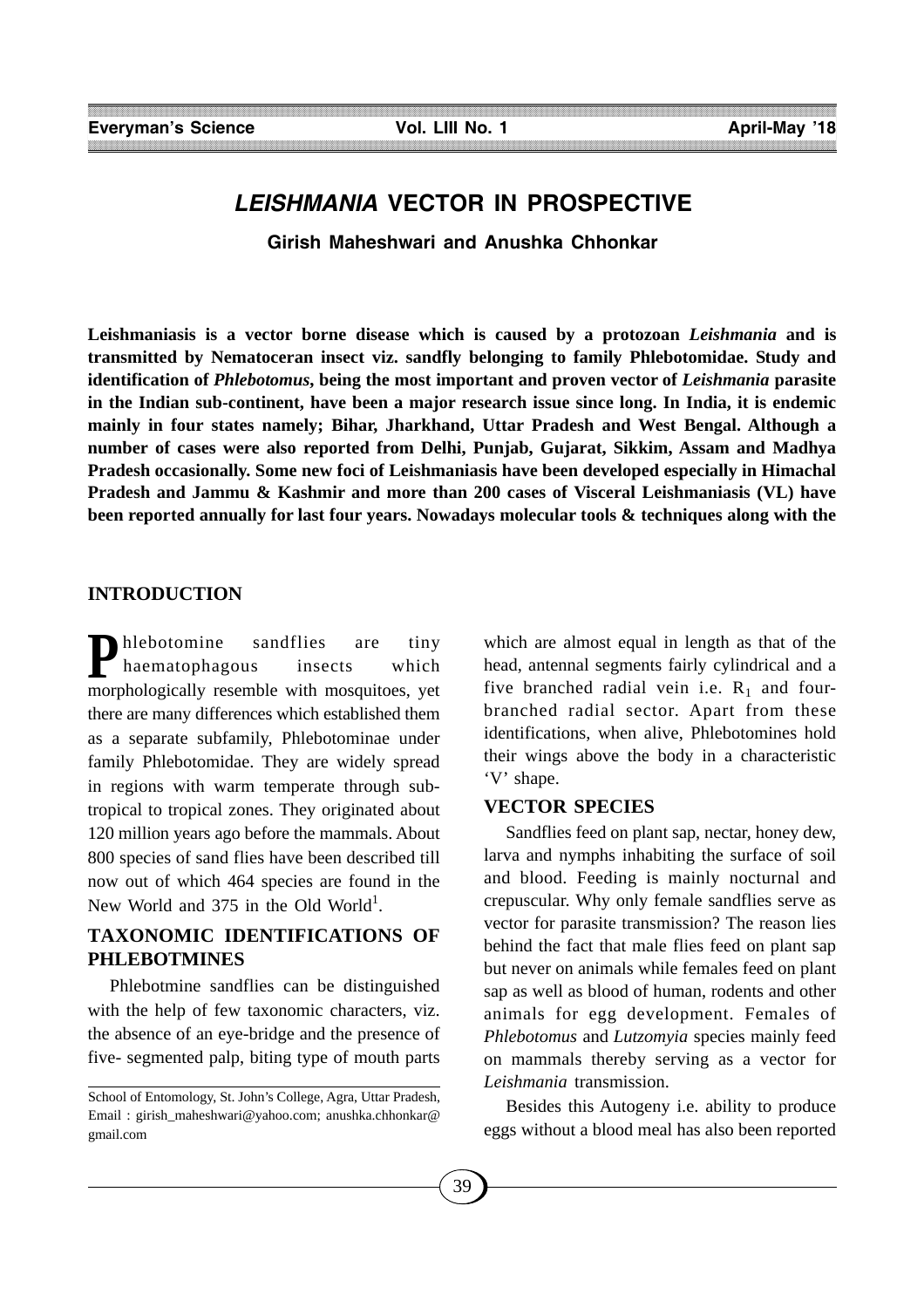for some sandfly species. It may help a sandfly population to increase within short span of time.



**Fig. 1 : Blood fed female of Sandfly.**

Thus bring a rapid onset of the maximum *Leishmania* transmission period.

In general, each species has fairly specific ecological requirements and in some cases these encompass the conditions in and around the dwellings of man or his domestic animals. The majority of peridomestic species are vectors of infections to man. The highly focal nature of various forms of Leishmaniasis might be a consequence of ecological limitations on the vectors.

# **MOLECULAR TECHNIQUES : IDENTIFICATION TOOL FOR TAXONOMY OF SANDFLIES**

Sandfly taxonomy is based on the morphological and anatomical characteristic features, mainly internal structures such as the spermatheca, cibarium and pharynx in females, and terminal genitalia in males; which need dissection and mounting of freshly collected or preserved sandfly specimens. However, species identification is somewhat complicated because it requires a considerable degree of skill and taxonomic expertise. Along with it, morphological identification may be limited by deterioration of samples or by improper mounting techniques. But molecular tools can identify the species from a very small piece of tissue from both the sexes and any developmental stages of the organism and thus would be of importance in understanding the taxonomy of sandflies<sup>2</sup>.

Several molecular approaches are being adopted by various researchers for the identification and taxonomic study of sandflies as random amplified polymorphic DNA-PCR (RAPD-PCR), restriction fragment length polymorphism (RFLP), multiplex PCR targeting, semi-nested PCR method; DNA sequencing of PCR- amplified segments for portions of nuclear and mitochondrial DNA and others. Maheshwari & Maheshwari, 2017 has provided COI DNA sequencing of all the species of India<sup>3</sup>.

# **NEW FOCI FOR LEISHMANIASIS IN INDIA**

Apart from the endemic states of Leishmaniasis occurrence in India namely: Bihar, Jharkhand, Uttar Pradesh and West Bengal; few sporadic cases were also reported from Delhi, Punjab, Gujarat, Sikkim, Assam and Madhya Pradesh. Some new foci of Leishmaniasis have been developed especially in Himachal Pradesh and Jammu & Kashmir and more than 200 cases of VL have been reported annually for last four years. But no information is available regarding the factors responsible for new foci in the virgin region. Transport and migration of workers from Bihar may be a major factor of dispersion of Leishmaniasis in the new foci of the high altitude.

## **SCOPE FOR RESEARCHERS**

As in recent days, molecular identifications have been adopted by the researchers instead of the conventional tedious taxonomic identification of the vector species but in India, little work has been done on molecular aspect of this fly.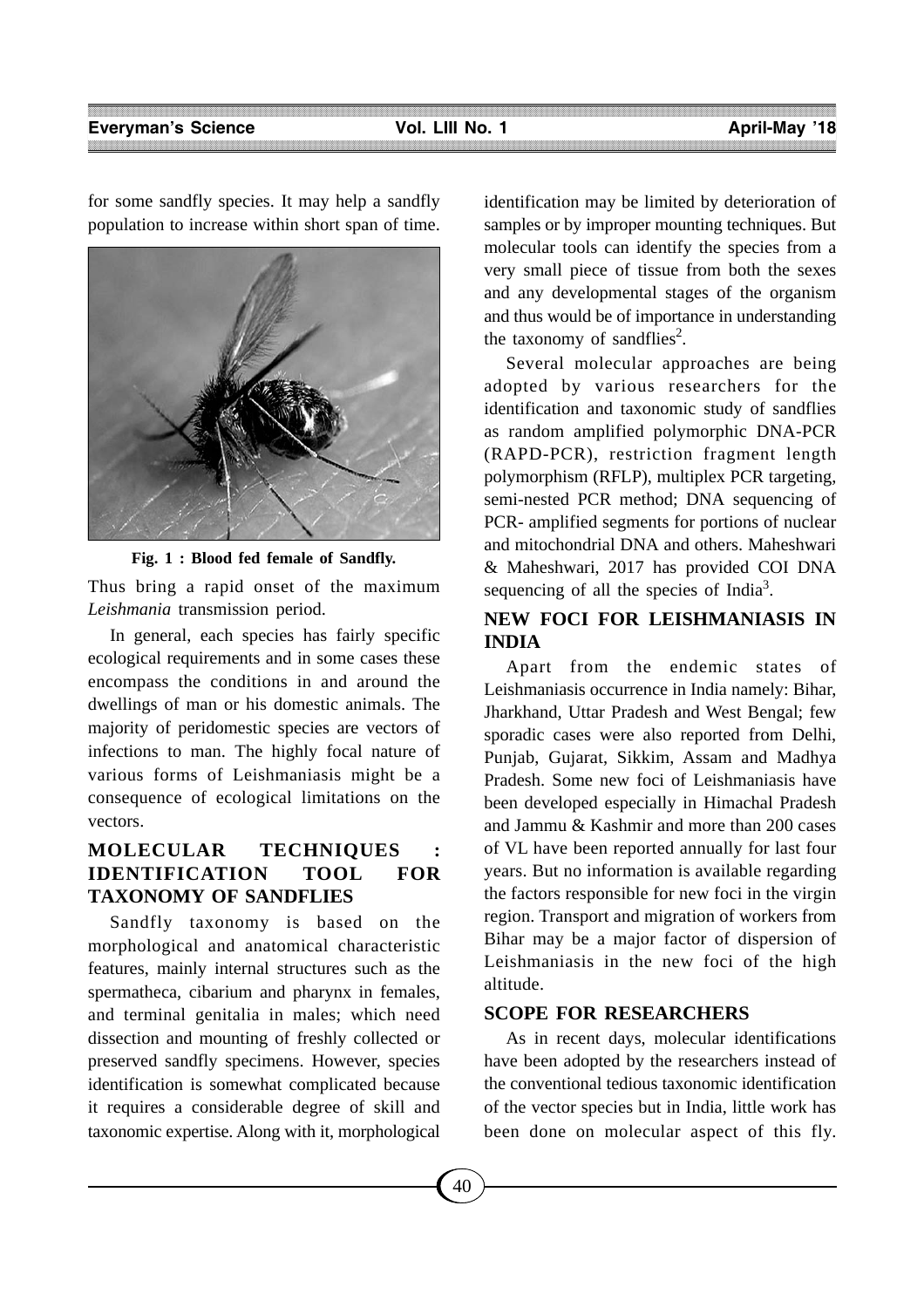| S. No.           | <b>Species of Phlebotomus</b>      | Location             | Leishmania spp. isolated from   |
|------------------|------------------------------------|----------------------|---------------------------------|
|                  |                                    |                      | the salivary gland of the fly   |
| 1.               | Phlebotomus gigas                  | Rohru                | Not available                   |
|                  | Parrot & Schwetz                   | (Himachal Pradesh)   |                                 |
| 2.               | Phlebotomus papatasi Scopoli       | Agra (Uttar Pradesh) | L. donovani (Laveran et Mesnil, |
|                  |                                    |                      | 1903) Ross, 1903                |
| 3.               | Phlebotomus sergenti Parrot        | Agra (Uttar Pradesh) | L. donovani                     |
| $\overline{4}$ . | Phlebotomus chinensis Newstead     | Agra (Uttar Pradesh) | Not available                   |
| 5.               | Phlebotomus signatipennis          | Randal               | Not available                   |
|                  | Newstead                           | (Himachal Pradesh)   |                                 |
| 6.               | Phlebotomus salehi Mesghali        | Kishtwar             | L. donovani                     |
|                  |                                    | (Jammu & Kashmir)    |                                 |
| 7.               | Phlebotomus tubifer                | Rohru                | L. donovani                     |
|                  | Lewis & Lane                       | (Himachal Pradesh)   |                                 |
| 8.               | New species near to                | Seemah               | Not available                   |
|                  | Phlebotomus alexandri              | (Himachal Pradesh)   |                                 |
|                  | Sinton                             |                      |                                 |
| 9.               | Phlebotomus stantoni               | Rampur               | L. donovani                     |
|                  | Newstead                           | (Himachal Pradesh)   |                                 |
| 10.              | Phlebotomus sp. Nov.               | Neerath              | L. donovani                     |
|                  |                                    | (Himachal Pradesh)   |                                 |
| 11.              | P. teshi Lewis                     | Una                  | L. donovani                     |
|                  |                                    | (Himachal Pradesh)   |                                 |
| 12.              | Phlebotomus purii Sinton           | Kishtwar             | Not available                   |
|                  |                                    | (Jammu & Kashmir)    |                                 |
| 13.              | Phlebotomus bergeroti Parrot       | Kishtwar             | Not available                   |
|                  |                                    | (Jammu & Kashmir)    |                                 |
| 14.              | Phlebotomus minuta Rondani         | Kishtwar             | Not available                   |
|                  |                                    | (Jammu & Kashmir)    |                                 |
| 15.              | Phlebotomus duboscqi               | Kishtwar             | Not available                   |
|                  | Neveu-Lemaire                      | (Jammu & Kashmir)    |                                 |
| 16.              | <b>Phlebotomus montanus Sinton</b> | Doda and Karnah      | L. donovani                     |
|                  |                                    | (Jammu & Kashmir)    |                                 |
| 17.              | Phlebotomus argentipes             | Doda and Karnah      | L. donovani                     |
|                  | Annandale & Brunetti               | (Jammu & Kashmir)    |                                 |
| 18.              | Phlebotomus eleanorae Sinton       | Doda                 | L. donovani                     |
|                  |                                    | (Jammu & Kashmir)    |                                 |
| 19.              | Phlebotomus sergenti sergenti      | Agra (Uttar Pradesh) | Not available                   |
|                  | Parrot                             |                      |                                 |

# **Table 1 : Indian species of** *Phlebotomus* **with distribution and specific** *Leishmania* **pathogen.**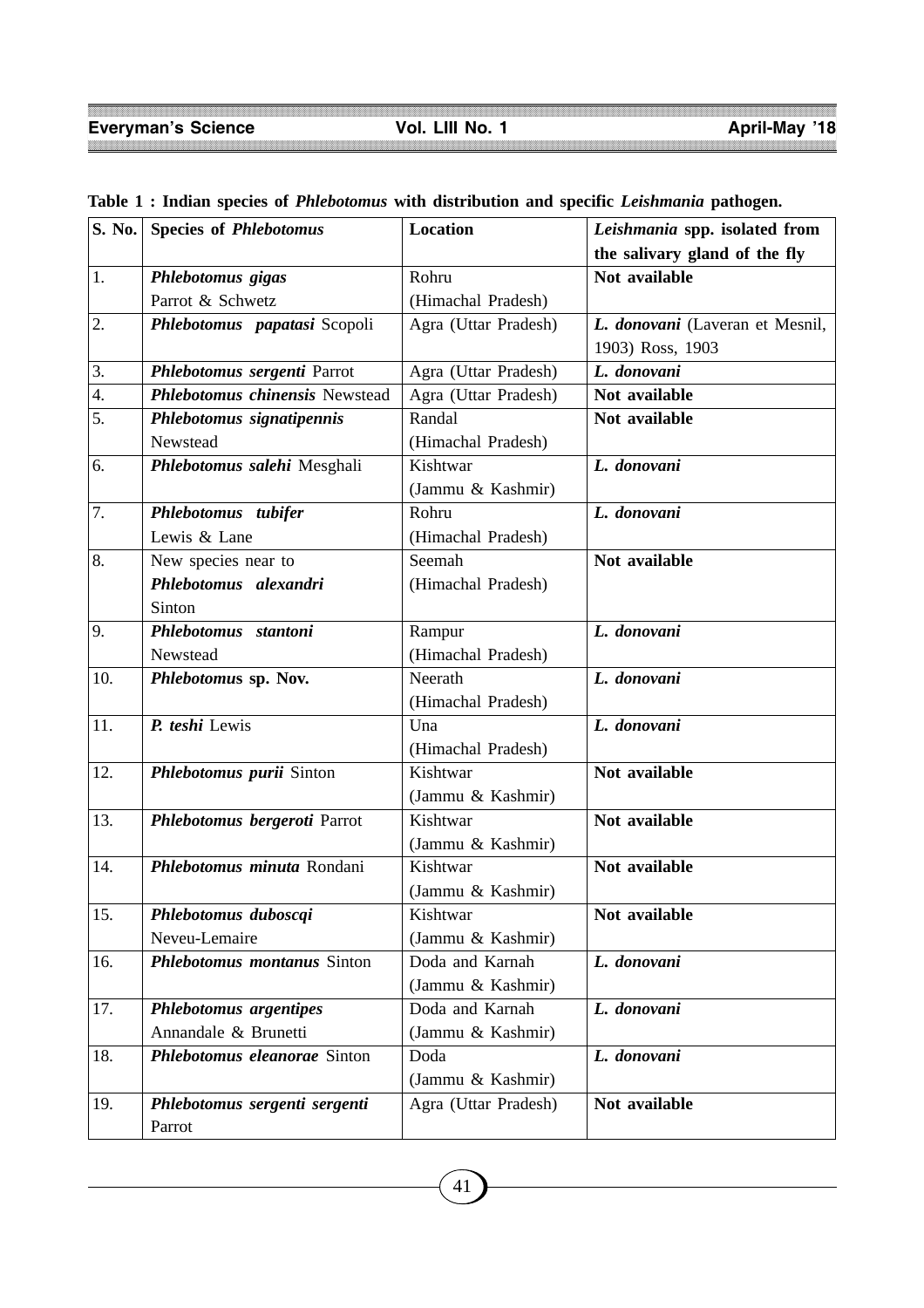

**Fig. 2 : Endemic and new foci of Leishmaniasis in India.**

Therefore intelligence is required to indulge in its study. It is to emphasize that not all but only approximately 7 % of the total Phlebotmines recorded serves as vector for disease transmission. Hence, vector status of many species is yet to establish. Moreover, attempts are required to explain the causes of formulation of new foci in the new ecological zone of the India.

#### **CONCLUSION**

As sandfly is potential proven vector for *Leishmania* parasite, we need to emphasize the study and researches focused on various aspects of this tiny fly. New foci of Leishmaniasis that are being developed in India are needed to be explored and apart from it researches based on molecular aspects must also be encouraged.

#### **ACKNOWLEDGEMENT**

Authors are grateful to DBT, New Delhi for major Project and the Principal, St. John's College, Agra for providing the opportunity to conduct advanced research on various aspects of Phlebotomine sandfly.

#### **REFERENCES**

- 1. M. Akhoundi, K. Kuhls, A. Cannet, J. Votýpka, P. Marty, P. Delaunay, D. Sereno, *Negl. Trop. Dis.,* **10,** 3, 2016.
- 2. N. P. Kumar, R. Srinivasan and P. Jambulingam, *Mol. Ecol. Res.,* 2012.
- 3. G. Maheshwari and G. Maheshwari, Vector determination of Visceral Leishmaniasis (Kala azar) in the New Focus of Himalayas, India, *DBT Report*: 1-32, 2017.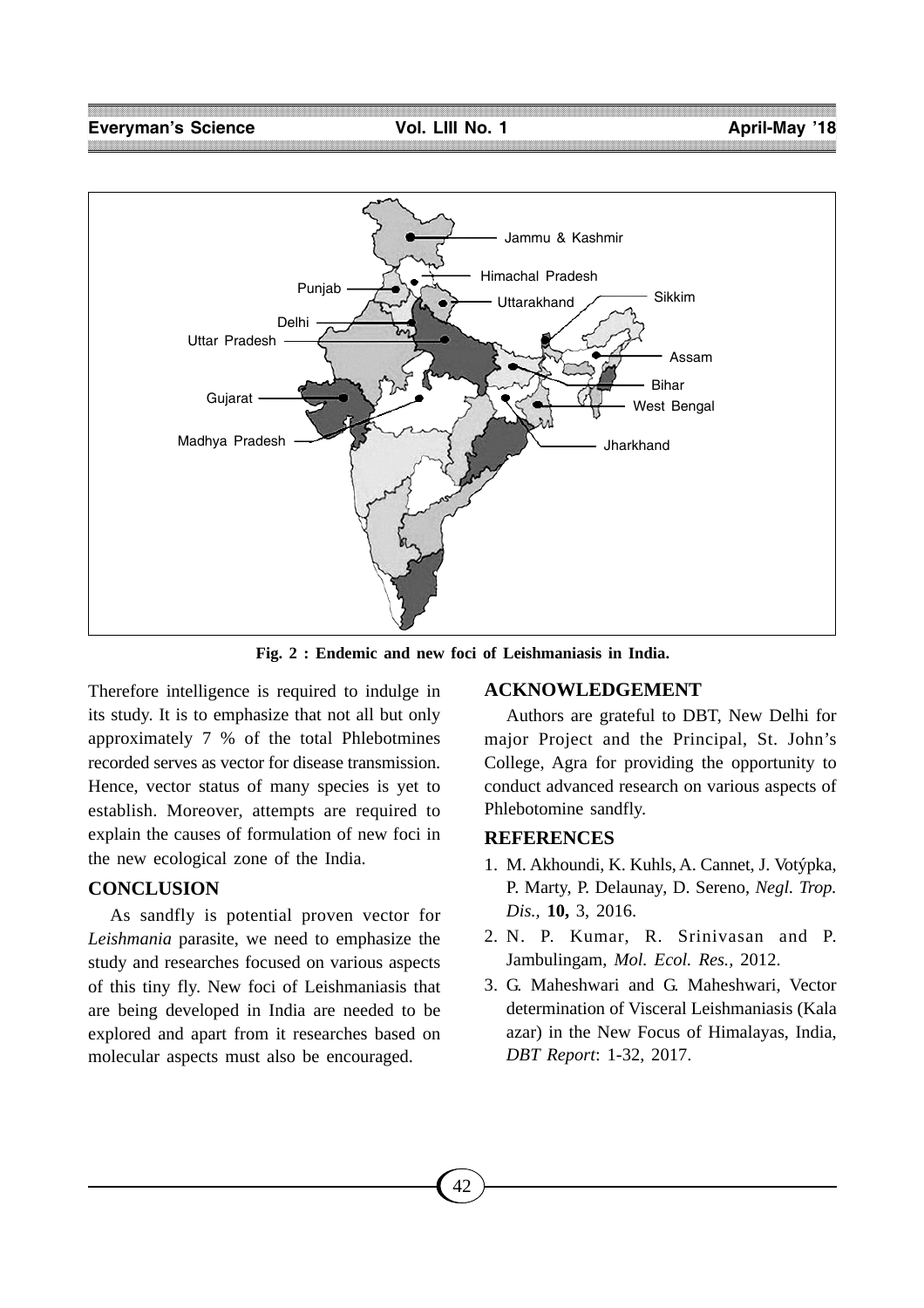# **REVERSE VACCINOLOGY : THE NEW TREND IN DEVELOPING VACCINES**

**Ratanti Sarkhel\* and Avishek Paul\*\***

**The past two decades have seen the application of molecular genetics and its increased insights into immunology, microbiology and genomics applied to vaccinology. Reverse vaccinology is a milestone** *in silico* **method which employs computational techniques to select the best vaccine candidate eschewing rigorous wet lab techniques. Thus, this method has garnered attention in the modern time with a prime focus on pathogenic biology.**

#### **INTRODUCTION**

**V**accination is a medical practice of ancient<br>origin that possibly started in Asia. Buddhist<br>monks drank snake venom to confer immunity origin that possibly started in Asia. Buddhist monks drank snake venom to confer immunity to snake bite. In China during  $17<sup>th</sup>$  century smears from small pox lesions were used to transmit a mild infection and thereby protect against more serious disease. The practice was formally introduced into Western medicine in 1796 by Edward Jenner, who used infected materials isolated from cows to immunize against smallpox and introduced the terminology "Vaccine". It was a century later, when it was discovered that microbes are the culprits for the cause of infections. It was Louis Pasteur who proposed the basic rules of vaccinology and started the rational development of vaccines. According to him, the tenet to be followed to produce a vaccine is "Isolate, inactivate and inject the microorganism" that causes the disease. Pasteur's rules were followed for a century by various vaccine developers. Jonas Salk developed a vaccine containing a poliovirus that had been killed by formaldehyde treatment. Albert Sabin used poliovirus that had been attenuated by serial passage *in vitro.* Hilleman developed vaccines against measles, mumps, and rubella by attenuating the viruses causing the diseases.

Others, such as Ramon and Glenny, isolated essential components from bacterial or viral cultures, inactivated them, and paved the way for the development of vaccines against diphtheria and tetanus, *Neisseria meningitidis, Streptococcus pneumoniae, Haemophilus influenzae,* and so on. In the case of hepatitis B, it was found that the causative virus could not be cultured *in vitro.* As a result, the vaccine was initially developed by inactivating viral antigen present in the plasma of chronically infected people. The vaccines developed using Pasteur's rules became powerful tools in the history of medicine and, in less than a century, led to the elimination of some of the most devastating infectious diseases globally.

Most of the vaccines that could be developed by these traditional technologies had been developed by the end of the  $20<sup>th</sup>$  century. Novel technologies were required to battle against the remaining pathogens. Milestones were achieved by introduction of new technologies such as recombinant DNA and chemical conjugation of proteins to polysaccharides, as well as advances in the use of novel adjuvants. In 1995. Craig Venter published the genome of the first free living organism. Thus, a new technology became available by which genomes of microorganisms could be accessed. This technological revolution allowed for the first time the capacity to move

<sup>\*</sup>Division of Biochemistry, ICAR-IVRI, Bareilly, UP, \*\*Division of Physiology and Climatology, ICAR-IVRI, Bareilly, UP, E-mail : ratanti2011@gmail.com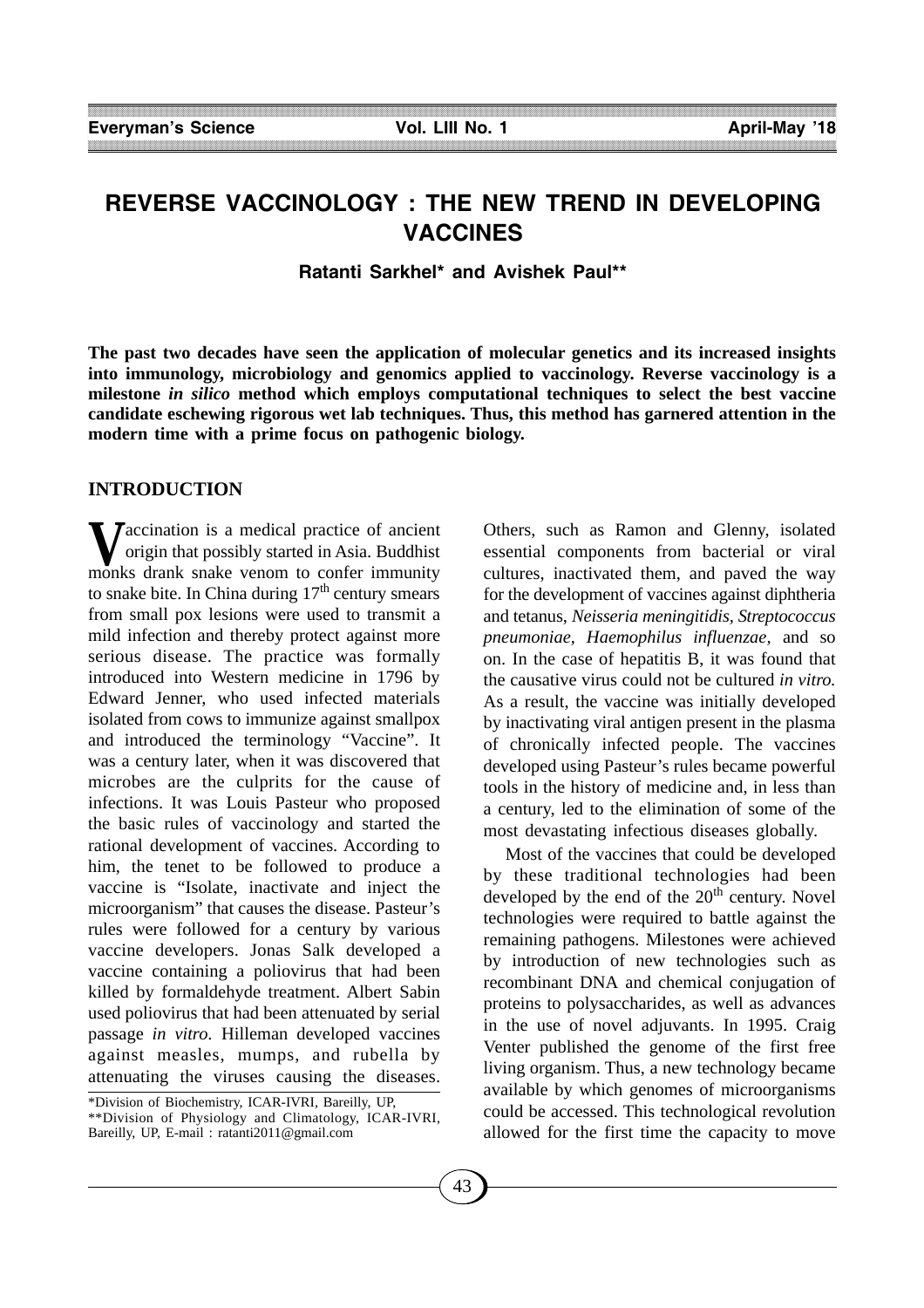beyond the rules of Pasteur, using the computer to rationally design .vaccines starting with information present in the genome, without the need to grow the specific microorganisms. This new approach was denominated "reverse vaccinology".

The first pathogen addressed by the reverse vaccinology approach was *Meningococcus* B (MenB), a pathogen that causes 50% of the meningococcal meningitis worldwide. This bacterium had been refractory to vaccine development because its capsular polysaccharide is identical to a human self-antigen, whereas the bacterial surface proteins are extremely variable. The basic idea behind reverse vaccinolcgy is that an entire pathogenic genome can be screened for identifying suitable accine candidate by using bioinformatics approaches. Some of the traits that the genes are monitored for that may indicate antigenicity include genes that code for proteins with extracellular localization, signal peptides, and B-cell epitopes. Next, those genes are filtered for desirable attributes that would make good vaccine targets such as outer membrane proteins. Once the candidates are identified, they are produced synthetically and are screened in animal models of the infection. This allows the development of vaccines that were previously difficult or impossible to make and can lead to the discovery of unique antigens that may improve existing vaccines. The steps involved in development of vaccine using reverse vaccinolcgy can be elucidated as follows :

## **CONCLUSION**

Unlike conventional methods, unraveling antigens and pathogens have become easier by employing the technique of reverse vaccinology. The only requirement for this technique is the availability of whole genome sequence of the organism from which the anti genic sites can be predicted computationally. Thus, Reverse vaccinology can lead to swift identification of potential vaccine candidates even for highly pathogenic microbes.



# **REFERENCES**

- 1. C. D. Rinaudo, .J. L. Telford, R. Rappuoli and K. L. Seib, *J Clin Invest,* **119**, 2515- 2525, 2009.
- 2. R. Rappuoli, *Curr Opin Microbial,* **3,** 445- 450, 2000.
- 3. S.A. Plotkin, *Pediatr. Infect. Dis.* J, **24,** 1-9, 2005
- 4. S. Alessandro and R. Rino, *Immunity,* **33,** 530-541.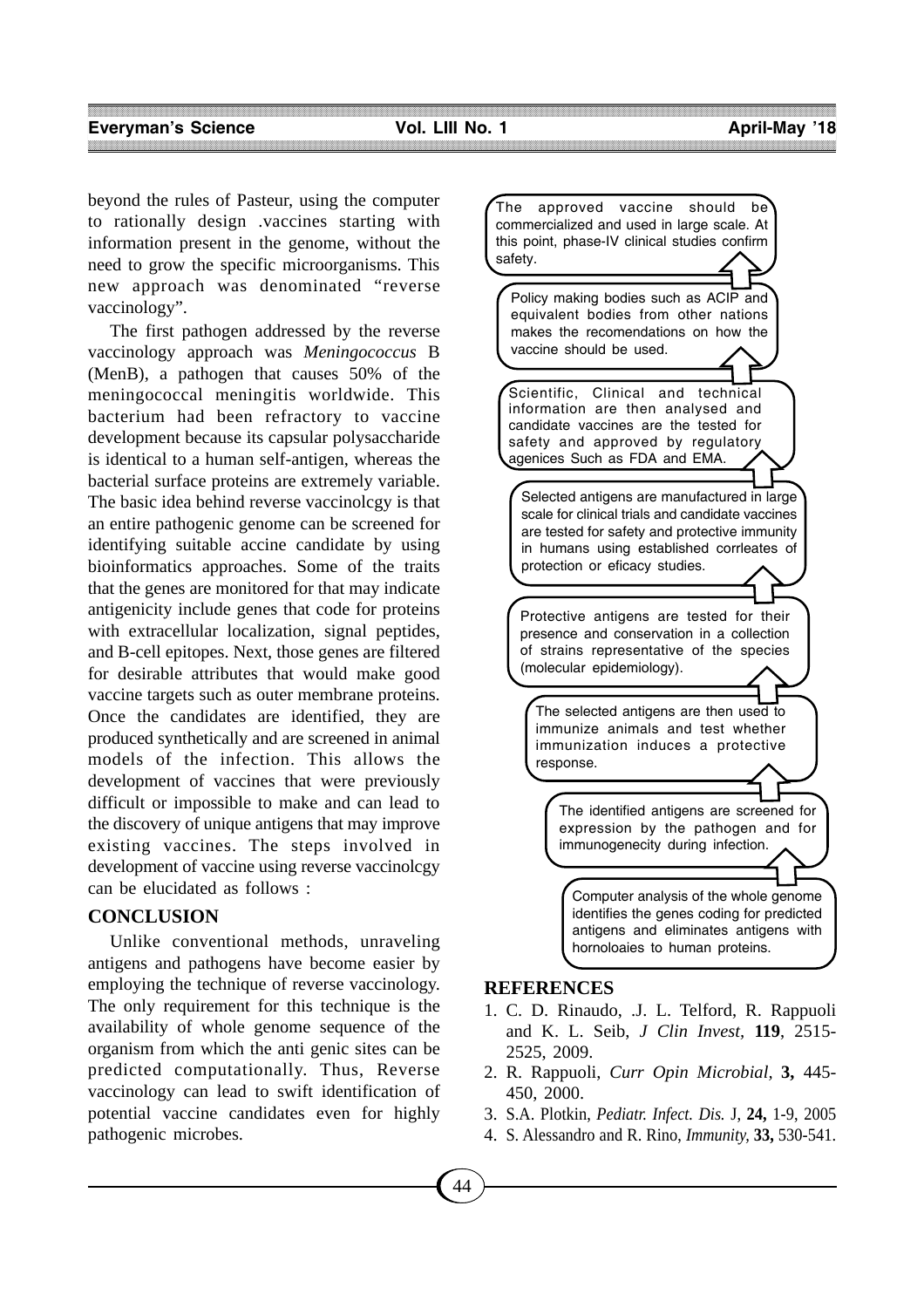**Everyman's Science Vol. LIII No. 1 April-May '18**



# **The Indian Science Congress Association ISCA YOUNG SCIENTIST'S AWARD PROGRAMME : 2018-2019**

To encourage Young Scientists, The Indian Science Congress Association has instituted a number of awards in different disciplines. These awards carry a sum of Rs.25,000/- besides a Certificate of Merit.

- **1.** Applications are invited from members (Life &Annual) of the Association who have paid their subscription on or before **July 15, 2018**. The upper age limit of the candidates for the award is 32 years as reckoned on **December 31, 2018 (born on and after January 01, 1987)**.
- **2.** Four copies of the abstract (not exceeding 100 words) along with four copies of full length paper must reach the office of the General Secretary (Membership Affairs) not later than **August 16, 2018**. At the top of each copy of the paper and its abstract, the name of the Section under which the paper is to be considered should be indicated. For details of Sections see http:// www.sciencecongress.nic.in/html/paper/presentations.php.
- **3.** Along with the Four copies of paper, Four copies of the Application Form (to be downloaded from ISCA website (http://www.sciencecongress.nic.in/html/young\_sc\_programme.php) with brief biodata of the candidate (not exceeding 2 pages), list of publications, with copies of reprints of already published papers if any and a soft copy of the duly filled application form with scanned copies of enclosures (excluding reprints), full length paper and abstract in **MSWord (not PDF**) along with bio-data in the form of a CD must also be sent simultaneously along with the hard copies.
- **4.** The Paper submitted must be a **single author paper** and the research work should have been carried out in India and this has to be certified by the Head of the Institution from where the candidate is applying.
- **5.** The candidate should give an undertaking that the paper being submitted has not been published in any journal or presented in any other Conference/Seminar/Symposium or submitted for consideration of any award.
- **6.** A Young Scientist can present only one paper in any one Section (and not a second paper on the same or any other topic in any other Section).
- **7.** A person who has already received Young Scientist Award in any section once will not be eligible to apply for the above Award in the same or any other section.
- **8.** Incomplete Applications will not be considered.
- **9.** The papers submitted will be subjected to verification for authenticity.
- **10.** Full length paper will be evaluated by experts and the selected Young Scientists **(maximum of** six) in each section will be invited to make oral presentation of their paper during 106<sup>th</sup> Indian Science Congress. The selected candidates will be provided admissible travelling allowances by ISCA.
- **11.** The final selection for the Awards will be made by a duly constituted committee and the awards will be given during the Valedictory Session of 106<sup>th</sup> Indian Science Congress session to be held on January 7, 2019.
- **12.** Applications submitted for the above award will not be returned.
- **13**. The last date for receiving papers at ISCA Headquarters is **August 16, 2018.**

All correspondences should be made to: The General Secretary (Membership Affairs), The Indian Science Congress Association, 14, Dr. Biresh Guha St., Kolkata-700017. Tel.Nos.(033) 2287-4530/ 2281-5323, Fax.no. 91-33-2287-2551/2287-2551, email-iscacal@vsnl.net.webbsite:http:// www.sciencecongress.nic.in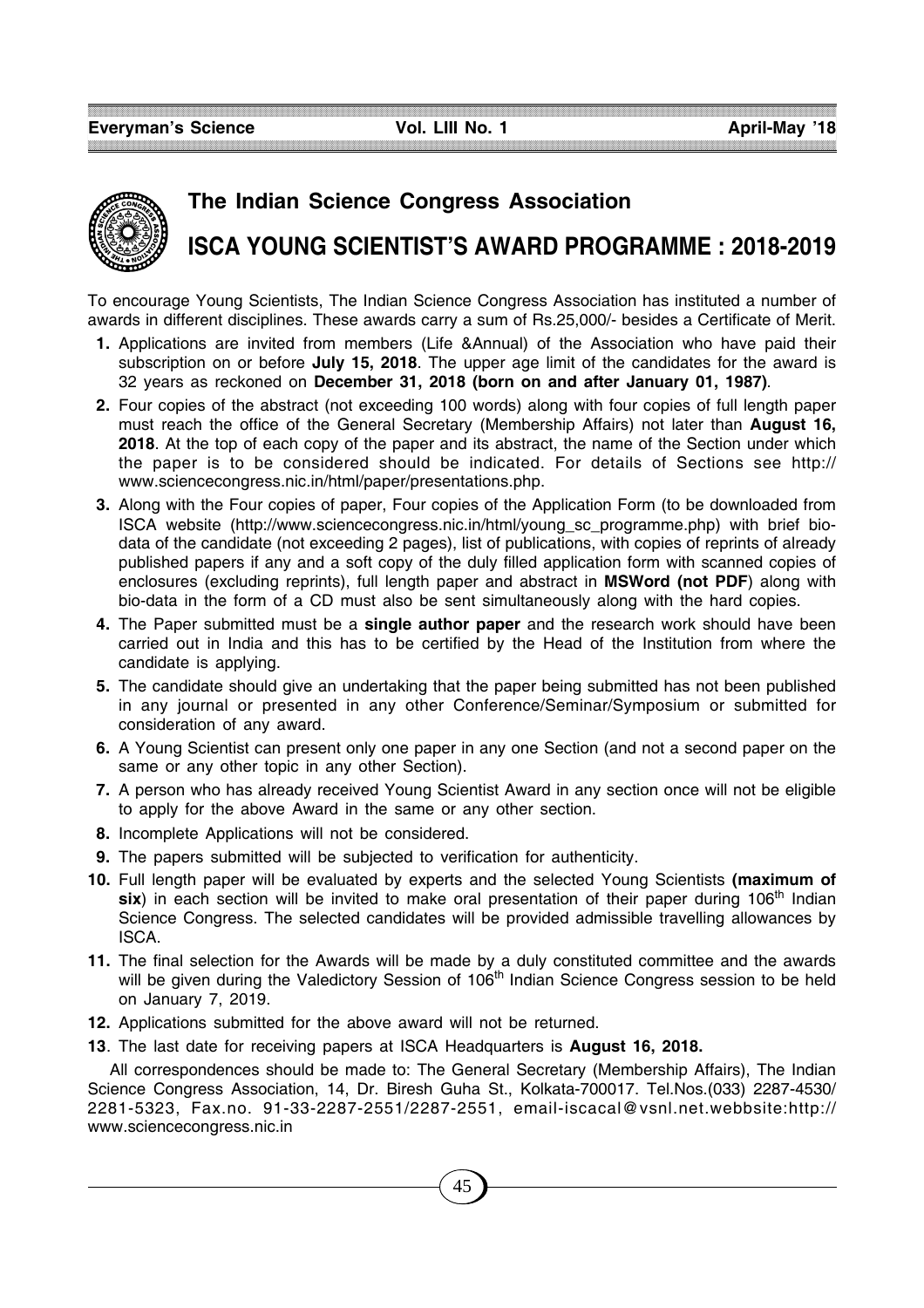# **KNOW THY INSTITUTIONS**



# **NATIONAL INSTITUTE OF HIGH SECURITY ANIMAL DISEASES, BHOPAL**

The National Institute of High Security<br>Animal Diseases (NIHSAD) of Indian Animal Diseases (NIHSAD) of Indian Council of Agricultural Research is a premier institute of India for research on exotic and emerging pathogens of animals. NIHSAD came into existence on 8th Aug., 2014 as an independent institute under ICAR from its original status as High Security Animal Disease Laboratory (HSADL), a regional station of Indian Veterinary Research Institute (IVRI), Izatnagar. The institute has contributed significantly by detecting many animal diseases of exotic origin and preventing them from entering our country. The bio-containment laboratory of HSADL has been operational continuously since year 1998 for handling exotic/emerging animal diseases, providing rapid diagnosis and conducting basic and applied research on emerging animal pathogens. Realizing the challenging need of stringent biological safety measures in the era of globalized animal trade and the growing threat of novel pathogens, the HSADL, as part of IVRI, was upgraded as an independent national level institute for extending better services to the nation in animal health through its mandated programmes and objectives.

The institute has a BSL-3+ biocontainment facility having a laboratory wing and an animal wing. Both the wings have separate entries through shower system. The exit system with compulsory shower out has airtight doors operated with PLC control. The primary containment barrier is provided in the laboratory rooms where high risk organisms are to be handled for research purposes. The primary

46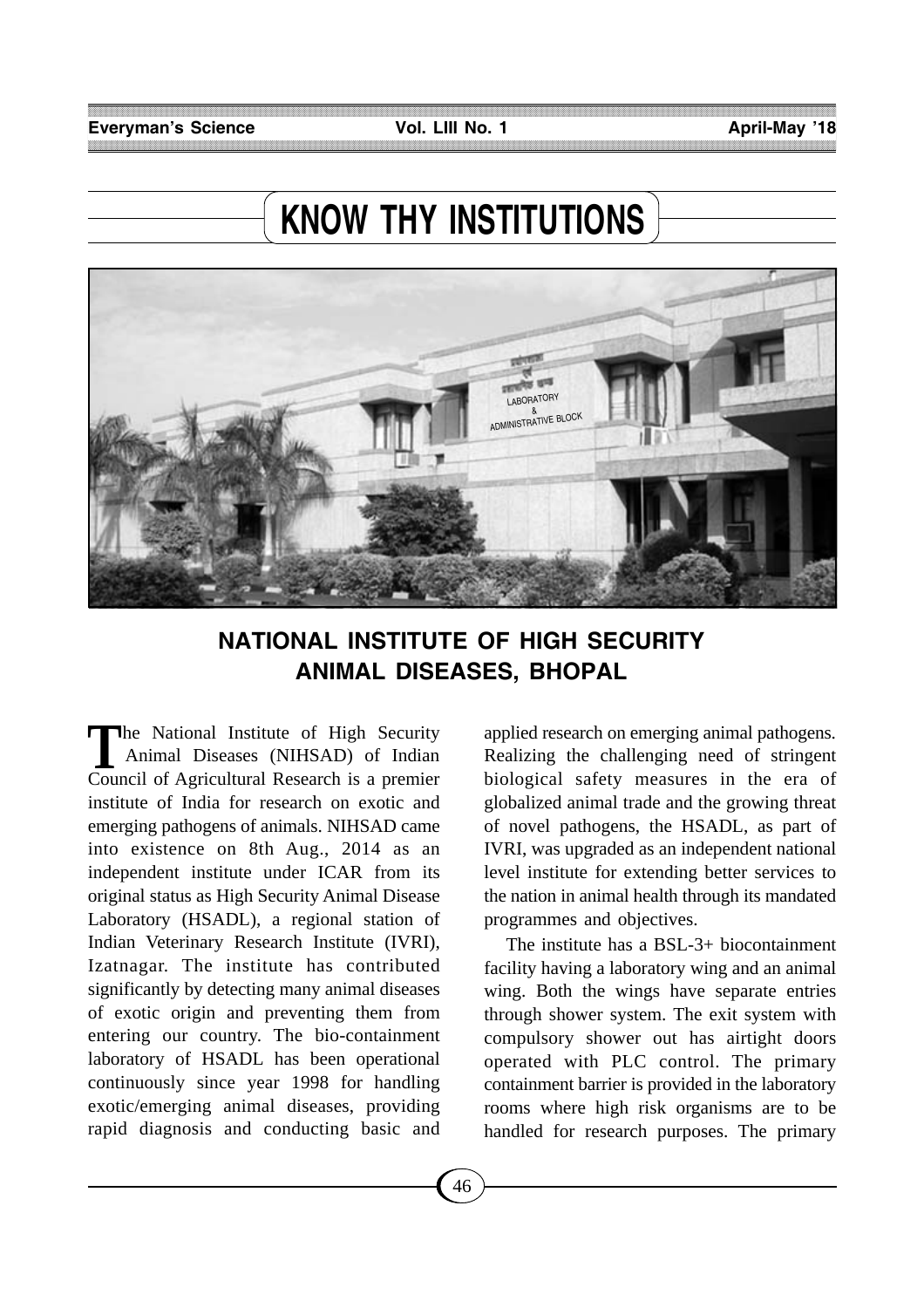barriers available in laboratory are biological safety cabinets (Class II B1 and Class II B2), isolators (Class III BSC), personal suits, respirators, laboratory coats, gloves, head, eye and face coverings. The secondary barrier is the infrastructural facilities, which play a key role in preventing the escape of organisms to the environment. These mainly include civil work, effluent treatment plant, air handling system, rendering plant, incinerator etc. The air-handling system of the facility is comprised of 23 air-handling units (AHUs) with 97 HEPA filters fitted in 92 filter housings. The entire laboratory including the animal wing functions under gradient negative pressure (-50 pascals to –200 pascals) to prevent the possibility of escape of pathogens to the exterior. All solid and liquid waste is decontaminated by heat sterilization, gaseous sterilization or liquid disinfectant. The materials are removed to outside through airlocks, dunk tanks and barrier autoclaves.

The laboratory wing has separate rooms for disease diagnosis, immunology, pathology, biochemistry and molecular biology, recombinant DNA work, radioisotope handling, media preparation, cell culture, RNA extraction and infection room. Additional facilities include cold rooms, incubator room, glassware washing and preparation room, storage facilities, first aid room, dirty dispatch areas and air locks. The animal wing has facilities for housing large and small livestock, and laboratory animals. The animal rooms have separate air handling systems, which prevent cross contamination among rooms and escape of pathogens to surrounding areas and the environment. For remote handling of experimental animals inoculated with hazardous pathogens, three isolators (class III BSCs) have

been provided. In between the two rows of animal rooms, provision exists for post mortem facility with cold storage. The post mortem room is connected to the clean area by an alkali wash room. All solid and liquid waste is decontaminated by heat sterilization, gaseous sterilization, or liquid disinfectant. The materials are removed through airlocks, dunk tanks and barrier autoclaves. The animal carcasses from animal wing are processed through a rendering plant to ensure sterilization for safe discard.

Outside the main laboratory, animal facilities are also available for quarantine of incoming animals (animal receiving shed) and their breeding and maintenance (animal holding shed) for regular supply of experimental animals. Supporting facilities for functioning of the laboratory/ animal wing are steam raising plant (boilers) for sterilization, demineralization plant, soft water plant, air conditioning plant, air compressors, a 33 kv electrical substation along with DG sets, storage tanks for diesel and furnace oil and engineering workshop etc. For safe handling of pathogens in the laboratory biosafety guidelines are available.

#### **The Mandate**

- Basic and strategic research on exotic, emerging and re-emerging animal diseases.
- Biorisk management and capacity building in the areas of biosafety, biosecurity and bio-containment for handling high risk pathogens.

## **The objectives**

The major objectives of the institute include :

• To carry out basic & applied research on exotic, emerging and re-emerging diseases of animals.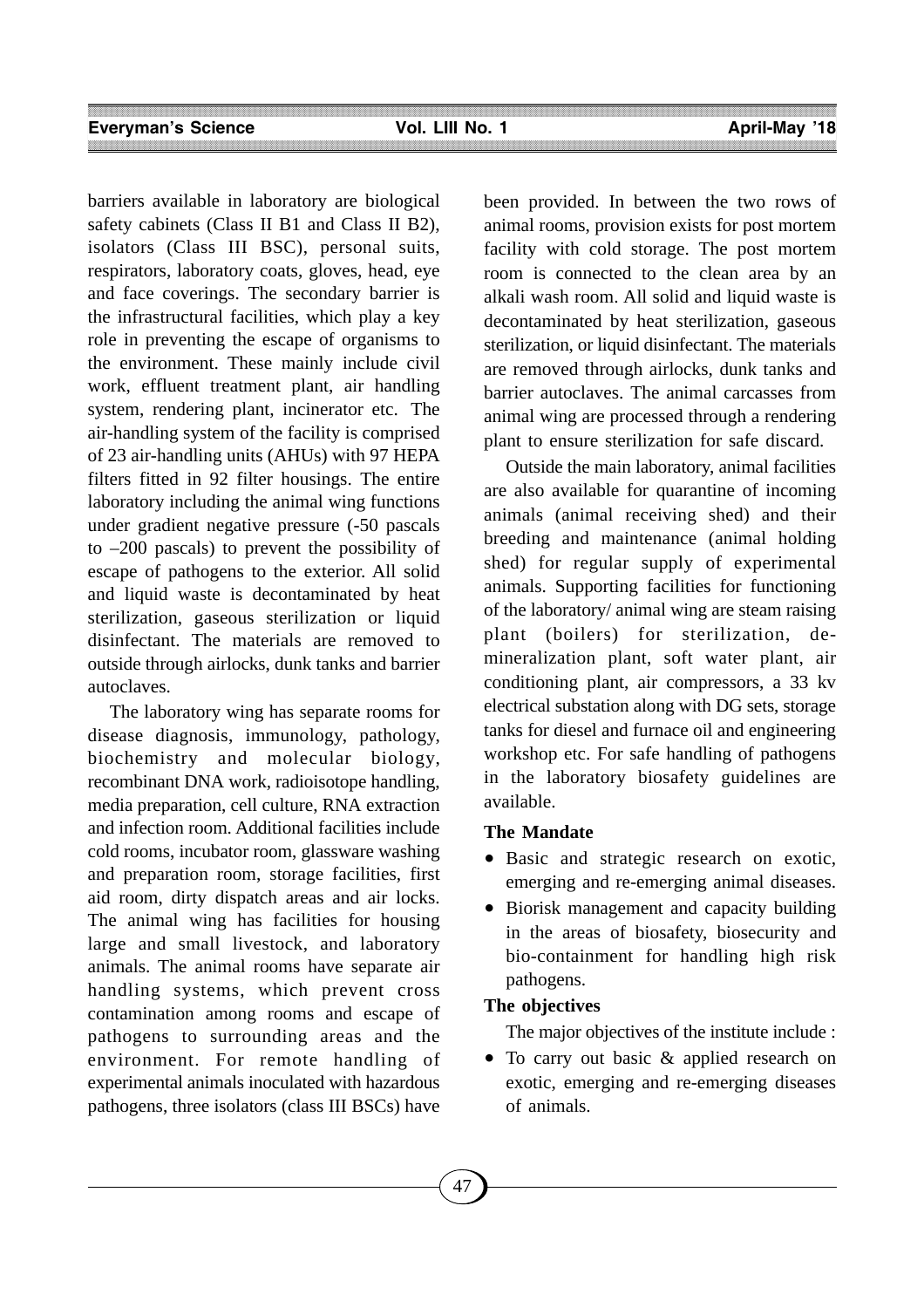- To develop competency for diagnosis & control of exotic/emerging diseases of animals.
- To create & update repository and databank on exotic/emerging pathogens
- To develop skills in biorisk management & train manpower in the areas of biosafety, biosecurity and biocontainment.

## **Research Milestones**

• Prevented entry of diseases like RHD in 2001, Avian Influenza H7N7 in smuggled pigeons in 2001 and MCF and BVDV (Exotic strain) in cattle imported from Australia that were detected and checked at point of entry in the country in year 2003.

 $\Box$  In 2006, when bird flu (Highly Pathogenic Avian Influenza entered in India) caused unprecedented mortality in poultry in Maharashtra and then started spreading in Gujarat and Madhya Pradesh, one cannot imagine what would have happened if the disease was not controlled quickly. The catastrophe could be averted only after the quick diagnosis by NIHSAD (formerly HSADL).

 $\Box$  During the last 15 years of functioning NIHSAD has confirmed the existence of Avian influenza, Swine Influenza, Bovine immunodeficiency virus, Bovine virus diarrhea, Border disease, Malignant catarrhal fever, Porcine Circovirus, Porcine Parvovirus, Porcine Reproductive and Respiratory Syndrome (PRRS) and Crimean Congo Hemorrhagic Fever.

 $\Box$  Phylogenetic analysis revealed that the viruses isolated from poultry in India belonged to two major genetic clades; clade 2.2 (isolated during 2006 to 2010) and clade 2.3.2.1 (isolated during 2011-13). Within clade 2.2, the H5N1 viruses formed four distinct groups; 2006 and 2007 isolates formed two independent groups. The 2006 Indian isolates shared grouping with 2006 swan isolates from Iran and Italy. The 2007 isolates of Manipur grouped closely with a guinea fowl isolate from China. During 2008- 2010, two independent introductions of the H5N1 virus have been detected; one from Bangladesh probably through land-based poultry and another thorough migratory bird. The viruses isolated during 2011- 2013 from India belonged to clade 2.3.2.1, and grouped closely with isolates from Bangladesh and Bhutan. All the viruses were highly pathogenic to poultry; However, species specific variation within H5N1 viruses of both the clades have been found in mice and ducks.

□ The H5N1 HPAI virus was isolated from other species including ducks [West Bengal and Assam (2008), Tripura (2008 and 2011), Odisha (2012)], Crows [Jharkhand (2011), Bihar (2012), Maharashtra (2012), Odisha (2012, 2014); Assam (2008)], Goose [Tripura (2008)] and Turkeys [Karnataka (2012)].

 Monoclonal antibodies against NS1and NP protein of avian influenza has been developed and characterized that are most useful for diagnostic purpose.

 $\Box$  Designing and validation of siRNAs (small interfering RNAs) against PB2, PB1, PA, NP and M2 gene inhibiting H5N1 virus (This research is helpful for deciding antiviral therapy).

 $\Box$  The study on "Environmental persistence of AI virus" gave an insight into the various factors involved in the persistence of avian influenza virus in feces, water and environment, on the basis of which recommendations have been framed regarding the temperature conditions for storage and dispatch of avian influenza samples and control of avian influenza infection in the poultry farms and laboratories.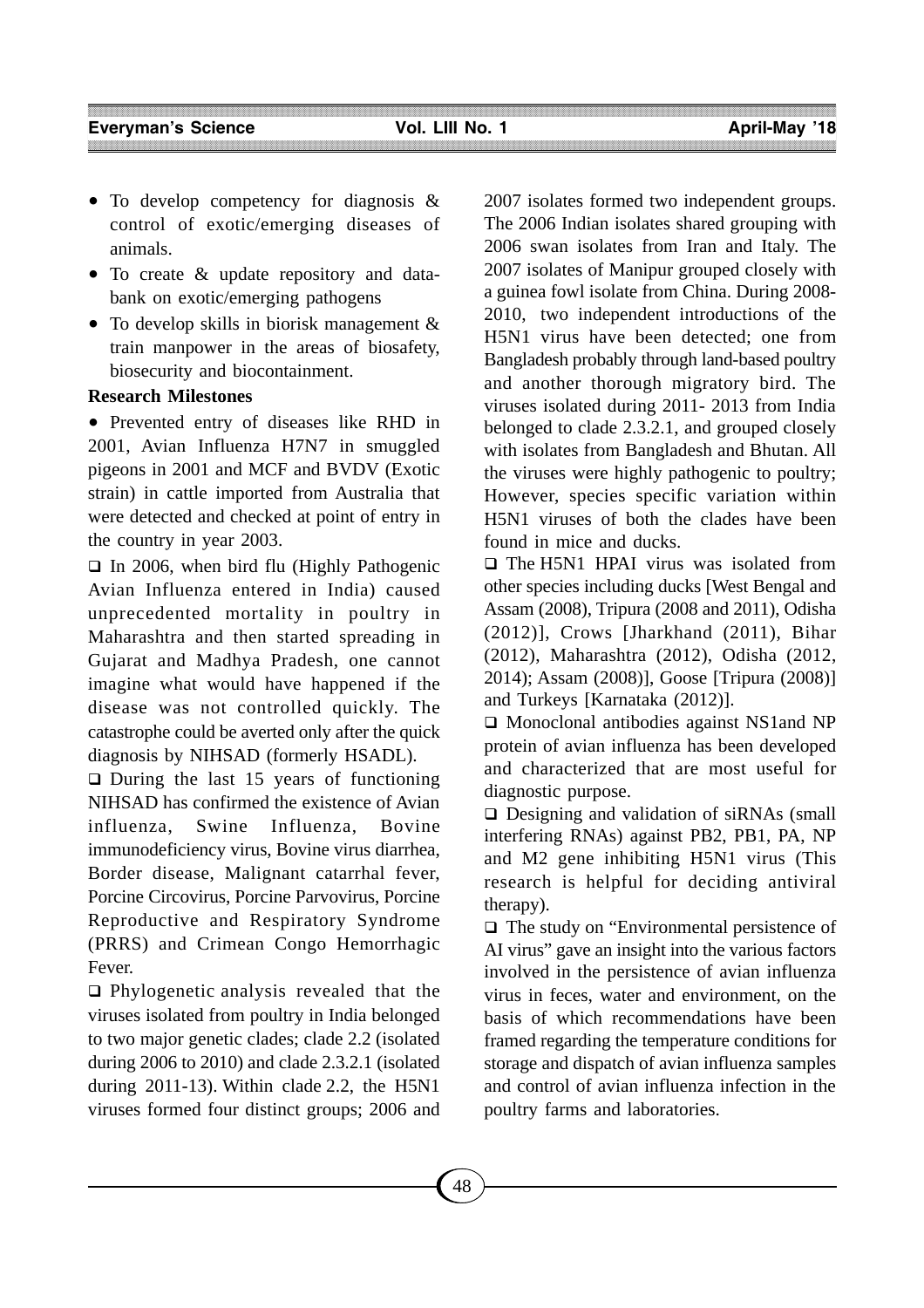During 2003, H9N2 strains of Avian Influenza (low pathogenic-LPAI) were diagnosed in poultry from outbreaks in northern India. Since then, several H9N2 isolations have proved that this LPAIV is widespread in India. Low pathogenic H9N2 virus was demonstrated in the brain of chicken naturally infected with the virus for the first time.

 $\Box$  Surveillance of H1N1 influenza virus (swine flu) has indicated its presence in pig population in India. Two viruses (H1N1) have been isolated and characterized.

 $\Box$  Presently, the development of a DIVAmarker (Differentiating Infected from Vaccinated Animals) vaccine against Highly Pathogenic Avian Influenza (Lab-generated H5N2) ready for validation) is in progress under the National Fellow project at NIHSAD.  $\Box$  During 2006 outbreak, as an emergency measure, AIV vaccine was developed and tested. However, Govt of India later decided not to adopt vaccination policy in the country.

□ Developed Mab based ELISA for diagnosis of BVDV and BIV, and recombinant nucleocapsid protein based indirect ELISA diagnosis of PRRS.

 BVDV-1b was isolated from cattle for the first time in India. Phylogenetic analysis established prevalence of BVDV 1b & 1c subtype in Indian buffalo and close relationship between cattle and buffalo BVDV-1b viruses.

Genetic and antigenic characterization demonstrated the first occurrence of BVDV-2 subtype b in sheep providing the evidence that this subtype can also occur in species other than cattle.

 $\Box$  For the first time in the world BVDV-1 was identified in yaks of Himalayan region.

**□** Recent surveillance of samples from Jammu area confirmed Border disease infection in small ruminants, first time reported from India.

 A TaqMan based one-step real time RT-PCR was developed and validated for simultaneous detection and genetic typing of BVDV-1, BVDV-2 and BDV in clinical samples.

 $\Box$  Detection of CpHV in ruminant population of India for the first time.

 $\Box$  BVDV-3 (HoBi-like) was identified in Indian cattle for the first time and the phylogenetic analysis revealed circulation of two novel and highly divergent lineages of BVDV-3 viruses in India.

#### **Contact :**

Director,National Institute of High Security Animal Diseases

Indian Council of Agricultural Research, Anand Nagar, Bhopal-462 022 (MP), INDIA. Phone Director's Office : +91 755 2759204

EPABX : +91 755 2754674-75

Fax : +91 755 2758842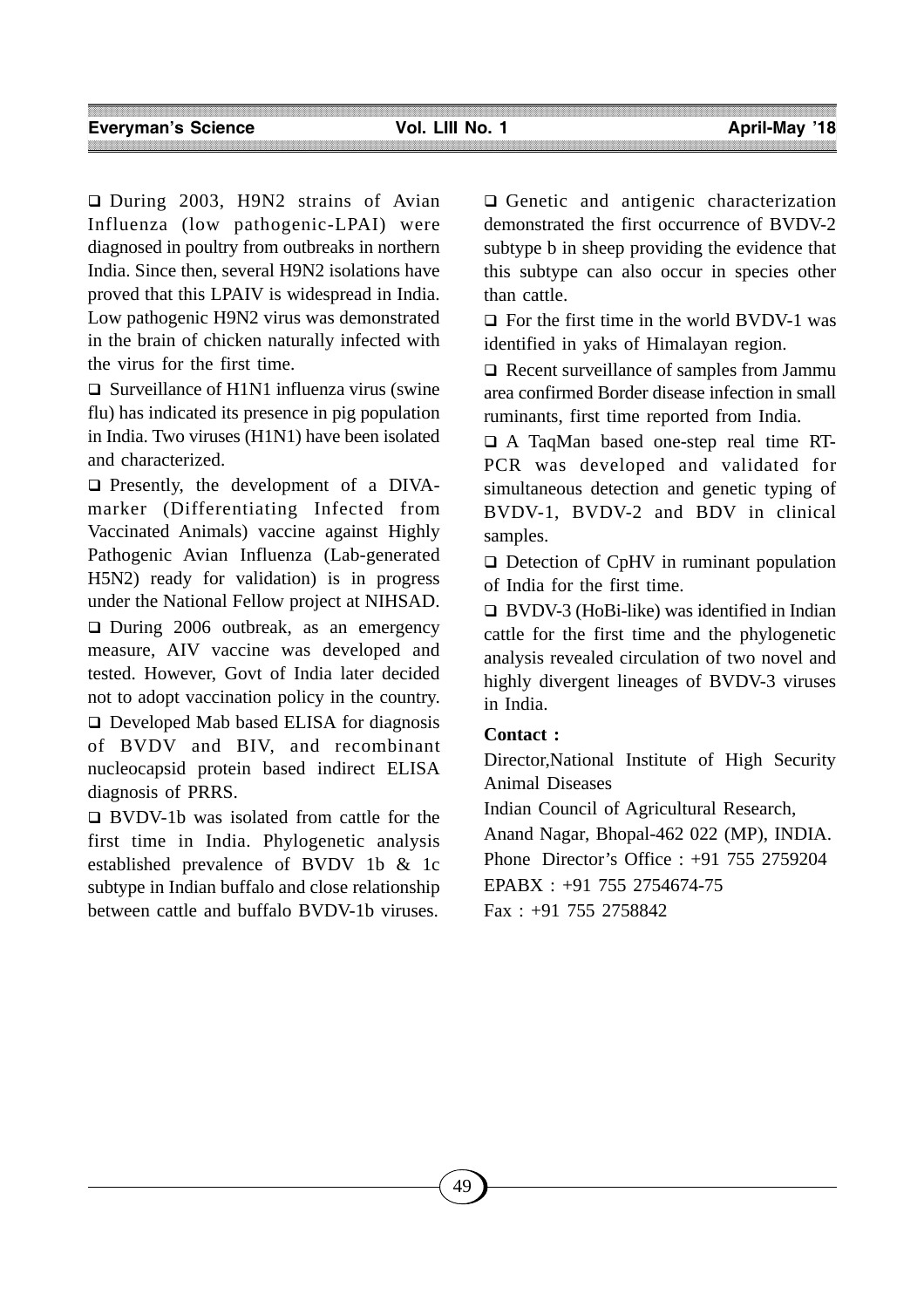# **CONFERENCES/MEETINGS/SYMPOSIA/SEMINARS**

# **5th IEEE Uttar Pradesh Section International Conference on Electrical, Electronics and Computer Engineering (UPCON 2018), 2-4 November 2018, Gorakhpur**

**Topics :**

## **Computer Science & Engineering**

- Data Mining, Big Data, and Cloud Computing
- Computer Architecture, Systems and IOT
- High Performance Computing
- Image Processing, Computer vision, Pattern Recognition and HCI
- Language Technologies and Information Retrieval
- Bioinformatics and Machine Learning Algorithms
- AI and Soft-computing
- Computer Networks, Wireless Network and Security
- Software Engineering and Database Systems

#### **Electrical Engineering**

- Electrical Machines and Instrumentation
- Power Electronics and Drives
- Control Systems and System Engineering
- Power Systems and HV Engineering
- Renewable Energy Technologies
- Robotics, Control and Automation
- Smart Grid Technologies, Planning, management, Security and Stability
- Regulation and Electricity Markets

#### **Electronics Engineering**

- Microelectronics and VLSI Design
- Organic and Flexible Electronics
- Devices, Materials and Processing
- Micro- and Nano-electronics & Photonics
- Signal Processing and Communication
- Digital Electronics and Embedded Systems
- Antenna, Microwave and RF Engineering
- Nano and Semiconductor Technology
- Photonic Technologies and Applications
- Signal, Image and Video Processing
- Wireless and Optical Communication
- Humanitarian Technology

# **Contact :**

Dr. Brijesh Kumar, Associate Professor, Department of Electronics and Communication Engineering, MMMUT, Mobile:+91-9235500552, Email: bkece@mmmut.ac.in brijesh\_kumar@ieee.org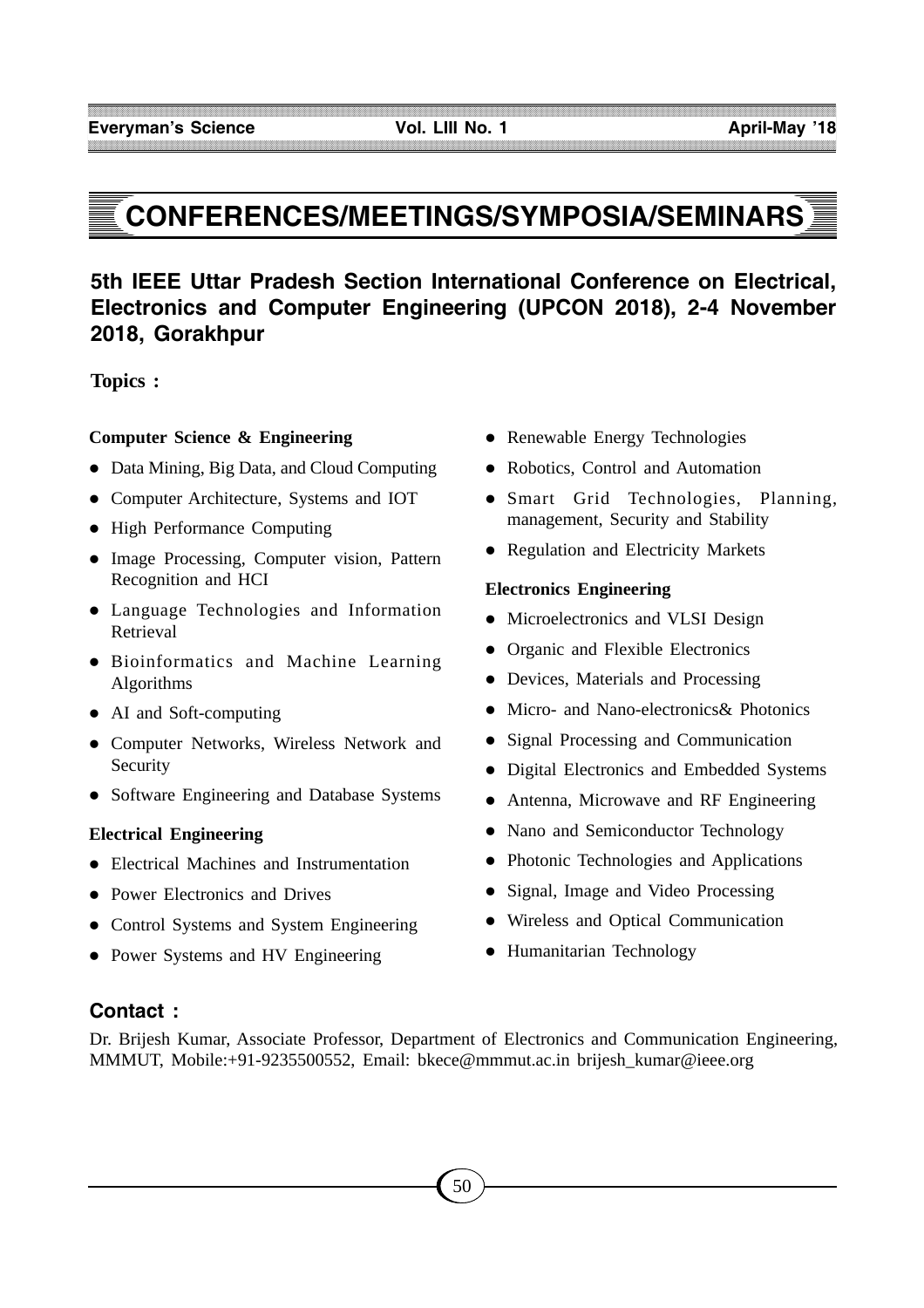# **International Conference on Climate Change impacts on Food Security Port of Spain, Trinidad. November 12-16, 2018**

# **Topics :**

# **Impacts of climate change on food security and nutrition security**

- Climate change impacts on crop production
- Climate change impacts on livestock and poultry production
- Climate change impacts on fish production

# **Mitigation and adoption measures to climate change**

- Innovative sustainable agricultural practices
- Climate smart agriculture
- Precision farming
- Protected cultivation
- Agro-ecology
- Agroforestry systems and models
- Organic farming practices
- Energy systems in agricultural production
- Biodiversity
- Agribusiness and value addition
- Soil health management
- Integrated pest management
- Innovative tools in technology transfer
- Sustainability and rural development aspects of food production
- Policy issues in climate change, its impact on agriculture and mitigation measures

# **Contact :**

Thara Gabriel, 1 868 662 3719, Sally-Ann Henry, 662-2002 ext. 82113

# **World Congress on Cardiac Sciences-2018, 28-29 November 2018, Bengaluru.**

# **Topics :**

- Clinical & Interventional Cardiology
- Paediatric Cardiology
- Cardio-Oncology
- Nuclear Cardiology
- Cardiac Imaging
- Cardio-Nephrology
- Cardiovascular Disease
- Cardiovascular Nursing
- Cardiovascular Surgeries
- Cardiovascular MRI
- Cardiac Regeneration & Cardiomyopathies
- Current And Future Trends In CVD
- Cardiac Pharmacology
- Diabetes, Heart and Stroke
- **•** Heart Failure
- Hypertension
- Vascular Biology
- Current Research in Cardiology
- Heart Regeneration
- Molecular Cardiology
- Cardiac Devices
- Cardiology Future Medicine
- Case Reports on Cardiology

**Contact :**

World Congress On Cardiac Sciences-2018, Biogenesis Health Cluster, H.No. 362, 2nd Floor, 11th Cross, 4th Main, 2nd Block, Behind B.D.A. Shopping Complex, R.T. Nagar, Bengaluru-560 032, **T:** +91 80 2333 0019, **F:** 080 2333 0058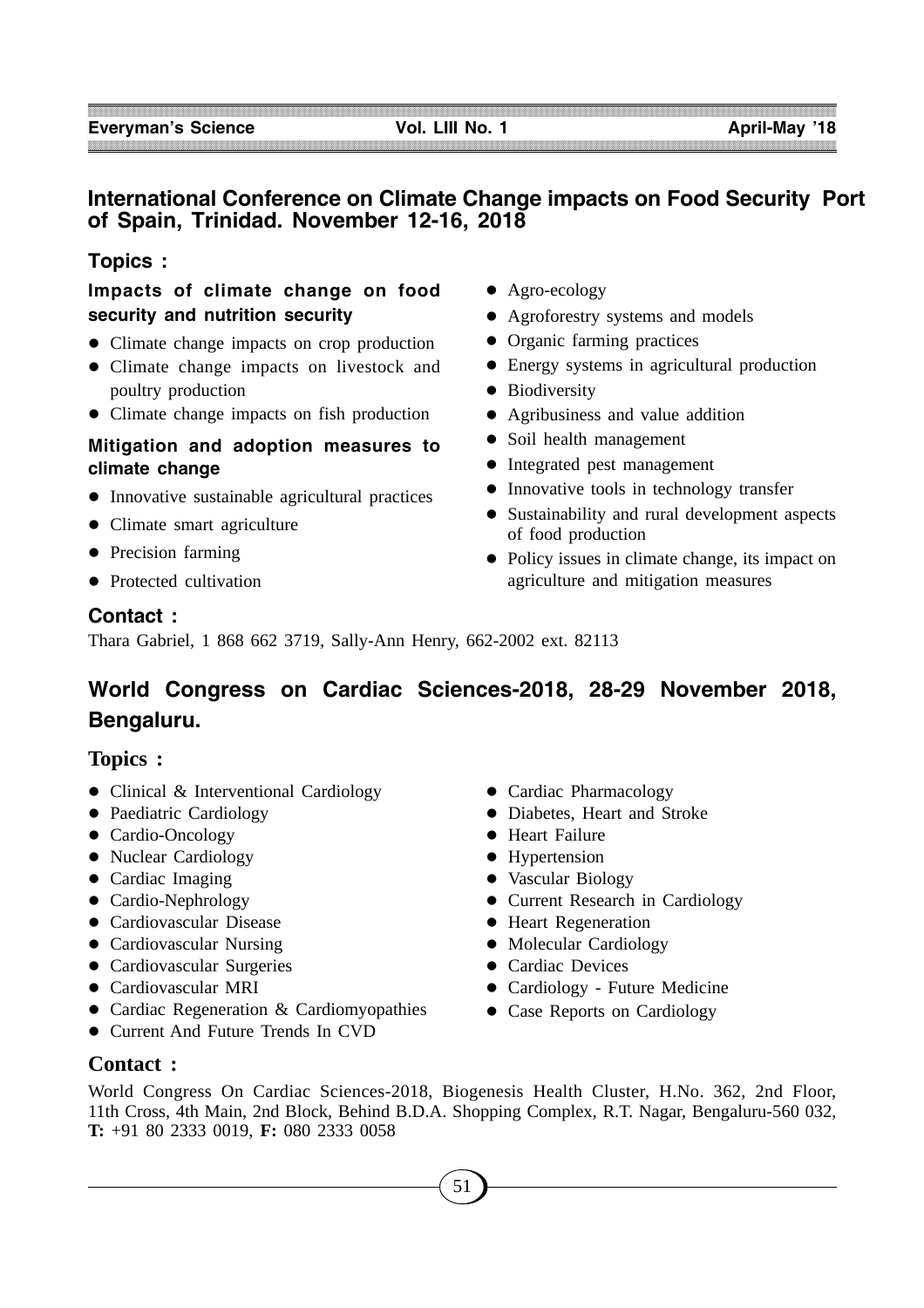# **Third edition of International Conference on Soft Materials (ICSM 2018), 9-14 December 2018, Jaipur.**

# **Topics :**

| Biological soft matter                        |
|-----------------------------------------------|
| Bio-inspired materials                        |
| Colloids and interface                        |
| Dynamics of complex fluids                    |
| Drug design and delivery                      |
| Elastomers                                    |
| Functional and nanomaterials                  |
| Gels and hydrogels                            |
| Hydrogen: Generation /Separation /Sensing and |
| Storage                                       |
| Liquid crystals                               |

Materials for energy applications (photovoltaics, semiconductors, fuel cells, and energy storage) Membranes Nano and microfluidics Nanocomposites and hybrid materials Polymers Self-Assembly Self-propelled particles Soft magnetic materials Soft nanofabrication Surfactants & lipids

# **Contact :**

ICSM-2018, Department of Physics, Malaviya National Institute of Technology Jaipur-302017, E-mail : icsm[at]smrsi.org, Tel : +91-141-2713441/3496

# **International Conference on Smart Computer Applications and Innovations (ICSCAI 2018), 21-22 December, 2018, Aurangabad**

# **Topics :**

#### **Image Processing and GIS**

- Signal Processing
- Image Processing
- GIS in Renewable Energy Sources
- Remote Sensing in Urban Environment
- GIS in Mapping
- GIS and RS in Climate Change
- Spatial Analysis With GIS
- Disaster Assessment and Management

# **Intelligent Information Systems**

- Artificial Intelligence
- $\bullet$  IoT
- Neural Networks and Fuzzy Logic
- Expert and Multi-Agent Systems
- Ambient and Emotional Intelligence
- Data Mining
- Natural Language Processing
- Query Analysis and Processing
- **•** Personalized Recommendations
- Robotics

# **Next Generation Networks and Security**

- Cyber Security
- Protocols
- Cryptography
- Security Impact on Performance
- Electronic Data Interchange
- Biometrics

# **Data Science**

- Cloud Computing
- Big Data Analytics
- Applications of Big Data Analytics
- Parallel and Distributed Systems
- Big Data and Database Security
- Cyber Threat Intelligence in Big Data

# **Contact :**

Convener, Ms. Bhakti Ahirwadkar Head, Department of Computer Science and Engineering Email id : bhakti.ahirwadkar@mit.asia , Mobile : 9823551111

52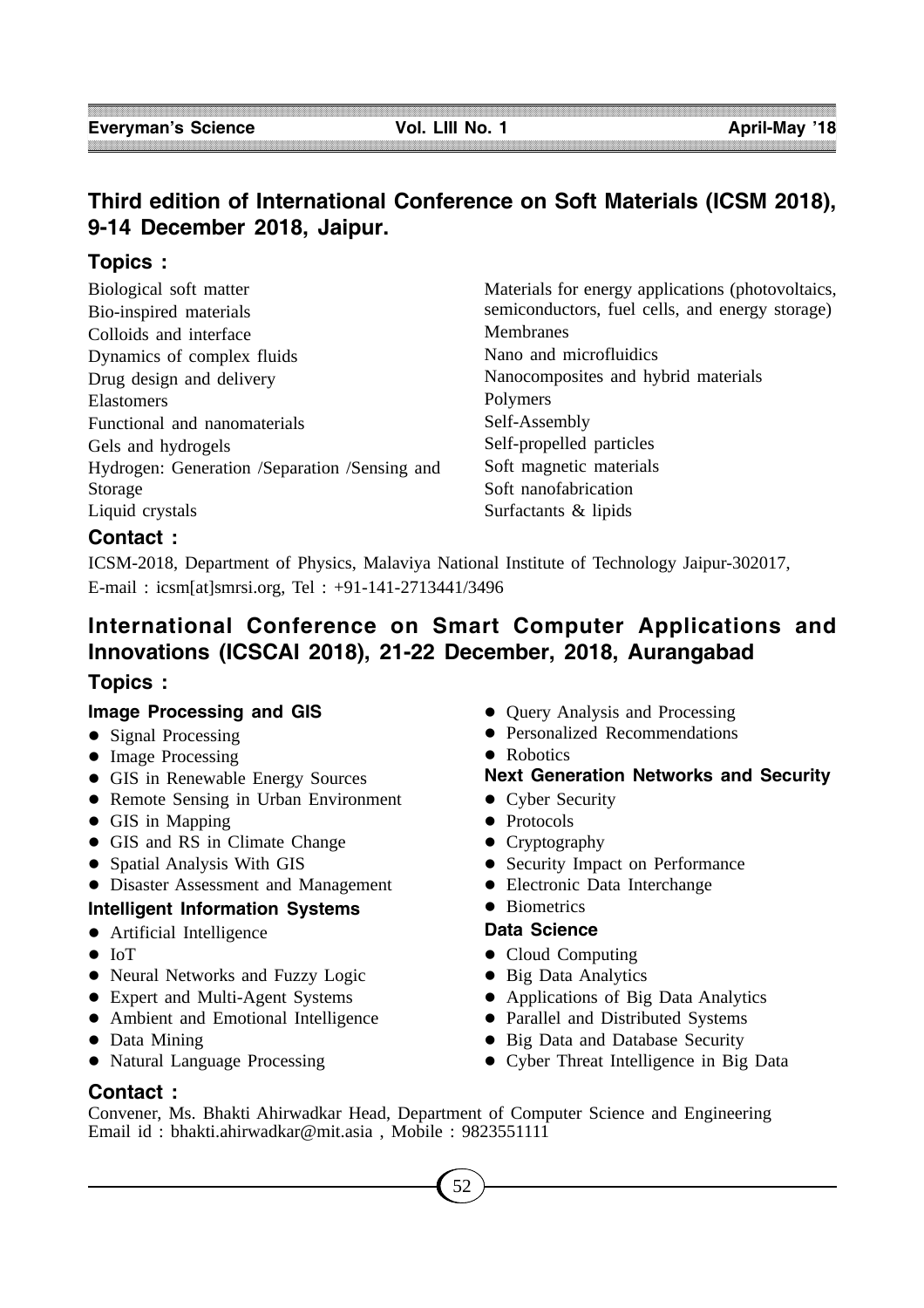# **S&T ACROSS THE WORLD**

# **A EUROPEAN ORIGIN FOR LEPROSY?**

New research by an international team including scientists from the Max Planck Institute for the Science of Human History, the University of Tübingen, EPFL Lausanne and the University of Zurich has revealed that there was much more diversity in the leprosy strains circulating in Medieval Europe than previously thought. This finding, based on the sequencing of 10 new ancient genomes from the leprosycausing bacterium Mycobacterium leprae, complicates prior assumptions about the origin and spread of the disease, and also includes the oldest *M. leprae* genome sequenced to date, from about 400 AD in the United Kingdom.

Leprosy is one of the oldest recorded and most stigmatized diseases in human history. The disease was prevalent in Europe until the 16th century and is still endemic in many countries, with over 200,000 new cases reported annually. The bacterium Mycobacterium leprae is the main cause of leprosy. Previous research on the bacterium suggested that it clusters into several strains, only two of which were present in Medieval Europe. The present study, published in the journal PLOS Pathogens, 2018; 14 (5) :, aimed to further investigate the history and origin of *M. leprae* by looking for genetic evidence from a large number of ancient samples from throughout Europe.

# **10 new ancient genomes of** *M. leprae* **dating from approximately 400-1400 AD**

The current study examined approximately 90 individuals with skeletal deformations that were characteristic of leprosy, from across Europe and from time periods ranging from approximately 400 AD to 1400 AD. From these samples, 10 new medieval *M. leprae* genomes were fully reconstructed. These genomes represent all known strains, including strains that are today associated with different locations around the globe, including Asia, Africa and the Americas. Additionally, in this study multiple strains were often found in the same cemetery, illustrating the diversity of the leprosy strains circulating throughout the continent at the time.

"We found much more genetic diversity in ancient Europe than expected," explains Johannes Krause, senior author of the study and a director at the Max Planck Institute for the Science of Human History. "Additionally, we found that all known strains of leprosy are present in Medieval Europe, suggesting that leprosy may already have been widespread throughout Asia and Europe in antiquity or that it might have originated western Eurasia."

# **OLDEST LEPROSY GENOME TO DATE**

One *M. leprae* genome reconstructed by the team was from Great Chesterford, England, and dates to between 415-545 AD. This is the oldest *M. leprae* genome sequenced to date and comes from one of the oldest known cases of leprosy in the United Kingdom. Interestingly, this strain is the same found in modern-day red squirrels and supports the hypothesis that squirrels and the squirrel fur trade were a factor in the spread of leprosy among humans in Europe during the medieval period.

"The dynamics of *M. leprae* transmission throughout human history are not fully resolved. Characterization and geographic association of the most ancestral strains are crucial for deciphering leprosy's exact origin" states lead author Verena Schuenemann of the University of Zurich. "While we have some written records of leprosy cases that predate the Common Era,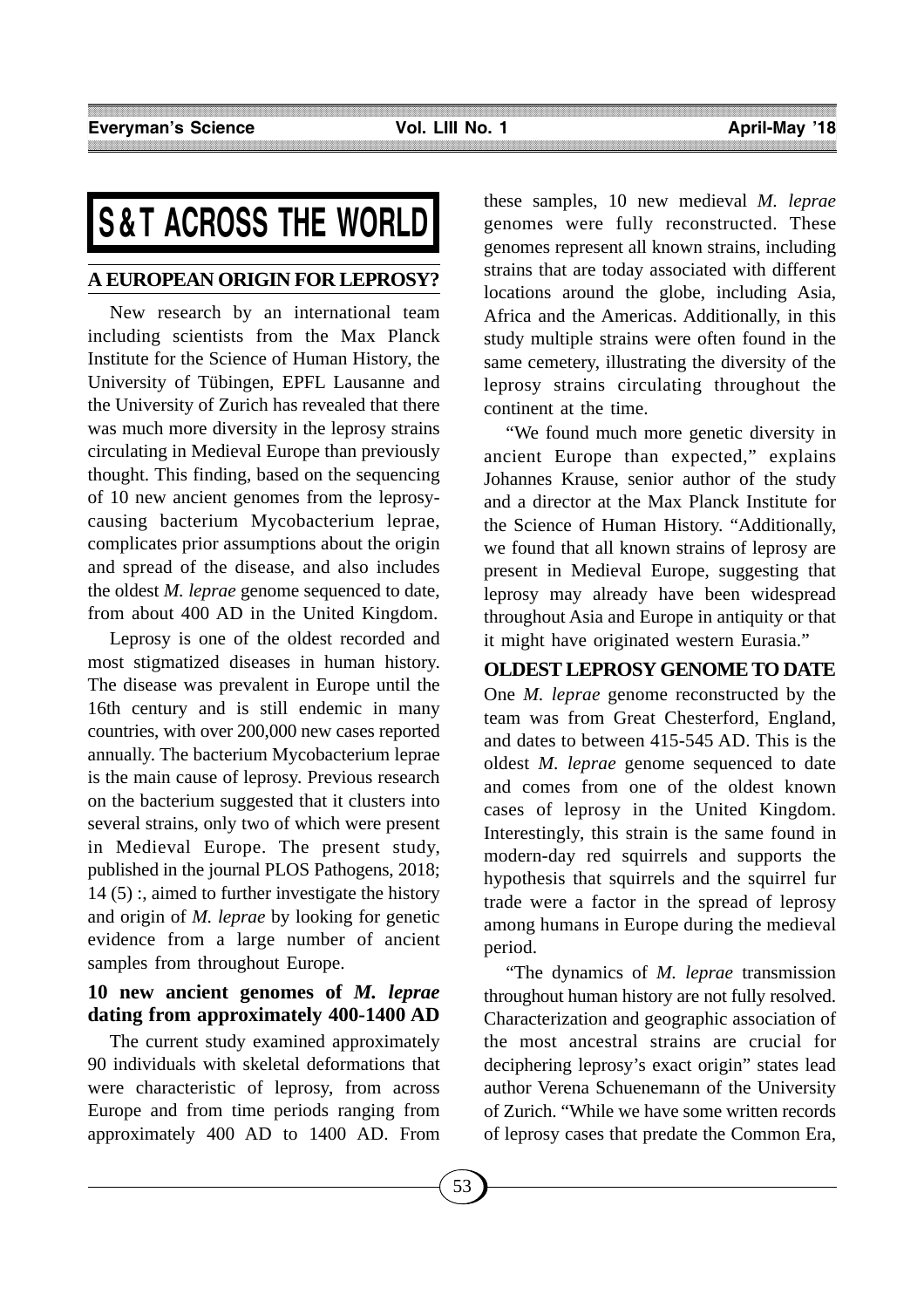none of these have yet been confirmed on a molecular level."

The abundance of ancient genomes in the current study has resulted in a new and older estimate for the age of *M. leprae* than previous studies, placing its age at least a few thousand years old. "Having more ancient genomes in a dating analysis will result in more accurate estimates," explains Krause. "The next step is to search for even older osteological cases of leprosy than currently available, using wellestablished methods for identification of potential cases."

*Source : Max Planck Institute for the Science of Human History. https://www.sciencedaily.com/ 2018*

# **CLIMATE CHANGE THREATENS MARINE PROTECTED AREAS**

New research from the University of North Carolina at Chapel Hill and collaborators found that most marine life in Marine Protected Areas will not be able to tolerate warming ocean temperatures caused by greenhouse gas emissions. Marine Protected Areas have been established as a haven to protect threatened marine life, like polar bears, penguins and coral reefs, from the effects of fishing and other activities like mineral and oil extraction. The study found that with continued "businessas-usual" emissions, the protections currently in place won't matter, because by 2100, warming and reduced oxygen concentration will make Marine Protected Areas uninhabitable by most species currently residing in those areas.

The study, which will be published on May 7 in Nature Climate Change, predicts that under the Intergovernmental Panel on Climate Change's Representative Concentration

Pathway 8.5 emissions scenario, better known as the "business as usual scenario," Marine Protected Areas will warm by 2.8 degrees Celsius (or 5 degrees Fahrenheit) by 2100.

The study concludes that such rapid and extreme warming would devastate the species and ecosystems currently located in Marine Protected Areas. This could lead to extinctions of some of the world's most unique animals, loss of biodiversity, and changes in ocean food-webs. It could also have considerable negative impacts on the productivity of fisheries and on tourism revenue. Many of these marine species exist as small populations with low genetic diversity that are vulnerable to environmental change and unlikely to adapt to ocean warming.

The study also estimated the year in which Marine Protected Areas in different ecoregions would cross critical thresholds beyond which most species wouldn't be able to tolerate the change. For many areas in the tropics, this will happen as soon as the mid-21st century.

"With warming of this magnitude, we expect to lose many, if not most, animal species from Marine Protected Areas by the turn of the century," said John Bruno, lead author, marine ecologist, and biology professor in the College of Arts and Sciences at UNC-Chapel Hill. "To avoid the worst outcomes, we need to immediately adopt an emission reduction scenario in which emissions peak within the next two decades and then decrease very significantly, replacing fossil fuels with cleaner energy sources like solar and wind."

## **Key takeaways include** :

- There are 8,236 Marine Protected Areas around the world, although they only cover about 4 percent of the surface of the ocean.
- The projected warming of 2.8 degrees Celsius (or 5 degrees Fahrenheit) by 2100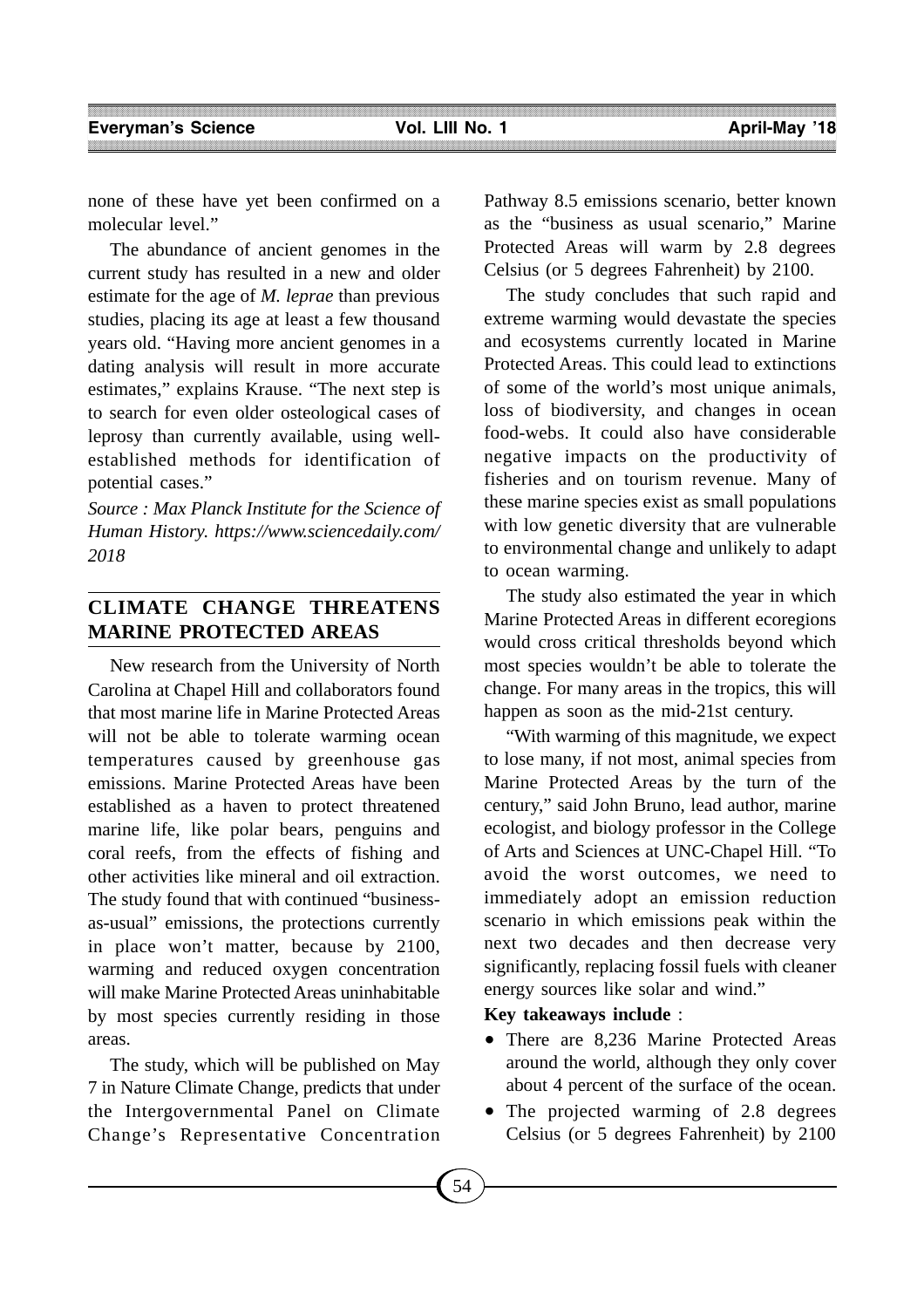would fundamentally disrupt the ecosystems currently located in Marine Protected Areas.

- Mean sea-surface temperatures within Marine Protected Areas are projected to increase 0.034 degrees Celsius (or 0.061 degrees Fahrenheit) per year.
- Marine Protected Areas in the Arctic and Antarctic are projected to warm especially quickly, threatening numerous marine mammals like polar bears and penguins.
- The Marine Protected Areas at the greatest risk include those in the Arctic and Antarctic, in the northwest Atlantic, and the newly designated no-take reserves off the northern Galápagos islands Darwin and Wolf.

"There has been a lot of talk about establishing marine reserves to buy time while we figure out how to confront climate change," said Rich Aronson, ocean scientist at Florida Institute of Technology and a researcher on the study. "We're out of time, and the fact is we already know what to do : We have to control greenhouse gas emissions."

*Source : University of North Carolina at Chapel Hill, https://www.sciencedaily.com/releases/ 2018*

# **GENE KNOCKOUT USING NEW CRISPR TOOL MAKES MOSQUITOES HIGHLY RESISTANT TO MALARIA PARASITE**

Deleting a single gene from mosquitoes can make them highly resistant to the malaria parasite and thus much less likely to transmit the parasite to humans, according to a new paper from scientists at Johns Hopkins Bloomberg School of Public Health's Malaria Research Institute.

The scientists used the new CRISPR/Cas9 system, which permits precise DNA editing, to delete a gene called FREP1 from the genome of Anopheles gambiae mosquitoes, the chief transmitters of malaria to humans. Within the modified mosquitoes, malaria parasites were much less likely to survive and multiply. The CRISPR/Cas9 system used in this study was developed by Eric Marois, research scientist at the University of Strasbourg,

The study, published March 8 in PLoS Pathogens, is the first to show that deleting a gene from mosquitoes can make them resistant to malaria parasites. It also underscores the potential of this strategy to modify wild mosquito populations and thereby reduce malaria transmission to humans.

The CRISPR/Cas9 system is a set of DNAediting molecules implicated in bacterial defense mechanism against viruses. In recent years, biologists have adapted it as a precise tool for genetic engineering—in scientific experiments, and in prospective geneticmodification strategies against diseases such as malaria.

"Our study shows that we can use this new CRISPR/Cas9 gene-editing technology to render mosquitoes malaria-resistant by removing a so-called host factor gene," says study senior author George Dimopoulos, PhD, professor in the Bloomberg School's Department of Molecular Microbiology and Immunology. "This gives us a good technological platform for developing advanced malaria-control strategies, based on genetically modified mosquitoes unable to transmit the disease, and for studying the biology of malaria parasites in their mosquito hosts."

The World Health Organization estimates there were more than 200 million cases of the disease in 2016 and more than 400,000 deaths, the majority occurring among children under age five in sub-Saharan Africa. A malaria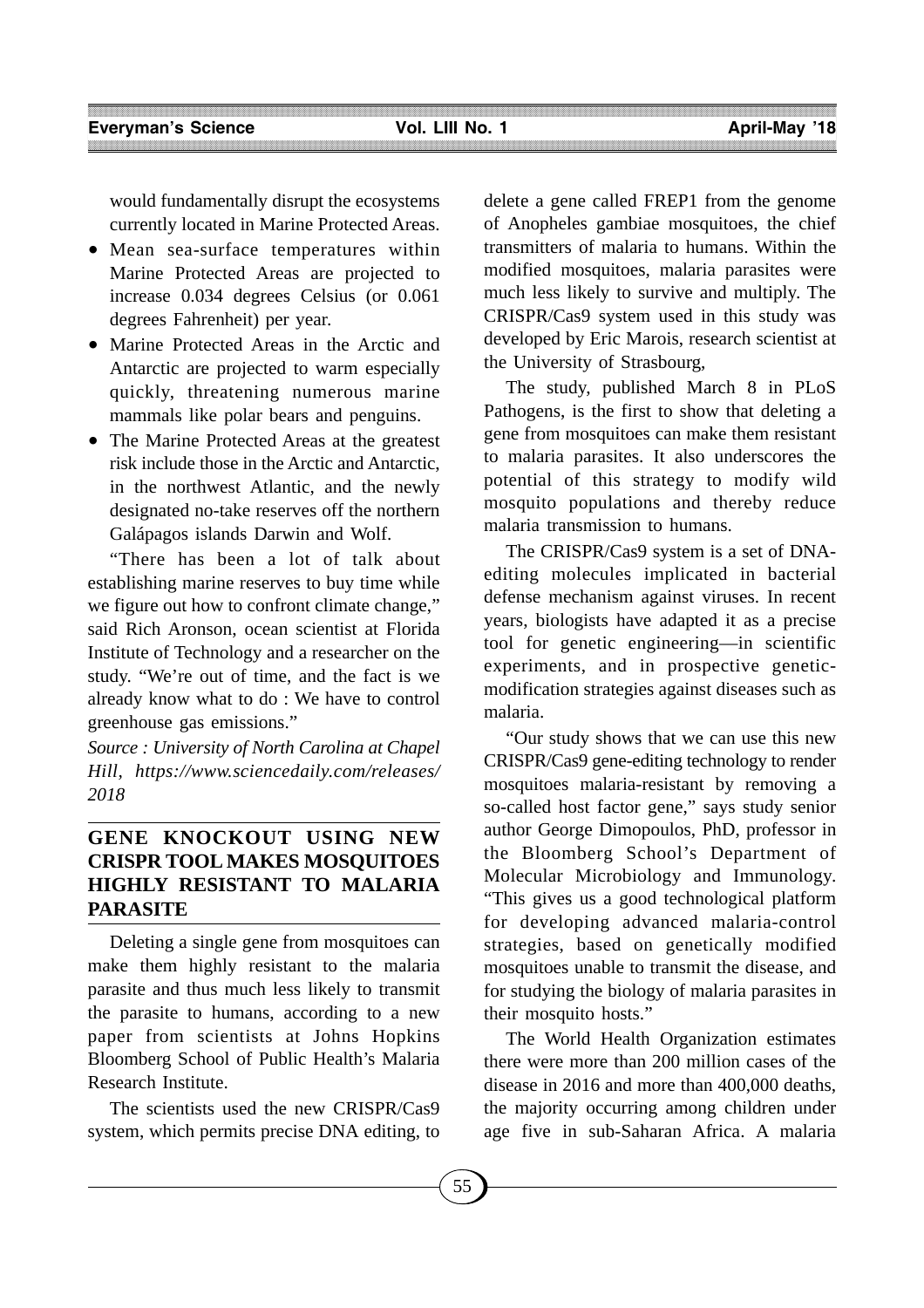vaccine is available, but its protection is only partial and temporary, and like antimalarial medicines, the vaccine has a limited supply. Researchers are turning to potentially costeffective strategies that target malaria-carrying mosquitoes to prevent the spread of malaria in the first place.

For the research, conducted in the insectary at the Johns Hopkins Malaria Research Institute in Baltimore, Dimopoulos and colleagues modified Anopheles gambiae mosquitoes by deleting the gene FREP1, which encodes an immune protein, fibrinogen-related protein 1. For reasons that aren't fully clear, the protein helps malaria parasites survive within the mosquito gut and progress to the developmental stages needed for their transmission to people. FREP1 is thus considered a malarial "host factor."

The elimination of this host factor via the deletion of the FREP1 gene had other effects besides reducing the number of mosquitoes infected with malaria. After the FREP1 deletion, most of the modified mosquitoes had no evidence in their salivary glands of the sporozoite-stage parasites that enter the human bloodstream through a mosquito bite.

"The resistance to malaria parasites that's achieved by deleting FREP1 is remarkably potent," Dimopoulos says. "If you could successfully replace ordinary, wild-type mosquitoes with these modified mosquitoes, it's likely that there would be a significant impact on malaria transmission.

Replacing ordinary mosquitoes in the wild with genetically modified mosquitoes hasn't yet been attempted, though scientists have been working on "gene drive" techniques that cause DNA modifications to spread quickly into a wild population via ordinary breeding. Gene drives use CRISPR/Cas9's DNA-editing ability to essentially hack the conception process, pushing a gene modification into all or nearly all the offspring of a modified animal. In 2016, for example, researchers reported that they had created a CRISPR/Cas9 gene drive that forces a fertility-reducing gene modification into female Anopheles gambiae mosquitoes—which could quickly reduce local Anopheles populations if unleashed in the wild.

In principle, the deletion or inactivation of FREP1 also could be incorporated in a gene drive system. Because it doesn't aim at reducing mosquitoes' health or ability to reproduce reducing "fitness" in the Darwinian sense — a FREP1 inactivation would create less of an opportunity for mosquito mutations that resist its effects.

Dimopoulos and his research team found that deleting FREP1 entirely from Anopheles did however come with some fitness costs to the modified mosquitoes. Compared to their wild-type cousins, the FREP1-less mosquitoes developed into adults more slowly, were less likely to take blood meals when given the opportunity and laid fewer and less viable eggs.

"We're now making mosquitoes in which FREP1 will be inactivated only in the adult gut," Dimopoulos says. "We predict that when we do that, the mosquito won't suffer the same fitness costs."

In addition, he and his team are using their CRISPR/Cas9 DNA-editing platform to study the effects of deleting other potential malaria host-factor genes and to learn more about the roles of these host factors in mosquitoes. "We're focused not just on developing a malaria control strategy, but also learning more about the biology of malaria-carrying mosquitoes," Dimopoulos says.

*Source : Johns Hopkins University Bloomberg School of Public Health. https://www.science daily.com/releases/2018*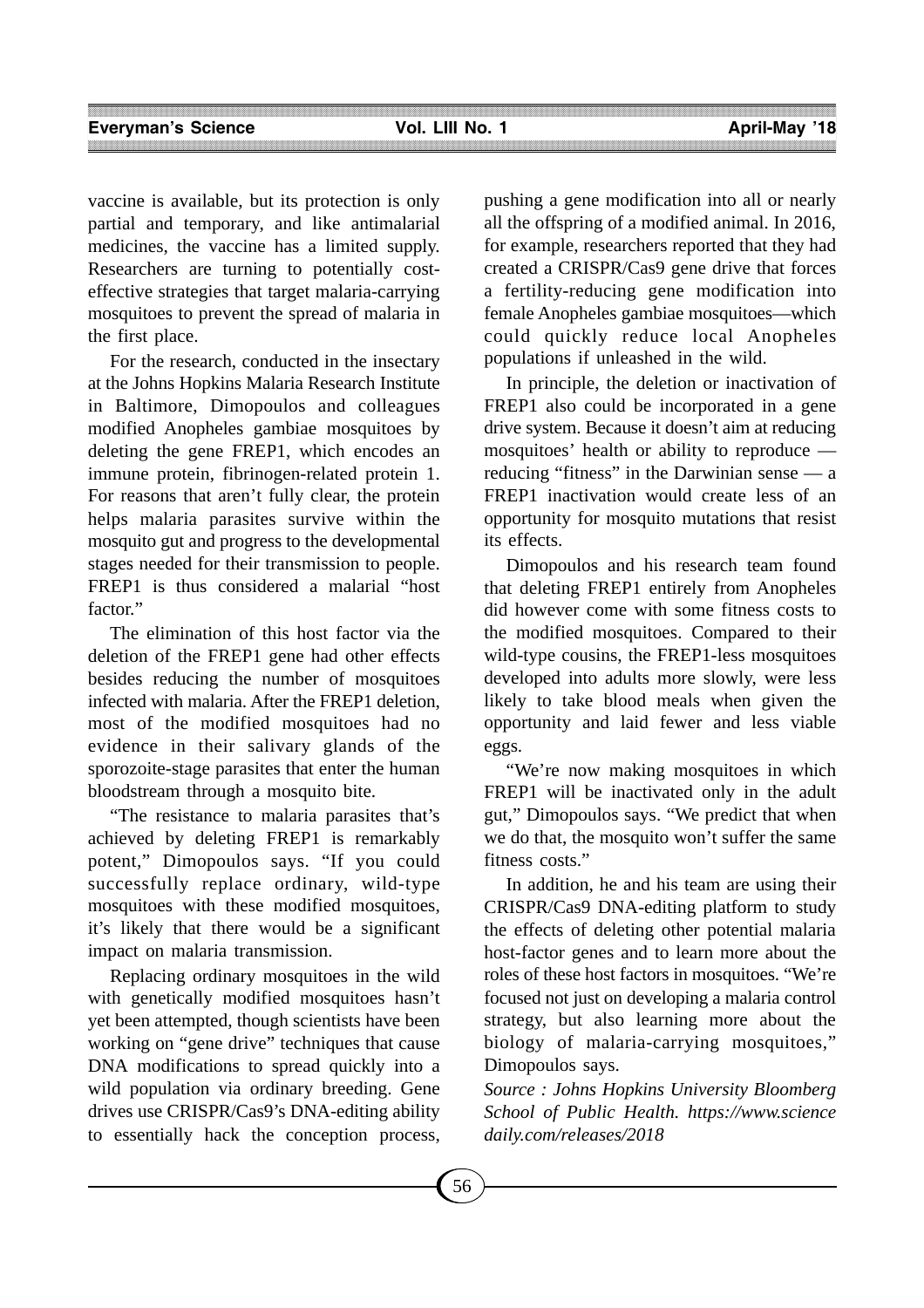Everyman's Science **Vol. LIII No. 1** April-May '18

# **FORM IV**

# **Rule 8**

| 1.             | Place of Publication                                                                             | The Indian Science Congress Association<br>14, Dr. Biresh Guha Street<br>Kolkata 700 017<br>West Bengal                                     |
|----------------|--------------------------------------------------------------------------------------------------|---------------------------------------------------------------------------------------------------------------------------------------------|
| 2.             | Periodicity of Publication                                                                       | Bi-monthly (Published every two months)                                                                                                     |
| 3.             | Printer's Name<br>Nationality<br><b>Address</b>                                                  | Dr. Ashok Kumar Saxena<br>Indian<br>The Indian Science Congress Association<br>14, Dr. Biresh Guha Street<br>Kolkata 700 017<br>West Bengal |
| $\mathbf{4}$ . | Publisher's Name<br>Nationality<br><b>Address</b>                                                | Dr. Ashok Kumar Saxena<br>Indian<br>The Indian Science Congress Association<br>14, Dr. Biresh Guha Street<br>Kolkata 700 017<br>West Bengal |
| 5.             | Editor-in-Chief's Name<br>Nationality<br><b>Address</b>                                          | Dr. Ashok Kumar Saxena<br>Indian<br>7/182, Swarup Nagar<br>Kanpur 208 002<br><b>Uttar Pradesh</b>                                           |
| 6.             | Name and Address of individuals<br>who own the newspaper and<br>partners of shareholders holding | The Indian Science Congress Association<br>14, Dr. Biresh Guha Street<br>Kolkata 700 017                                                    |

I, Ashok Kumar Saxena, hereby declare that the particulars given above are true to the best of my knowledge and belief.

more than one percent of the total West Bengal

Date : 26/04/2018

Ashot Kune Sopea

**(Ashok Kumar Saxena) Publisher Everyman's Science**

57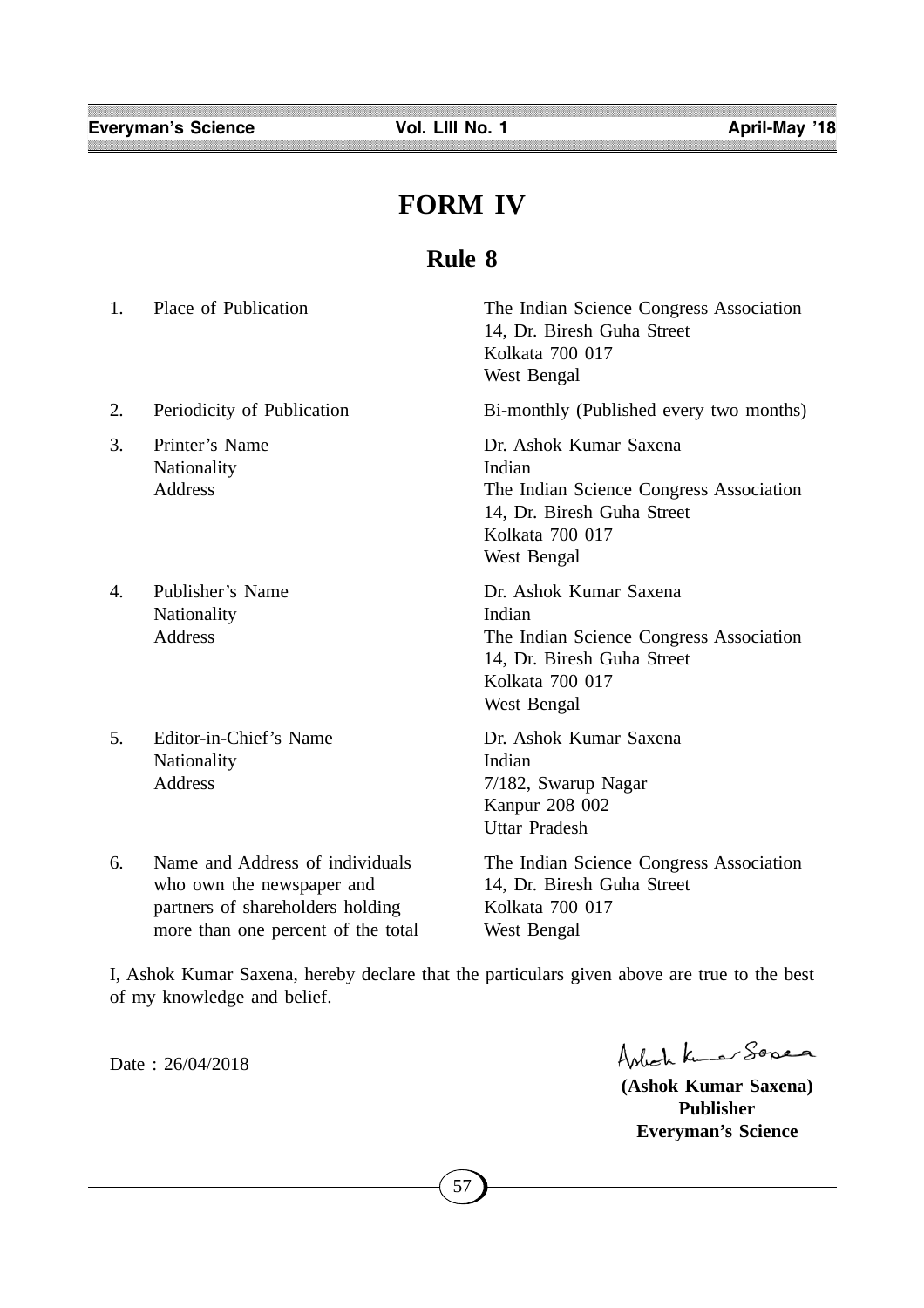

# भारतीय विज्ञान कांग्रेस संस्था

 $14$ , डॉ॰ बिरेश गुहा स्ट्रीट, कोलकाता-700 017, भारत

# **THE INDIAN SCIENCE CONGRESS ASSOCIATION**

14, Dr. Biresh Guha Street, Kolkata-700 017, INDIA

दूरभाष / Telephone: (033) 2287-4530, 2281-5323 फैक्स / Fax : 91-33-2287-2551 वेबसाइट / Website : http://sciencecongress.nic.in  $\frac{1}{5} - \frac{1}{7}$ ल / E-mail : iscacal@vsnl.net

es.sciencecongress@nic.in

# **'ŒSÿÃÊ ∑§Ë ‡ÊÃZ •ı⁄ 'ŒSÿÊ¢ ∑§Ë Áfl‡Ê·ÊÁœ∑§Ê⁄/Terms of Membership and Privileges of Members :**

संस्था की सदस्यता उन सभी लोगों के लिए खली हैं. जो स्नातक या उसके समान स्तर पर शैक्षणिक योग्यता अर्जन कर चके हैं. और जिन्हें भारत में विज्ञान की तरक्की में रूचि हैं।

Membership of the Association is open to person with Graduate or equivalent Academic Qualifications and interested in the advancement of Science in India.

1. **वार्षिक सदस्य :** जो व्यक्ति नये रूप से वार्षिक सदस्यता ग्रहण करना चाहता है उसे वार्षिक सदस्यता शुल्क  $\Gamma$  200/- के साथ भर्ती शल्क  $\Gamma$  50/-\* (विदेशियों के लिए\*\* U.S. \$ 70) मात्र देने पडेंगे। वार्षिक सदस्यता शुल्क प्रत्येक वर्ष के 01 अप्रैल को देय हो जाएगा। जो भी 15 जुलाई के भीतर अपनी सदस्यता शुल्क नहीं अदा कर पाएगा वह उस साल के लिए अपनी वोट देने की क्षमता से वंचित हो जाएगा और⁄या वह उस वर्ष के लिए संस्था के कार्यालय को भी नियंत्रण नहीं कर पाएगा। वार्षिक सदस्य अपनी सदस्यता दोबारा अगले साल 15 जुलाई के भीतर बिना शुल्क दिए पुन: अपनी सदस्यता प्राप्त कर सकता हैं।

सदस्यगण अपना पेपर कांग्रेस सत्र के समय पेश कर सकते हैं। उन्हें वार्षिक विज्ञान कांग्रेस सत्र की कार्यविवरण की एक प्रति बिना मूल्य में प्राप्त हो सकती है। इसके साथ वे संस्था के रोजनामचा ''एवरीमैन्स साइंस'' की प्रति भी बिना मूल्य उस साल के लिए प्राप्त कर सकते हैं। सदस्यता के नवीकरण के लिए कृपया ISCA वेबसाइट से फार्म डाउनलोड करें।

1. **Annual Member :** A person willing to be enrolled as new Annual Member has to pay an annual subscription of  $\Gamma$  200/- along with an admission fee of  $\Gamma$  50/-\* (for foreign\*\* U.S.\$) 70) only. The annual subscription of a Member shall become due on the 1st April of each year. Anyone who fails to pay the subscription on or before the 15th July in any year shall lose the right of voting and/or holding any office of the Association for that year. A member failing to pay the annual subscription by the end of March of the following year shall cease to be a Member. Annual members can renew their Membership without paying the admission fee in the next year by remitting subscriptions in time i.e. within 15th July. Members may contribute papers for presentation at the Science Congress. They will receive, free of cost, reprints of the Proceedings of the Session of any one section of their interest and also the bi-monthly journal of the Association Everymans Science for that year only. For Renewal of Membership please download the form from ISCA website.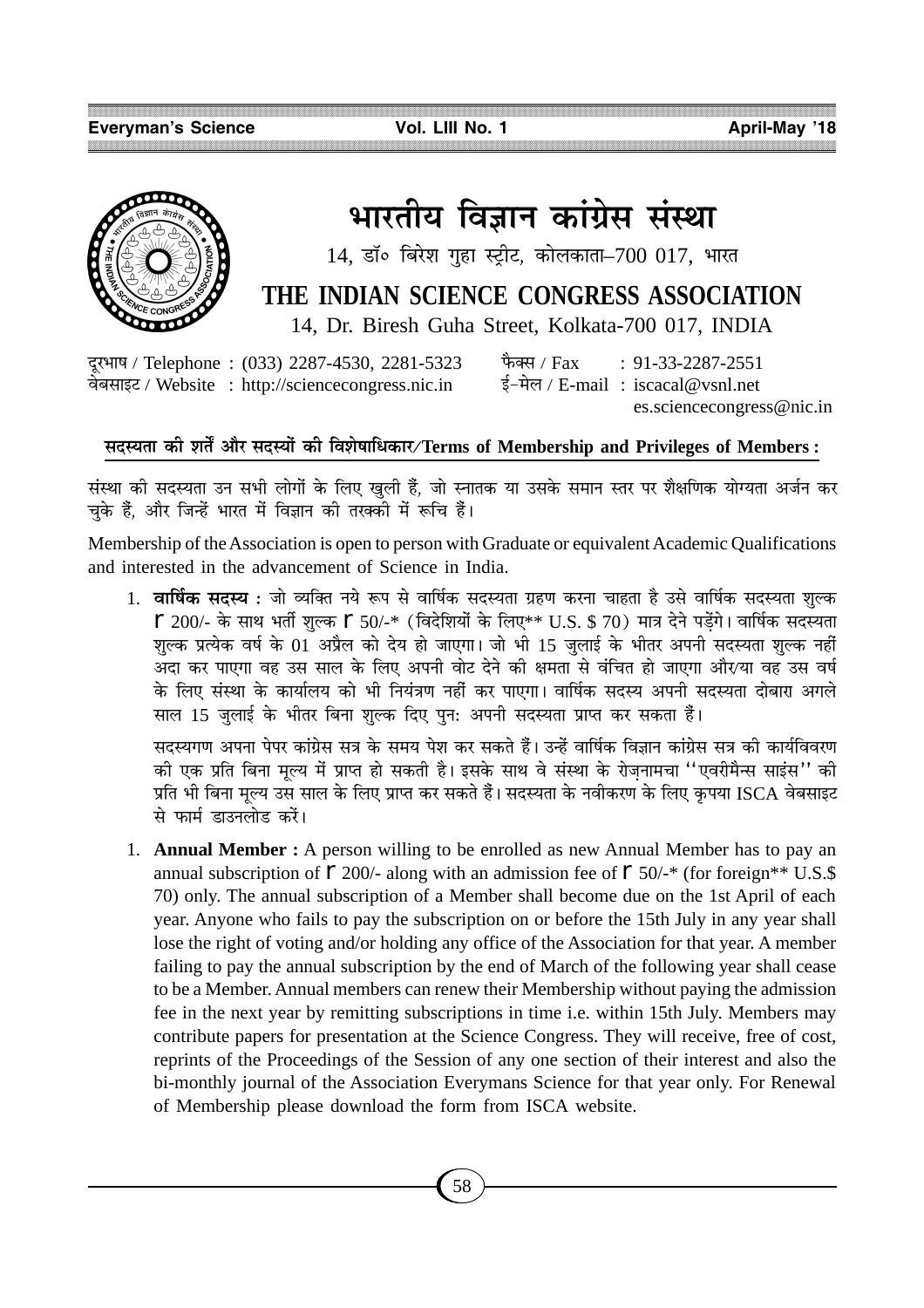- 2. सत्र सदस्य : यदि कछ कारणों से वार्षिक सदस्य अपनी सदस्यता उस वर्ष के 15 जलाई के अंदर दोहराना भल जाएँ. तो उनकी सदस्यता. सत्र सदस्यता के रूप में बिना वोट डालने की क्षमता में सोमित कर दिया जाएगा। सत्र सदस्यको 广 200/- ( विदेशियों के लिए \$ 50) अदा करना पडेगा। एक सत्र सदस्य को लेख⁄पोस्टर प्रस्तुतीकरण का अधिकार प्राप्त होगा जिस कांग्रेस सत्र का वह सदस्य हैं। एक सत्र सदस्य वोट प्रक्रिया में भाग लेने के योग्य नहीं हैं। सत्र सदस्य को विभागों के व्यवसाय बैठकों और साधारण बैठकों में भाग लेने की योग्यता प्राप्त नहीं हैं।
- 2. **Sessional Member :** If for some reasons, Annual Members fail to renew their Membership by remitting subscription prior to 15th July each year, their Membership for the year would be restricted to Sessional Membership without voting right. Sessional Member has to pay r 200/- (for foreign \$50). A Sessional Member shall have the right to present paper/poster at the session of the congress of which he/she is a member. A Sessional Member shall not be eligible to participate in the voting process. A Sessional member shall not be eligible to participate in the Business meetings of the Sections and the General Body.
- 3. **छात्र सदस्य**: जो व्यक्ति स्नातक स्तर से नीचे पढाई कर रहा हैं, उसे वार्षिक सदस्यता शुल्क ∫ 100/- मात्र देने पडेंगे अपना नाम छात्र सदस्य के रूप में लिखवाने के लिए. बशर्ते उसके आवेदन पत्र पर उसके प्राचार्य/ विभागाध्यक्ष/संस्थान के प्रधान के हस्ताक्षर हों। एक छात्र सदस्य को यह अधिकार दिया जाएगा. कि वह अपना पेपर कांग्रेस सत्र के समय पेश कर सकें, बशर्ते वह पेपर वह किसी वार्षिक सदस्य या संस्था के कोई अवैतनिक सदस्य के साथ पेश करें। उसे वोट करने का या कार्यालय को नियंत्रण करने का अधिकार प्राप्त नहीं होगा। छात्र सदस्य को विभागों के व्यवसाय बैठकों में भाग लेने की योग्यता प्राप्त नहीं हैं।
- 3. **Student Member :** A person studying at the under-graduate level may be enrolled as a Student Member by paying an annual subscription of  $\Gamma$  100/- only provided his/her **application is duly certified by the Principal/Head of the Institution/Department.** A student member shall have the right to submit papers for presentation at the Session of the Congress of which he/she is a member, provided such papers be communicated through a Member, or an Honorary Member of the Association. He/She shall not have the right to vote or to hold any office. A student member shall not be eligible to participate in the Business Meetings of the Sections and the General Body.
- 4. **आजीवन सदस्य :** एक सदस्य अपने भविष्य की सारी वार्षिक सदस्यता शुल्क एक बार में Г 2,000/- ( विदेशियों के लिए U.S. \$ 500) मात्र अदा करके पा सकता हैं। एक व्यक्ति जो 10 साल या उससे अधिक नियमित रूप से सदस्यता प्राप्त कर चुका है, उसे उसकी संयुक्त सदस्यता शुल्क के ऊपर प्रतिवर्ष ſ 50/- की छूट दी जाएगी, बशर्ते कि उसकी संयुक्त शुल्क  $\Gamma$  1,200/- से नीचे न हों (विदेशियों के लिए U.S. \$ 12.50 और U.S. \$ 300 क्रमश:)। एक आजीवन सदस्य को उसके पूरे जीवन काल में सदस्यता की सारे विशेषाधिकार प्राप्त होंगे।
- 4. **Life Member :** A Member may compound all future annual subscriptions by paying a single sum of  $\Gamma$  2,000/- (for foreign\*\* U.S. \$ 500) only. Any person who has been continuously a member for 10 years or more, shall be allowed a reduction in the compounding fee of r 50/- for every year of such membership, provided that the compounding fee shall not be less than  $\Gamma$  1,200/- (for foreign\*\* U.S. \$ 12.50 and U.S. \$ 300 respectively). A life Member shall have all the privileges of a member during his/her lifetime.
- 5. **संस्थान सदस्य**: एक संस्थान जो ſ 5,000/- सदस्यता शुल्क के रूप में दे वही संस्था के संस्थान सदस्य उस वित्तीय वर्ष के लिए बन सकता है, (विदेशियों के लिए U.S. \$ 2,500)। इसमें वह विज्ञान कांग्रेस के वार्षिक सत्र में अपने एक व्यक्ति का नाम नामांकित कर सकता हैं, जो उनका प्रतिनिधि हों। एक संस्थान सदस्य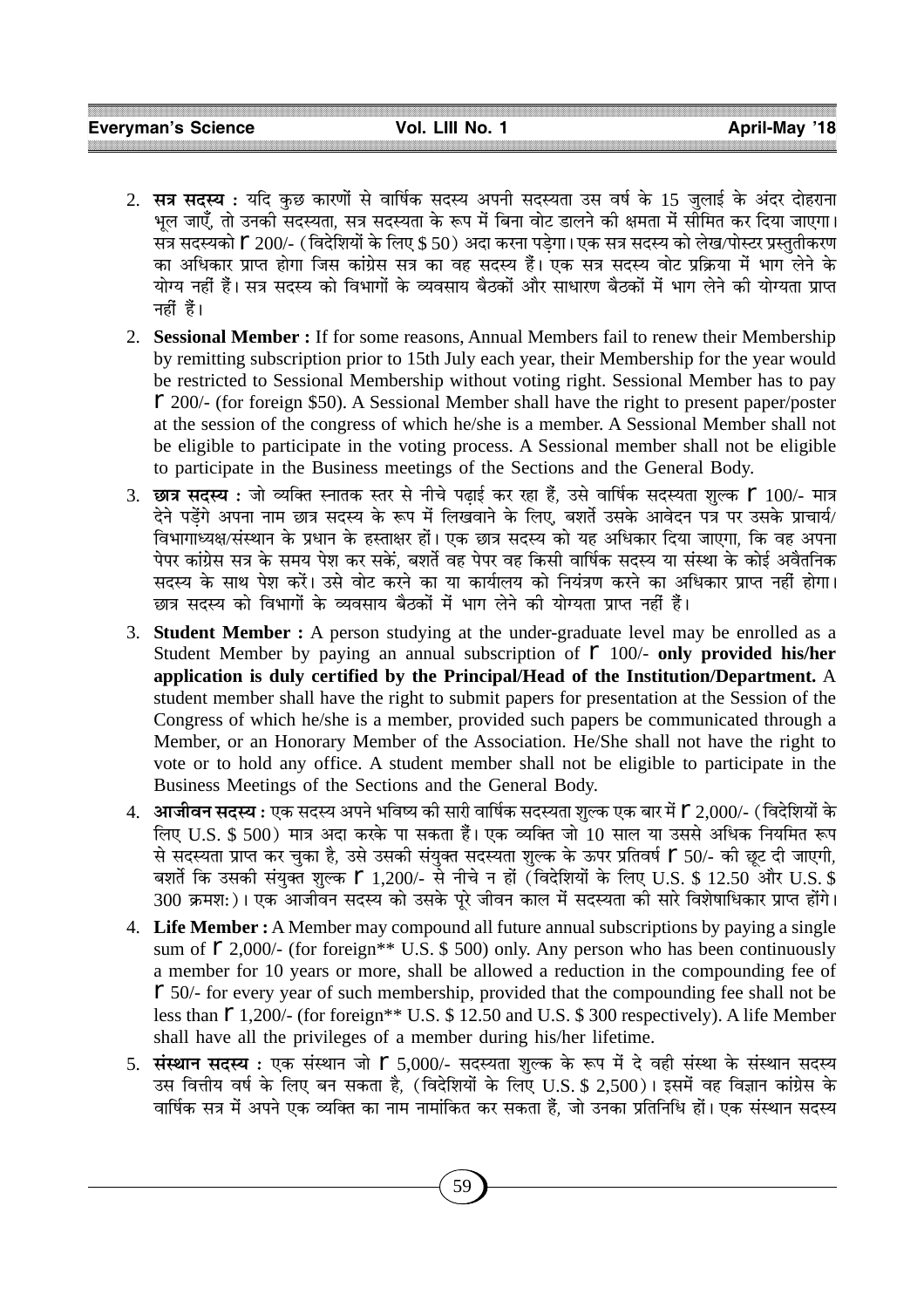को वार्षिक विज्ञान कांग्रेस सत्र की कार्यविवरण की एक पूर्ण प्रति बिना मूल्य में प्राप्त हो सकती है। इससे साथ ंवे संस्था के रोजनामचा ''एवरीमैन्स साइंस'' की प्रति भी बिना मूल्य प्राप्त कर सकते हैं।

- 5. **Institutional Member :** An Institution paying a subscription of  $\Gamma$  5,000/- (for foreign\*\* U.S. \$ 2,500) only, can become an Institutional Member of the Association for that financial year. It shall be eligible to nominate one person as its representative to attend Annual Session of the Science Congress. An Institutional Member shall be eligible to receive, free of cost, a copy of the complete set of Proceedings of the Annual Science Congress Session as also a copy each of the Associations journal Everymans Science.
- 6. **दाता**: कोई भी व्यक्ति जो एकसाथ । 10,000/- (विदेशियों के लिए U.S. \$ 5,000) मात्र दें, वह संस्था के दाता बन सकते हैं। एक व्यक्तिगत दाता को वह सारे अधिकार और विशेषाधिकार मिलेंगे जो एक सदस्य को उसके पर्ण जीवन काल में प्राप्त होते हैं।

एक संस्थान जो एकसाथ Г 50,000/- (विदेशियों के लिए U.S. \$ 25,000) मात्र दें, सदा के लिए इस संस्था के संस्थान दाता बन सकते है. जिसे वह एक व्यक्ति को नामांकित करके उसे अपने संस्थान के प्रतिनिधि के रूप में विज्ञान कांग्रेस के वार्षिक सत्र में भेज सकते हैं। एक संस्थान/व्यक्तिगत दाता वार्षिक विज्ञान कांग्रेस के कार्यविवरण और संस्था के रोजनामचा ''एवरीमैन्स साइंस'' की प्रति भी विना मूल्य प्राप्त कर सकते हैं।

6. **Donor**: Any person paying a lump sum of  $\Gamma$  10,000/- (for foreign\*\* U.S. \$ 5,000) only, can become an Individual Donar of the Association, an *INDIVIDUAL DONOR* shall have all the rights and privileges of a member during his/her lifetime.

An Institution paying a lump of  $\Gamma$  50,000/- (for foreign\*\* U.S. \$ 25,000) only, can become an *INSTITUTIONAL DONOR* of the Association forever, which shall have the right to nominate one person as its representative to attend Annual Session of the Science Congress. An Institutional/Individual Donor shall be eligible to receive, free of cost, a copy of the complete set of Proceedings of the Annual Science Congress Session as also the Associations journal Everymans Science.

- $\,^*$  भर्ती शल्क  $\,$  50/- सिर्फ एक नये वार्षिक सदस्य के लिए जरुरी है। यह सत्र सदस्य/आजीवन सदस्य/संस्थान सदस्य/छात्र सदस्य/दाता के लिए जरुरी नहीं है।
- \* Admission fee of  $\Gamma$  50/- is needed only for becoming a new Annual Member and not for *Sessional Member/Life Member/Institutional Member/Student Member/Donor.*
- \*\* (एक विदेशी सदस्य का अर्थ हैं, जो भारतवर्ष के बाहर का नागरिक हों।)
- \*\* *(A Foreign Member means one who is normally Resident outside India).*
- (अ) **पेपर पेश करना** : एक पर्ण पेपर की प्रति उसके साथ तीन सारांश की प्रति जो 100 शब्दों से ज्यादा न हों और ज़िसमें कोई आरेख या फार्मूला न हों, वह प्रत्येक वर्ष 15 सितम्बर के अंदर अनुभागीय अध्यक्ष<br>तक पहुँच जाना चाहिए।
- (A) **Presentation of Papers :** A copy of complete paper accompanied by an abstract in triplicate not exceeding one hundred words and not containing any diagram or formula, must reach the Sectional President latest by September 15, each year.
- (ब) सभी वर्गों के सदस्य जो विज्ञान कांग्रेस सत्र में भाग लेने के पश्चात लौटते समय के टिकट में रियायत प्राप्त कर सकता है. बशर्तें कि उनकी यात्रा के खर्च का थोडा भी भाग सरकार (केन्दीय या राज्य), कोई काननी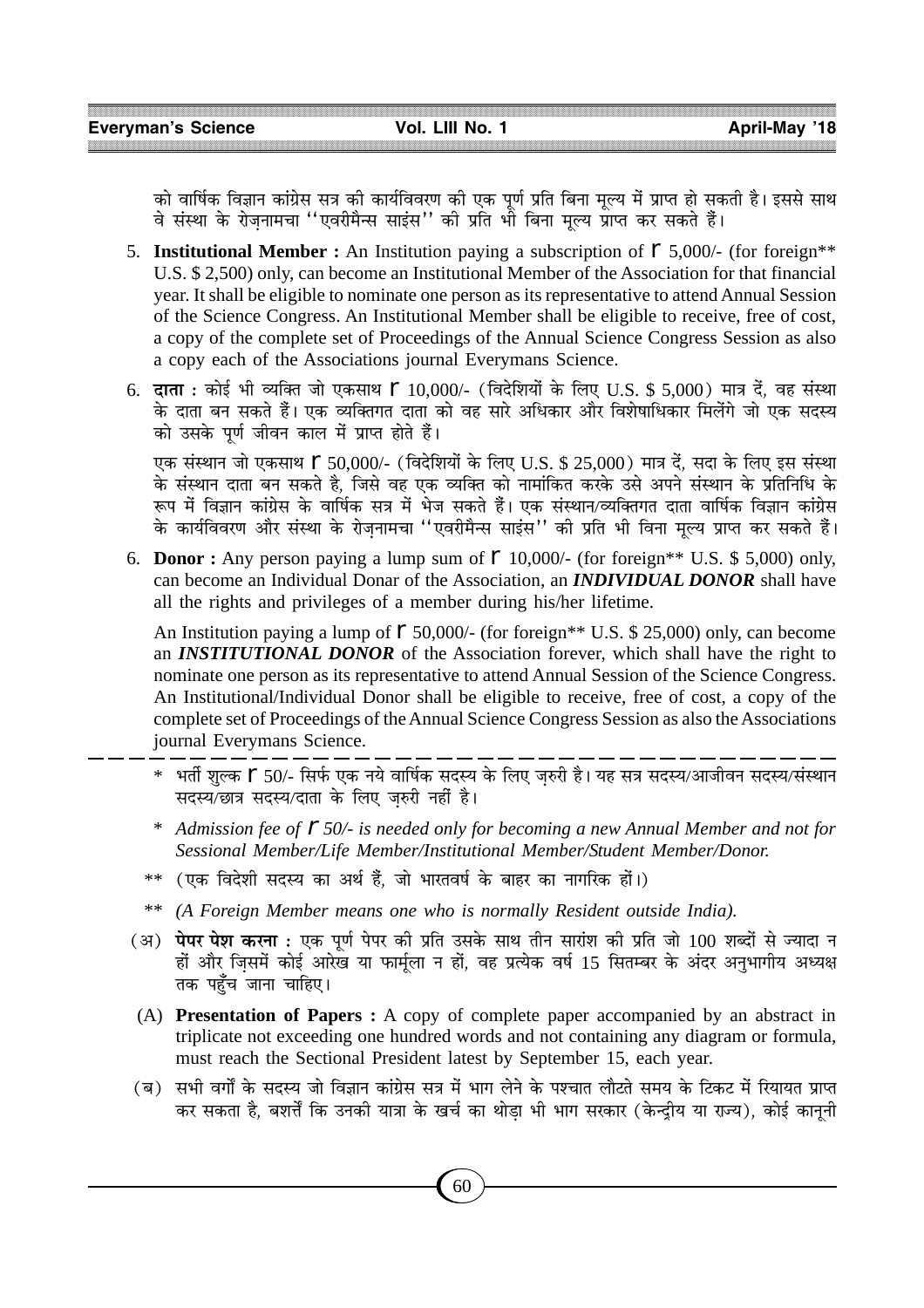सत्ता या कोई विश्वविद्यालय या कोई नगरपालिका न उठाएँ और उनकी कल कमाई या परिलब्धियां Г 5,000/-(प्रति माह पाँच हजार रुपए) से अधिक नहीं हैं। कृपया ISCA वेबसाइट से रेलवे रियायत फार्म डाउनलोड करें।

- (B) Members of all categories are entitled to **Railway Concession** of return ticket by the same route with such conditions as may be laid down by the Railway Board for travel to attend the Science Congress Session provided that their travelling expenses are not borne, even partly, by the Government (Central or State), Statutory Authority or an University or a City Corporation and their total earning of or emoluments drawn do not exceed  $\Gamma$  5,000/-(Rupees Five Thousand per month). Please download the Railway Concession form from ISCA Website.
- (स) संस्था के पुस्तकालय में सभी वर्गों के सदस्य को पढने की सुविधा सुबह 10.00 बजे से शाम को 5.30 बजे तक सभी काम के दिनों में (शनिवार और रविवार) को छोड़कर प्राप्त होगी।
- (C) Members of all categories are entitled to reading facilities between 10.00 a.m. to 5.30 p.m. on all weekdays (except Saturdays & Sundays) in the library of the Association.
- (ड) समय समय पर संस्था द्वारा तय की गई मूल्य दरों पर विश्रामगृह, सभागार आदि सुविधाओं की प्राप्ति भी सभी वर्गों के सदस्य कर सकते हैं।
- (D) Members of all categories may avail Guest House facilities, Lecture Hall hiring at the rates fixed by the Association from time to time.
- (ई) भविष्य में भारतीय विज्ञान कांग्रेस संस्था द्वारा आयोजित परिसंवाद. सम्मेलन और वार्षिक कांग्रेस में सभीवर्गो के सदस्यों द्वारा भाग लेने के लिए अपनी—अपनी सदस्यता पत्र को लाना जरुरी होगा।
- (E) Members of all categories should bring the Membership Card always for attending any Seminar, Conference and Annual Congress organized by ISCA in future.

**ध्यान दें**: (1) सभी बैंक ड्राफ्ट The Indian Science Congress Association के नाम से ही लिखा जाएँ, सदस्यता के विषय में बैंक ड़ाफ्ट की प्राप्ति और जो कोलकाता के किसी भी शाखा में देय हों। सदस्यों से यह निवेदन किया जा रहा है. कि वे अपनी सदस्यता संख्या का उल्लेख भारतीय विज्ञान कांग्रेस संस्था के कार्यालय के साथ पत्राचार के वक्त अवश्य करें।

(2) भारतीय विज्ञान कांग्रेस संस्था द्वारा मनीआँर्डर, आई. पी. ओ., ई. सी. एस. या चेक से भगतान ग्रहण नहीं किया जाएगा। कोई भी सदस्यता निर्धारित सदस्यता फार्म (आवेदन−पत्र नई सदस्यता/सदस्यता की नवीकरण के लिए) में विधिवत बिना भरने से नहीं लिया जाएगा।

(3) नकदी केवल ISCA मुख्यालय में हाथ से लिया जाएगा। कृपया डाक द्वारा लिफाफे के भीतर नकदी नहीं भेजें।

**Note :** (1) All Bank Drafts should be drawn in favour of *The Indian Science Congress Association,* membership subject to realisation of the bank draft, Payable at any branch in Kolkata. Members are requested to mention their Membership No. while making any correspondence to ISCA office.

(2) No money order, I.P.O., ECS or cheque will be accepted by ISCA. No Membership will be taken without duly filled in prescribed Membership Form (Application From for New Membership/Application for Renewal of Membership).

(3) Cash will only be taken by hand at ISCA Hqrs. Pl. do not send the Cash by Post within the envelop.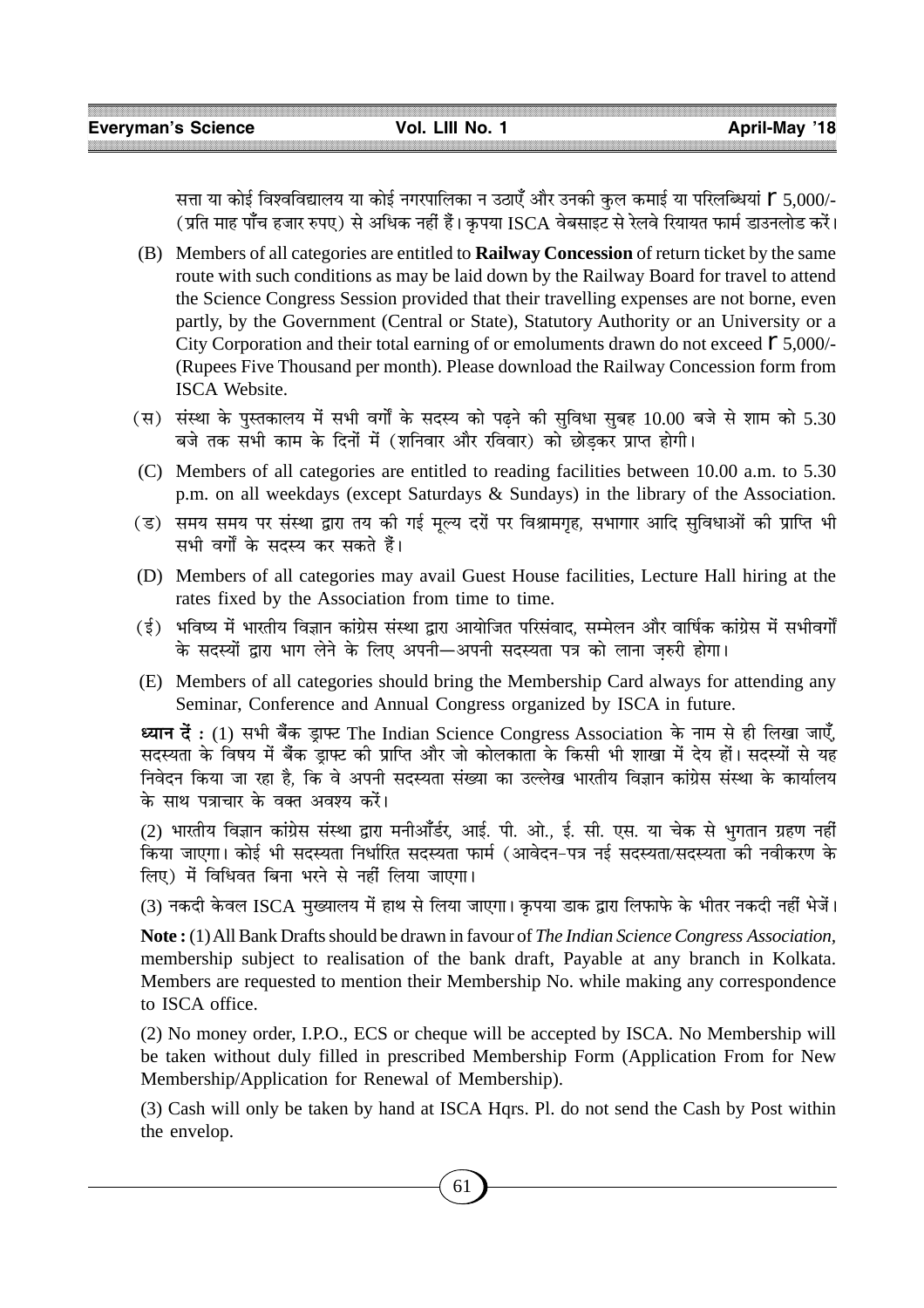

# भारतीय विज्ञान कांग्रेस संस्था

 $14$ , डॉ॰ बिरेश गुहा स्ट्रीट, कोलकाता-700 017, भारत

# **THE INDIAN SCIENCE CONGRESS ASSOCIATION**

14, Dr. Biresh Guha Street, Kolkata-700 017, INDIA

दूरभाष / Telephone: (033) 2287-4530, 2281-5323 फैक्स / Fax : 91-33-2287-2551 वेबसाइट / Website : http://sciencecongress.nic.in  $\frac{1}{5} - \frac{1}{2}$ ल / E-mail : iscacal@vsnl.net

es.sciencecongress@nic.in

# **'ŒSÿÃÊ ∑§ Á‹∞ ŸÿÊ •ÊflŒŸ ¬òÊ/Application Form For New Membership**

ਸ਼ੇਗ ਸੇਂ/ $T_0$ 

महासचिव (सदस्यता कार्य)/The General Secretary (Membership Affairs) भारतीय विज्ञान कांग्रेस संस्था/The Indian Science Congress Association 14, डॉ॰ बिरेश गहा स्ट्रीट/14, Dr. Biresh Guha Street, ∑§Ê‹∑§ÊÃÊ-700 017/Kolkata-700 017

स्टैम्प आकार का फोटो $/$ Stamp Size Photograph

महोदय/Dear Sir.

मैं भारतीय विज्ञान कांग्रेस संस्था का आजीवन सदस्य/वार्षिक सदस्य/सत्र सदस्य/छात्र सदस्य/संस्थान सदस्य/व्यक्तिगत दाता/संस्थागत दाता अपना नाम लिखवाना चाहता/चाहती हूँ।

I like to be enrolled as a Life Member/Annual Member/Sessional Member/Student Member/ Institutional Member/Individual Donor/Institutional Donor of The Indian Science Congress Association. (Pl. Tick)

मैं इसके साथ ————— सदस्यता शुल्क के रूप में नकद  $\Gamma$  ————/बैंक ड्राफ्ट संख्या —————  $\hat{a}$ हिनांकित ————— प्रचालक बैंक ————— 01 अप्रैल 20—— से 31 मार्च 20—— तक भेज रहा/रही हैं।

I am sending herewith an amount of  $\Gamma$  in payment of my subscription by Cash/Bank Draft No. dated issuing bank from the year 1st April 20 \_\_\_\_\_ to 31st March 20\_\_\_\_\_.

मैं निम्नलिखित विभाग में रुचि रखता/रखती हँ (कपया किसी एक में निशान लगाएँ)/I am interested in the following section (Please tick any one).

# **Áfl÷ʪ/Sections**

- 1. कृषि और वानिकी विज्ञान/Agriculture and Forestry Sciences
- 2. पशु, पशुचिकित्सा और मत्स्य विज्ञान/Animal, Veterinary and Fishery Sciences
- 3. मानवशास्त्रीय और व्यवहारपरक विज्ञान (जिसमें सम्मिलित, हैं, पुरातत्व-विज्ञान, मनोविज्ञान, शैक्षिक विज्ञान और सेना विज्ञान)/Anthropological and Behavioural Sciences (including Archaeology, Psychology, Education and Military Sciences)
- 4. रसायन विज्ञान/Chemical Sciences

62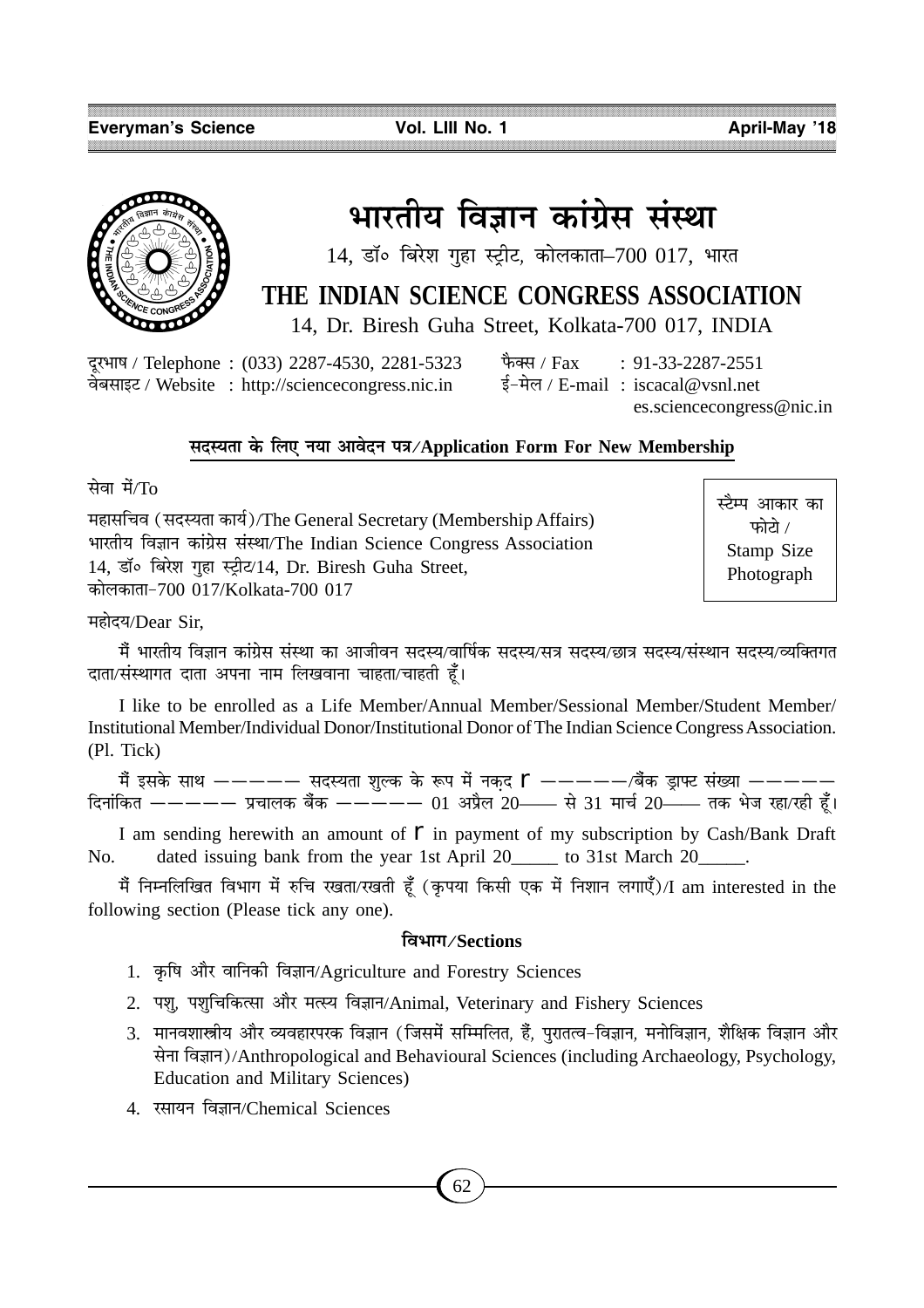- 5. भू-पद्धति विज्ञान/Earth System Sciences
- 6. अभियन्ता विज्ञान/Engineering Sciences
- 7. पर्यावरण विज्ञान/Environmental Sciences
- 8. सूचना और संचारण विज्ञान और प्रौद्योगिकी (जिसमें कंप्यूटर विज्ञान भी सम्मिलित है)/Information and Communication Science & Technology (including Computer Sciences)
- 9. भौतिक विज्ञान/Materials Science
- 10. गणित विज्ञान (जिसमें सांख्यिकीय सम्मिलित है)/Mathematical Sciences (including Statistics)
- 11. चिकित्सा शास्त्र (जिसमें शरीर विज्ञान भी सम्मिलित है)/Medical Sciences (including Physiology)
- 12. नया जीवविज्ञान (जिसमें जीव रसायन, जीव भौतिकी और आणविक जीवविज्ञान और जीव−प्रौद्योगिकी भी सम्मिलित "Ò)/New Biology (including Bio-Chemistry, Biophysics & Molecular Biology and Biotechnology)
- 13. भौतिकीय विज्ञान/Physical Sciences
- 14. वनस्पति विज्ञान/Plant Sciences

(कृपया टंकित करें या ब्लॉक अक्षरों में भरें/Please type or fill up in Block Letters)

नाम/Name (ब्लॉक अक्षरों में/in Block Letters) :

श्री/सुश्री/श्री/श्रीमती/डॉ॰/प्रो॰/Mr./Ms./Shri/Shrimati/Dr./Prof (कृपया टिक करें)/(Please tick)

| कुलनाम/Surname | प्रथम नाम/First Name | मध्य नाम/Middle Name |
|----------------|----------------------|----------------------|
|                |                      |                      |

शैक्षणिक योग्यता/Academic Qualifications :

(अंतिम शैक्षणिक योग्यता प्रमाण-पत्र अंक-सूची का स्वत:सत्यापित जिराक्स प्रति संलग्न करना है/Self attested xerox copy of last educational certificate/marksheet must be attached)

पदनाम/Designation

सम्पर्क का पता/Address of communication :

(राज्य, शहर⁄नगर और पिन कोड सहित/including state, city/town and pin code)

दूरभाष संख्या/मोबाईल संख्या और ई-मेल/Phone No./Mobile Number & E-mail :

Á∑§'Ë ÷Ë '⁄∑§Ê⁄Ë •ŸÈ◊ÊÁŒÃ ¬"øÊŸ ¬òÊ (•ÁŸflÊÿ¸)/Any Govt. approved ID Card (Mandatory) :

वर्तमान वर्ष विश्वविद्यालय प्रवेश-पत्र/Current Year University Admit Card :

स्थायी पता/Permanent Address :

ÁŒŸÊ¢∑§/Date : ÷flŒËfl/Yours Faithfully हस्ताक्षर/Signature